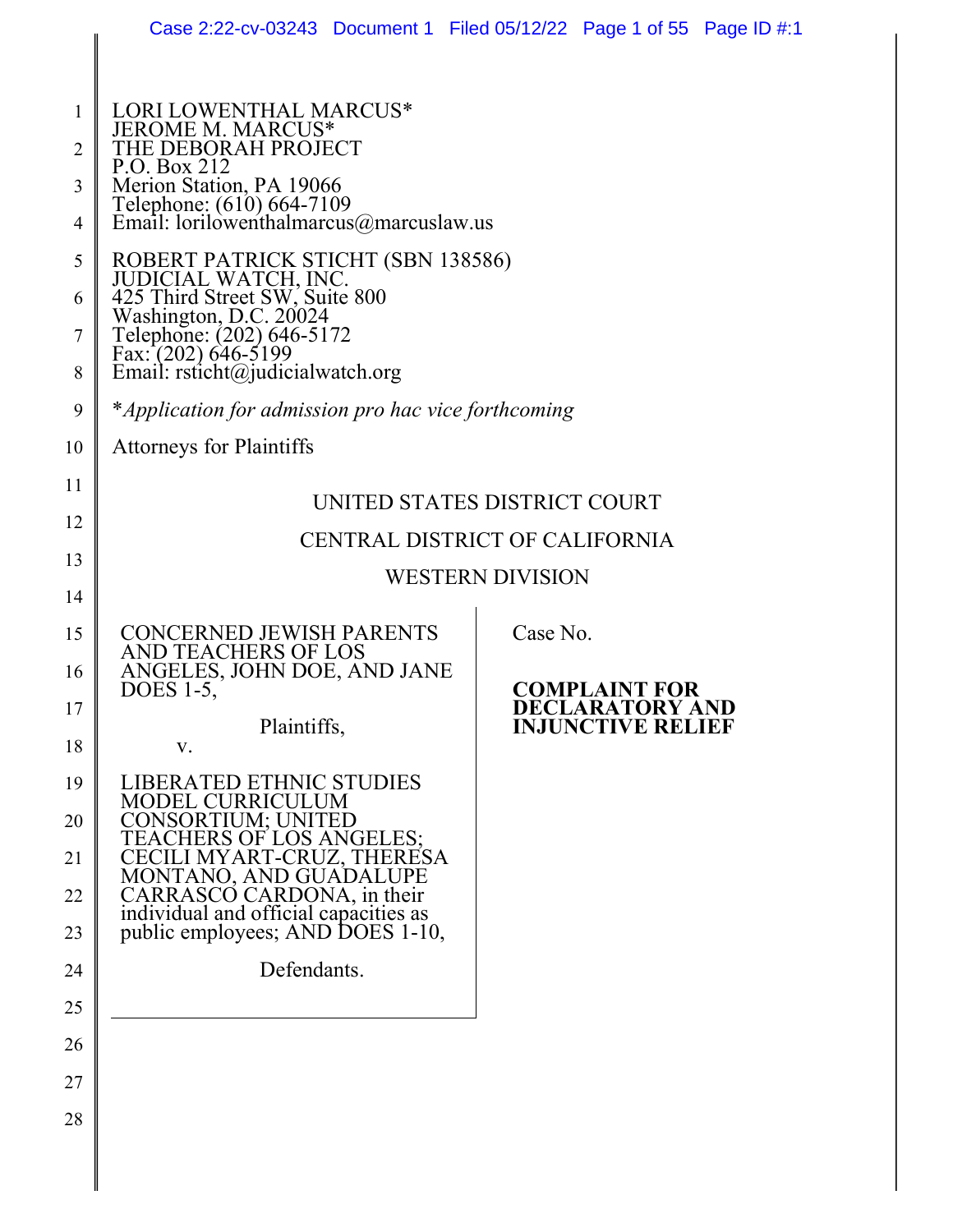## INTRODUCTION

2 3 4 5 6 7 1. This case is brought to compel public disclosure of, and to enjoin, Defendants' efforts to insert into the Los Angeles public school curriculum, overtly racist as well as antisemitic teaching material which, as its authors intend, discriminates against a segment of California residents on the basis of their religious beliefs and their national origin—namely American and Middle Eastern-Americans Jews who embrace their religion's foundational belief in Zionism.

8 9 10 11 2. While California law will, by 2030, require that all students graduating from high school have taken at least one class in ethnic studies, Los Angeles imposed the requirement effective August 25, 2020. Los Angeles also "integrate[s] Ethnic Studies into the PreK-8 curricula."

12 https://achieve.lausd.net/site/default.aspx?PageType=3&DomainID=4&ModuleInstan

13 ceID=4466&ViewID=6446EE88-D30C-497E-9316-

1

14 3F8874B3E108&RenderLoc=0&FlexDataID=96041&PageID=1

15 16 This decision provided the opening, of which Defendants have taken advantage, to use the materials at issue in this Complaint now in LAUSD.

17 18 19 20 21 22 23 24 25 26 27 28 3. Defendants have denominated the materials they teach, and which they are disseminating to teachers throughout Los Angeles and beyond, as the Liberated Ethnic Studies Model Curriculum (the "LESMC") to distinguish them from the Ethnic Studies Curriculum ("ESC") which was approved by the State of California. Defendants vehemently disagree with the way in which the state government, based upon strong, widespread criticism, revised the curriculum content which had been submitted to it by a group of educators known as the Ethnic Studies Model Curriculum Advisory Committee. That revised version of the law was ultimately passed by the California Legislature and in October, 2021, signed into law by its Governor. But Defendants believe the state-approved law—i.e. the law of California—does not tell what they believe to be and therefore insist is the truth about, among other things, Israel, Zionism and the Middle East. They therefore seek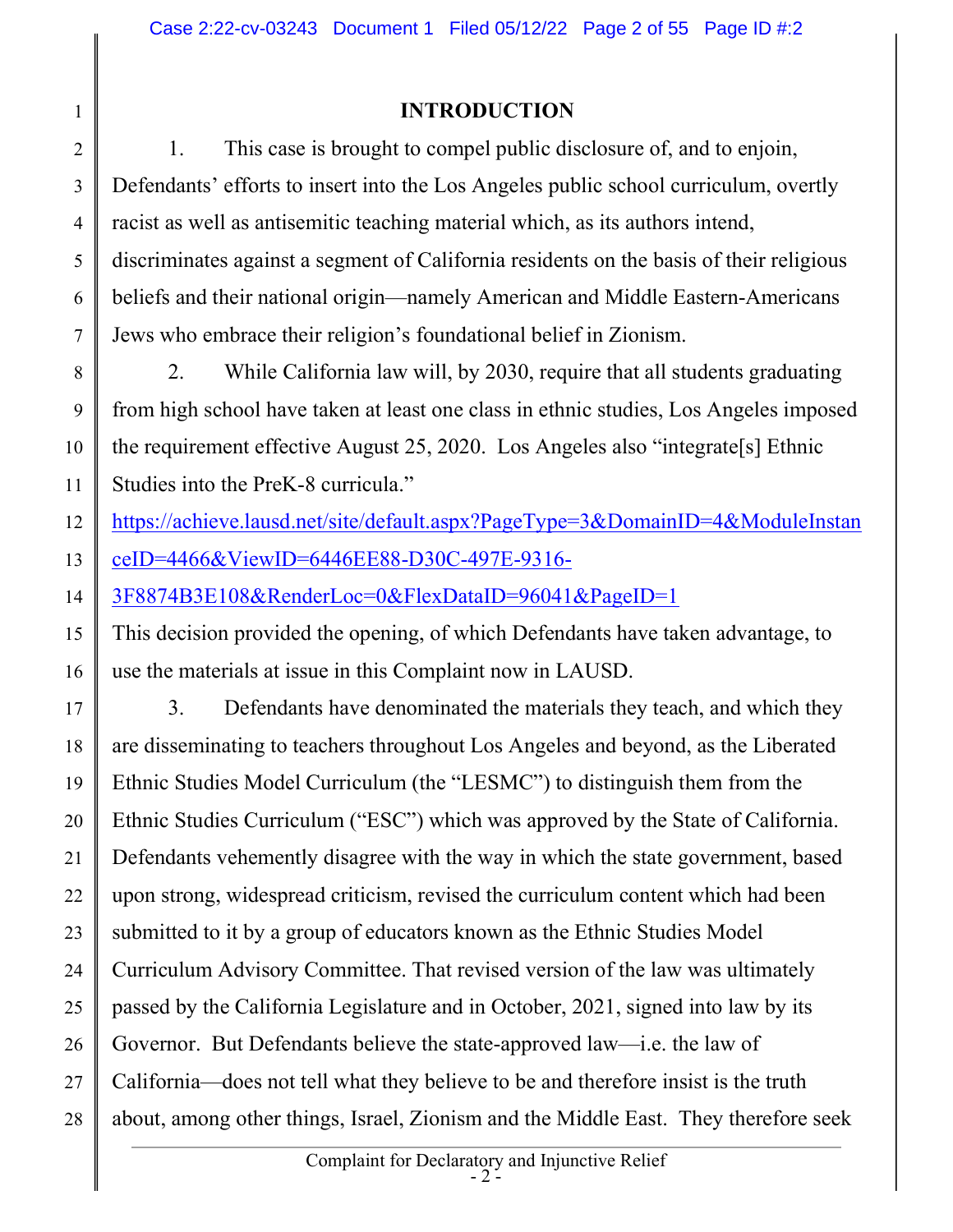1 2 3 4 5 to carve into the California public school curriculum the information that they believe is the only true, authentic and permissible version of those issues and about the rest of ethnic studies. This is so even though the material they seek to insert and its underlying false and antisemitic bases are the very components which were rejected by the people of California and its government.

6 7 8 9 10 11 12 13 14 4. In materials posted on Defendant Consortium's website, when instructing educators about how to teach public school students about Palestine, the LESMC states: "Zionism is a nationalist, colonial ideology that, from the late 19th century on, has called for the creation and expansion of Israel as a Jewish state in historic Palestine by any means necessary." Although this and much of the other material about Palestine was removed from the LESMC website in the past several months, nearly all of it was screen captured either before it was removed or was retrieved since. This quote can be found at "Preparing to Teach Palestine: A Toolkit" attached hereto as Exh. A at 3.

15 16 17 18 5. Because of the public's rejection of their chosen version of history and political opinions, Defendants now act to conform the California public school teachings to their opinions both overtly and covertly, in whatever way Defendants believe the situation requires.

19 20 21 22 23 24 25 6. Defendants believe that teaching any view other than their own about Israel or the Middle East, or providing equal attention and respect to all ethnicities and other minorities, rather than focusing solely on the four racialized groups which Defendants believe must be the only groups taught about in ethnic studies, is wrong. Defendants say, regarding California's broadening of the lens through which ethnic studies should be taught to extend to other minority, even overtly marginalized, groups : "Dilution is not the Solution."

26 27 28 7. As we show below, Defendants reject the ESC because, as they insist it is legally required to do, it does not focus solely on the four ethnic groups recognized by Defendants, but instead seeks to incorporate the history and backgrounds of many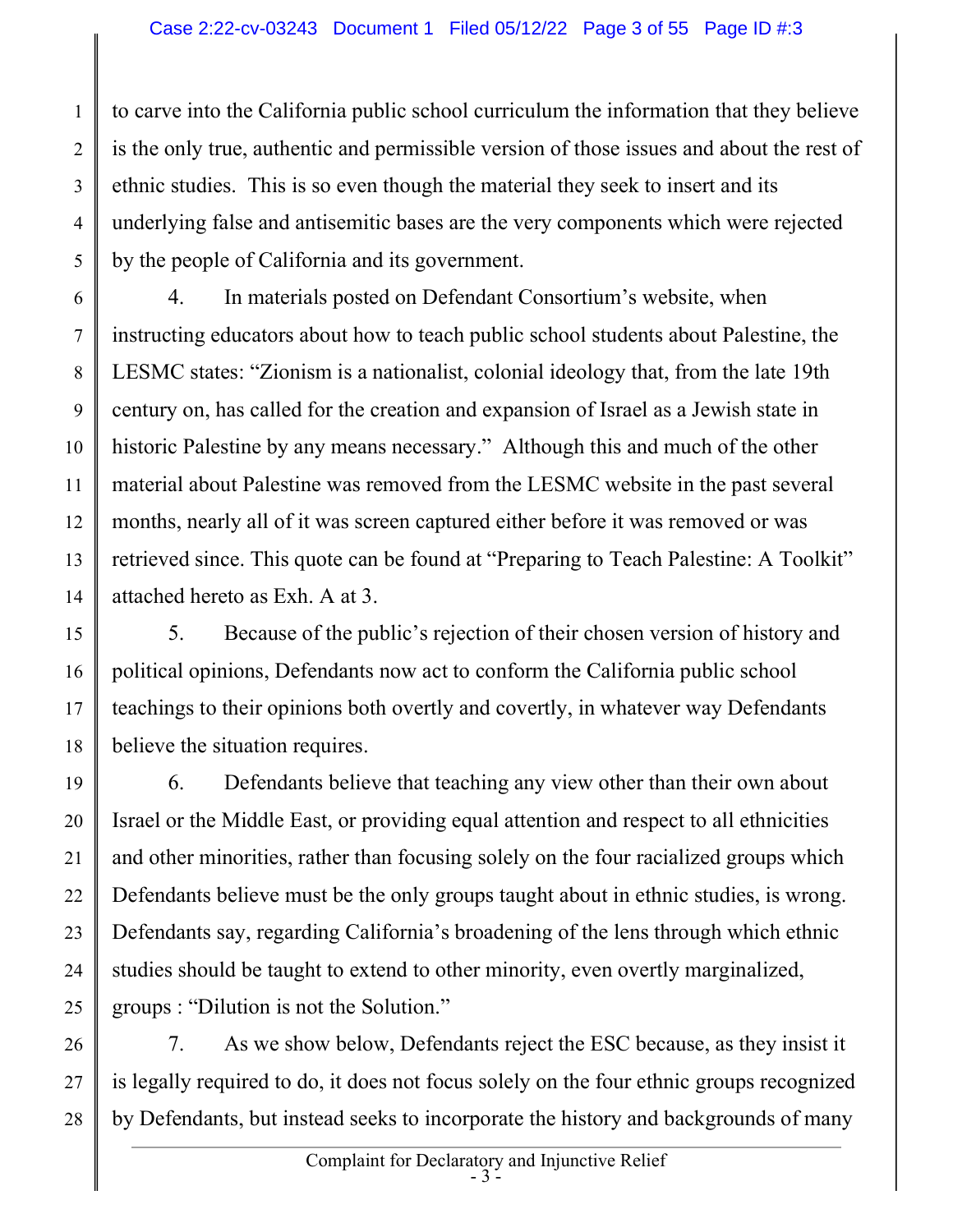1 2 3 4 5 6 7 8 9 10 11 12 13 14 15 16 17 18 different ethnic and religious groups which comprise the vast tapestry of California's school population, and because it seeks to promote in the public schools an understanding, and therefore mutual respect, for the heritage of all of these many different cultures. Thus, during an April 13, 2021 United Teachers of Los Angeles ("UTLA") public Ethnic Studies Panel ("ULTA ESP"), the proponents of LESMC ridiculed the State Board of Education's Ethnic Studies Guideline example, which explains the purpose of ESC is to "Promote critical thinking and rigorous analysis of history, systems of oppression, and the status quo in an effort to generate discussions on futurity and imagine new possibilities." Defendants reject this idea. Instead, Defendants insist that the only valid principles on which ethnic studies classes must be based are those espoused by the LESMC proponents: "Critique empire, white supremacy, racism, patriarchy, cisheteropatriarchy, capitalism, ableism, anthropocentrism, and other forms of power and oppression at the intersections of society." In other words, Defendants don't see ethnic studies having as its goal a positive future for all. Defendants' goal for ethnic studies is to create a forum for some formerly excluded groups to call out and punish those they view as former "oppressors," and ignore—or worse—anyone else who doesn't fit Defendants' template.

19 20 21 22 23 24 25 26 27 28 8. The understanding and therefore mutual respect by and for all of California's minority and ethnic groups which the State Board of Education's revised and then approved version of ethnic studies sought to attain, is oftentimes referred to under the general headings of multiculturalism or diversity. Those concepts, which Defendants say clearly when they are speaking amongst themselves, are wrong and bad. Defendants believe that anything other than what they insist is the only "authentic" ethnic studies is illegitimate—even the recognition of historic mistreatment of any minorities and ethnicities other than the four categories who are the only people of interest to Defendants. Defendants have taken and continue to take the actions at issue in this case because they believe that multiculturalism is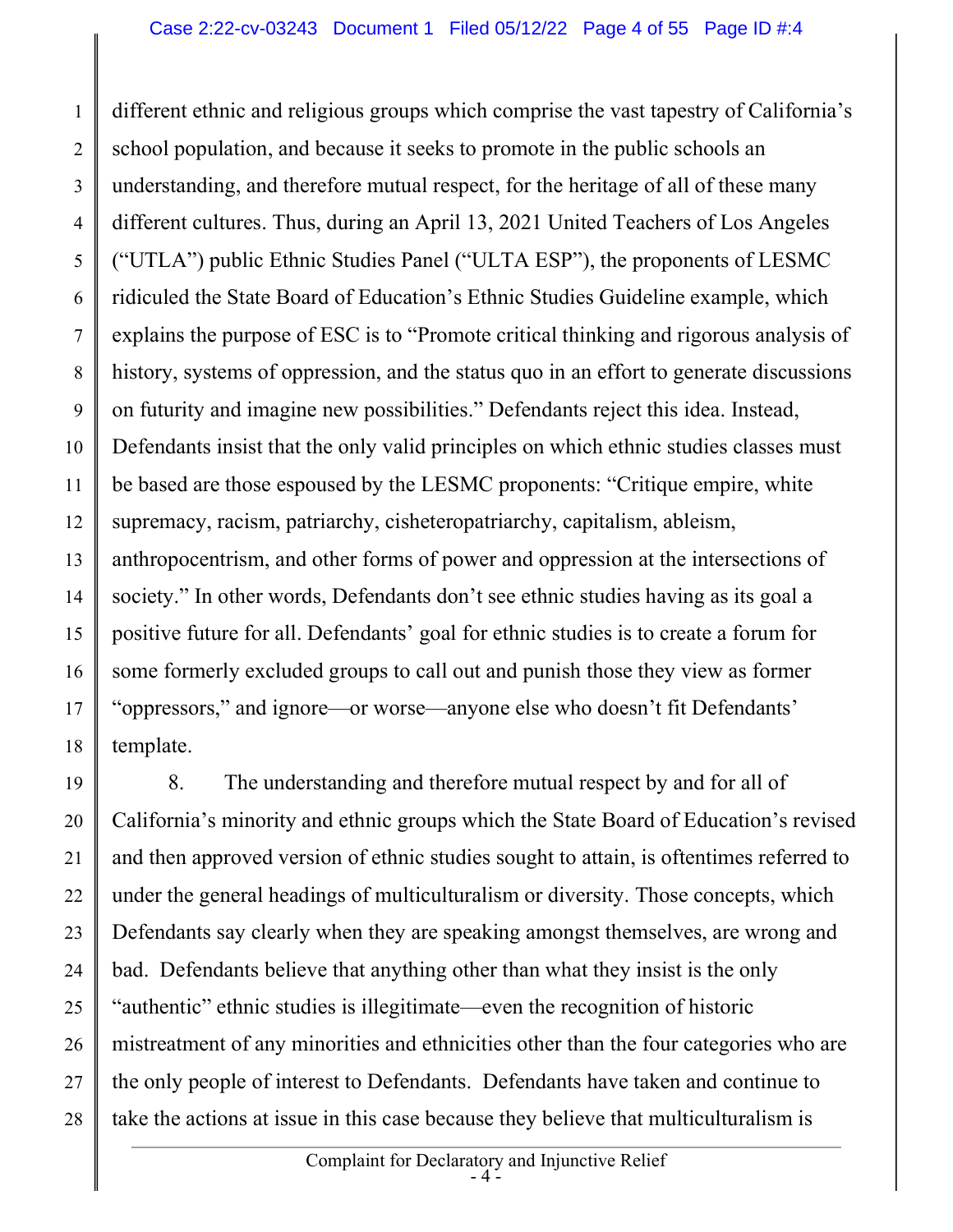1 2 3 4 5 6 7 8 9 wrong and must not be taught in California's public schools. As Defendant Teresa Montaño said at the April 13, 2021 UTLA ESP, "[t]he District wants to use multicultural curriculum, that is not ethnic studies." See, e.g. LESMC Questions and Answers, attached hereto as Exh. G, at 4. Defendants' view is that the only acceptable form of ethnic studies is the "liberated" one which requires actual discrimination against and denigration of majority groups as well as other minorities, and the elevation of what Defendants claim is the "lived experiences" of exactly four specific "racialized" minorities: Black Americans, Chicano/Latinos, Native Americans, and Asian American/Pacific Islanders ("AA/PI").

10 11 12 13 14 15 16 9. Curiously, Palestinian Arabs have been shoe-horned into the AA/PI category by Defendants and their supporters. But only non-Jews from the same geographic region as Middle Eastern Jews are permitted entry to this category, despite the fact that nearly the entire population of Middle Eastern Jews, a not insignificant percentage of whose descendants now live in California, suffered from religious persecution and actual ethnic cleansing by those (Arabs, Turks, and Iranians) amongst whom they lived.

17 18 19 20 21 22 23 24 10. Defendants wish to inject their views into the LAUSD curriculum views which are, by design, racist. And arising from those views, "liberatory" Ethnic Studies vilifies and discriminates against religious beliefs that Defendants claim to know are oppressive at the same time that Defendants claim to know that they are not "religious" beliefs; and against racial groups, nationalities and people of, or deemed to be of, a particular skin color that, according to Defendants, are not deserving of the same degree of respect as the four groups which are the focus of their form of ethnic studies.

25 26 27 28 11. California law mandates that public school teaching materials be publicly disclosed, and that new materials be adopted only after publication and two public meetings at which parents and the general public can be heard on the materials. Such public disclosure does not suit Defendants, however. For that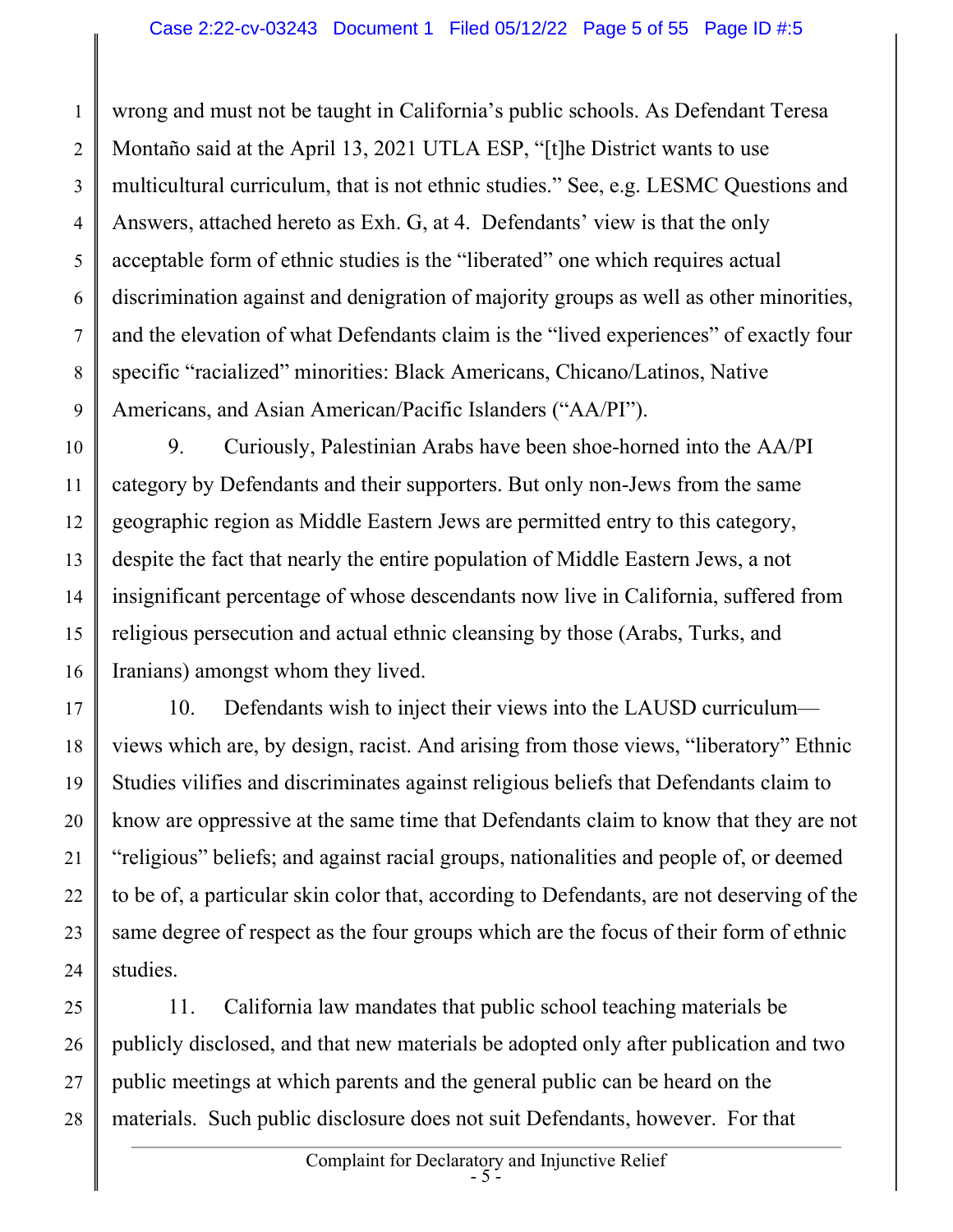1 2 3 4 reason, one of Defendants' tactics to advance their curriculum is to disclose publicly what they are doing, and what they intend to teach, only when such disclosure will advance their goals; when secrecy will be more effective, Defendants practice, and brazenly counsel educators, that public disclosure be avoided and prevented.

5 6 7 12. Thus, Defendant Liberated Ethnic Studies Model Curriculum Consortium ("Consortium") advises teachers who seek to use its materials to "consider" whether

8 9 10 11 12 a. "if you tell them about your plans," [is] the teacher's "administration likely to be supportive"; if not, teachers are advised that they may well be "better off trying to fly under the radar or grow[] strong enough as a group to pressure them." LESMC Preparing to Teach Palestine: A Toolkit ("Teach Palestine"), Exh. A at 8.

13 14 15 16 17 18 19 b. Similarly, if in a sympathetic teacher's community, Jewish organizations such as "the JCRC [Jewish Community Relations Counsel], the ADL [Anti-Defamation League], the Jewish Federation and/or other Zionist organizations [are] active and likely to create problems," then Defendant Liberated Ethnic Studies Model Curriculum Consortium ("Consortium") counsels that teachers wishing to use LESMC materials first "build support before you begin so you're in a strong position to withstand potential attack." (emphasis added) Ibid.

20 21 22 23 24 25 26 27 c. It is noteworthy that Defendants characterize each of the above organizations—all of which were founded and headed by Jews and whose missions are primarily to assist Jews within their communities, and none of which advocate for any specific form of Jewish observance or any particular political platform relating to Israel other than its right to exist—as enemies of their curriculum. They are simply organizations of Jews, and it is for this and only this reason that Defendants identify them as enemies. Here, therefore, Defendants identify these simply Jewish organizations with what they intend as a pejorative "Zionist."

28

d. In the same document in which the LESMC describes any Jewish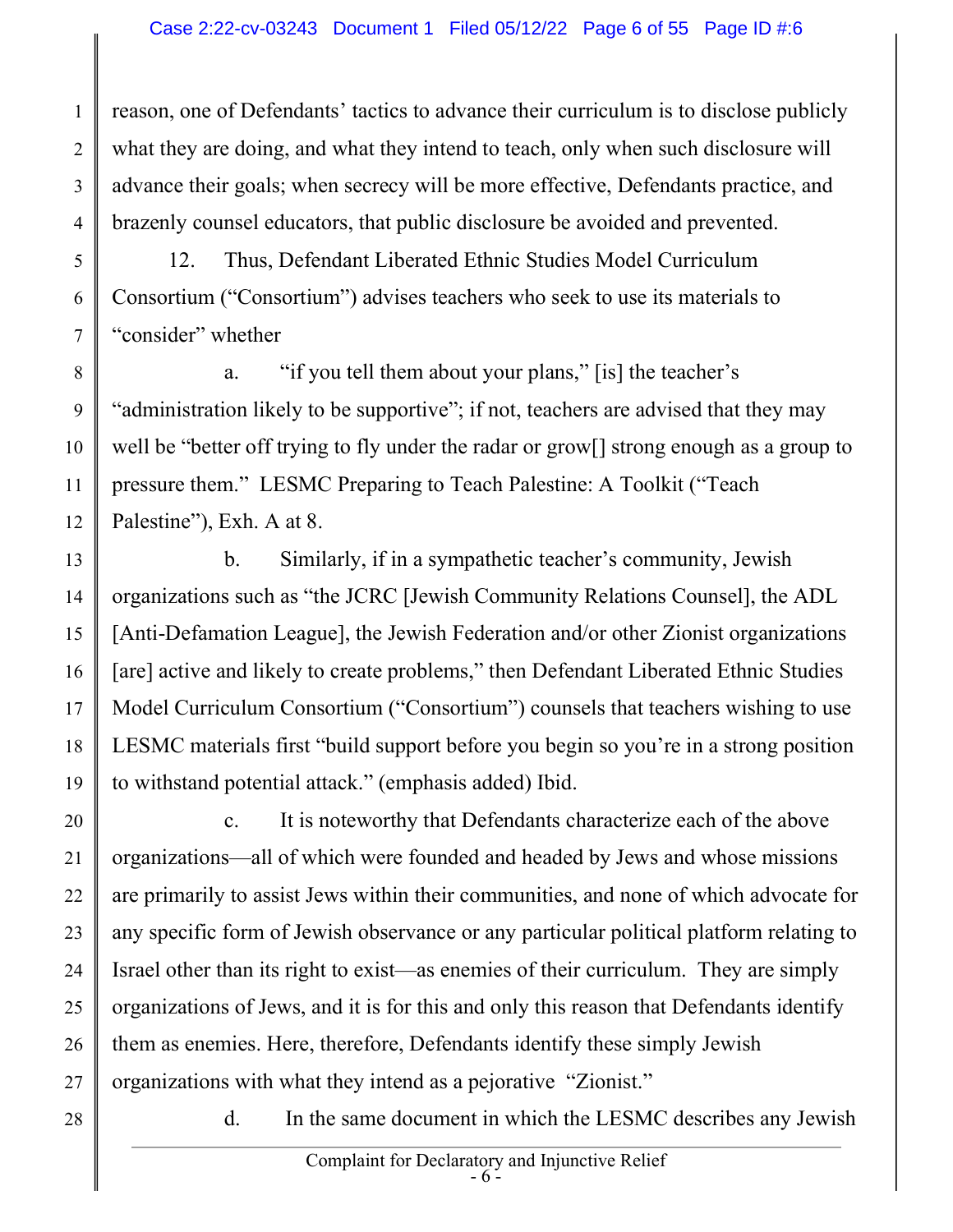1 2 organization whether or not it is focused on Israel as "Zionist," it also states the opposite. It states:

3 4 5 6 7 8 9 10 11 12 13 14 15 16 17 18 19 20 21 22 23 24 25 26 It's important to be clear: - Critical pedagogy about Israel's role in Palestine is not antisemitic. Antisemitism is discrimination against, violence towards, or stereotypes of Jews for being Jewish. Criticism of Israel's policies of apartheid and oppression of Palestinians is not antisemitism. False accusations of antisemitism that rely on the conflation of the State of Israel with Jewish identity are an explicit strategy of Zionists, who portray Palestinians as motivated by antisemitism or irrational hatred rather than resistance to oppression. - Zionists claim to speak for all Jews, but Zionism is distinct from Judaism. Teach Palestine, Exh. A at 5. (emphasis added) e. Overall, the LESMC advises teachers to teach Liberated Ethnic Studies in secret if that is the course most likely to allow such teaching at all: "Be Strategic!" Teach Palestine Exh. A at 7. Perhaps, LESMC recommends, teachers should take as role models other "educators" "who shut their doors and teach their students liberatory [sic] curriculum." Teach Palestine, Exh. A at 12. 13. This case is brought on behalf of an association of Los Angeles residents who are Middle-Eastern and American Jewish Zionists who are and who will be harmed by the explicitly racist and discriminatory teaching material that Defendants are now carving into LAUSD's educational paradigm. That curriculum — the LESMC — is infected throughout by explicitly racist and antisemitic principles, among which are:

27 28 a. It defines as "white," as "westerners," and as "colonialists," millions of Jews who are, by Defendants' own crude racial and racist definitions,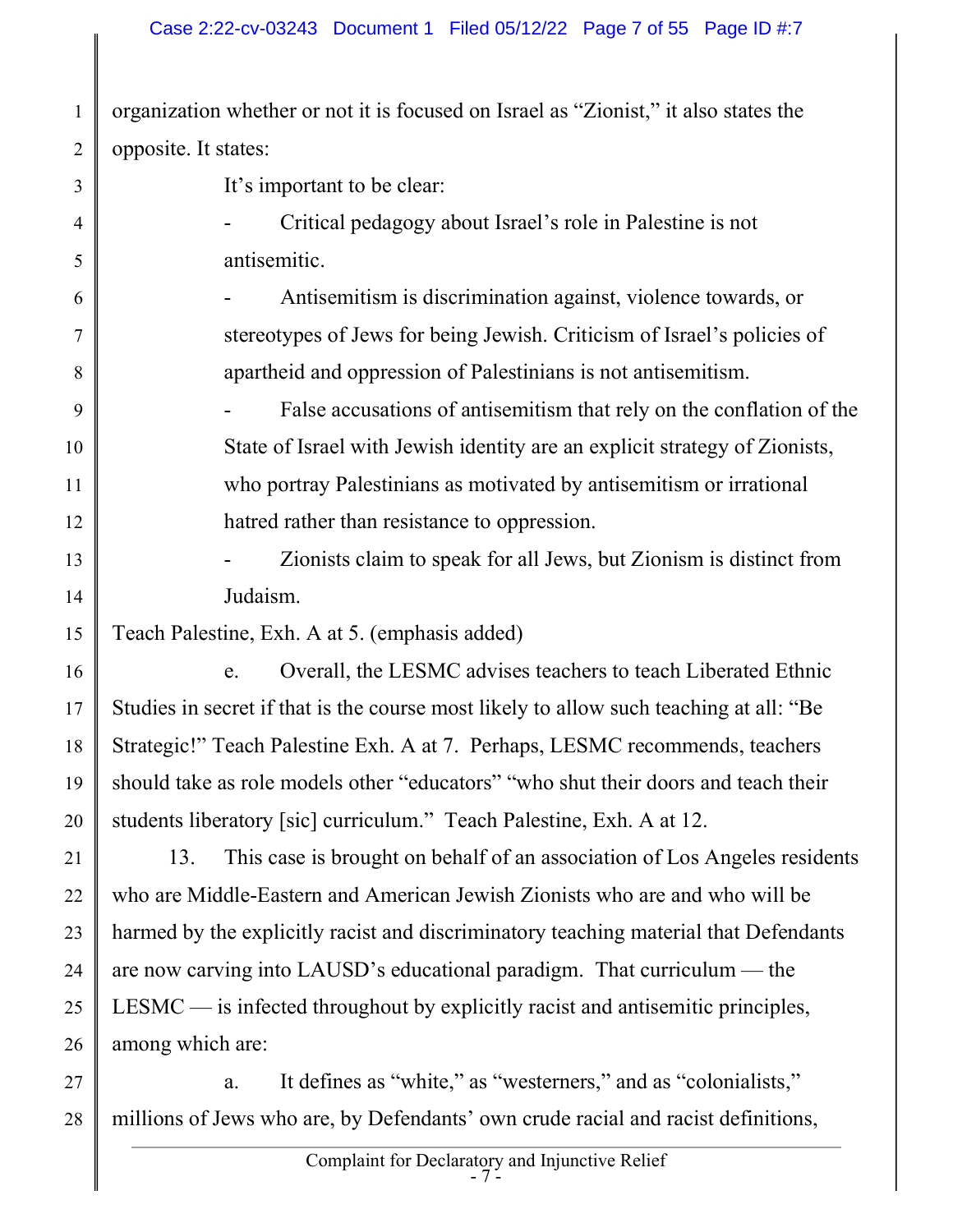1 2 3 4 5 indisputably "Brown" or "Black;" who themselves, and whose ancestors, either never or not until very recently ever, lived in the Western Hemisphere, and whose ancestors, for thousands of years, resided exclusively in North Africa, India, or the Middle East — and it imposes this definition on these people for one reason and one reason only: because they are Jewish.

6 7 8 9 10 b. It purports to control and claims the right to control the definition and boundaries of antisemitism, to the exclusion of the right of Jews or representatives of the Jewish community to define that concept or even to be heard on the definition of this millennia-old hatred, with which the Jewish people have contended since at least the days of Pharaoh.

11 12 13 c. It purports to control and claims the right to control the definition of Judaism, going so far as to define which concepts are and which are not the true content of Jewish religious ideas. And it does so incorrectly.

14 15 16 17 18 d. It denounces as morally reprehensible an idea, and a religious commitment, that is, and has for millennia been, central to Jewish belief, Jewish practice, and Jewish identity: the commitment to Zion and to the return of the Jewish people to the land of Israel, their ancestral homeland, and the reconstitution and the defense of a sovereign Jewish state in that homeland.

19 20 e. It denies indisputable facts of Jewish history solely because those facts support the legitimacy of Israel as the nation-state of the Jewish people.

21 22 23 24 f. It falsely and libelously makes the accusation and seeks to teach California's public school teachers and children that the Jewish state commits unspeakable crimes including genocide, ethnic cleansing, land theft, and the imposition of apartheid, all of which accusations are false.

25 26 27 28 g. It is focused on what its own practitioners falsely claim are the actions of the Jewish state solely because it is Jewish, as evidenced by the fact that the Defendants and the LESMC vilify and demonize no other foreign state in the world: not North Korea, not China, not South Sudan, not Eritrea, not even those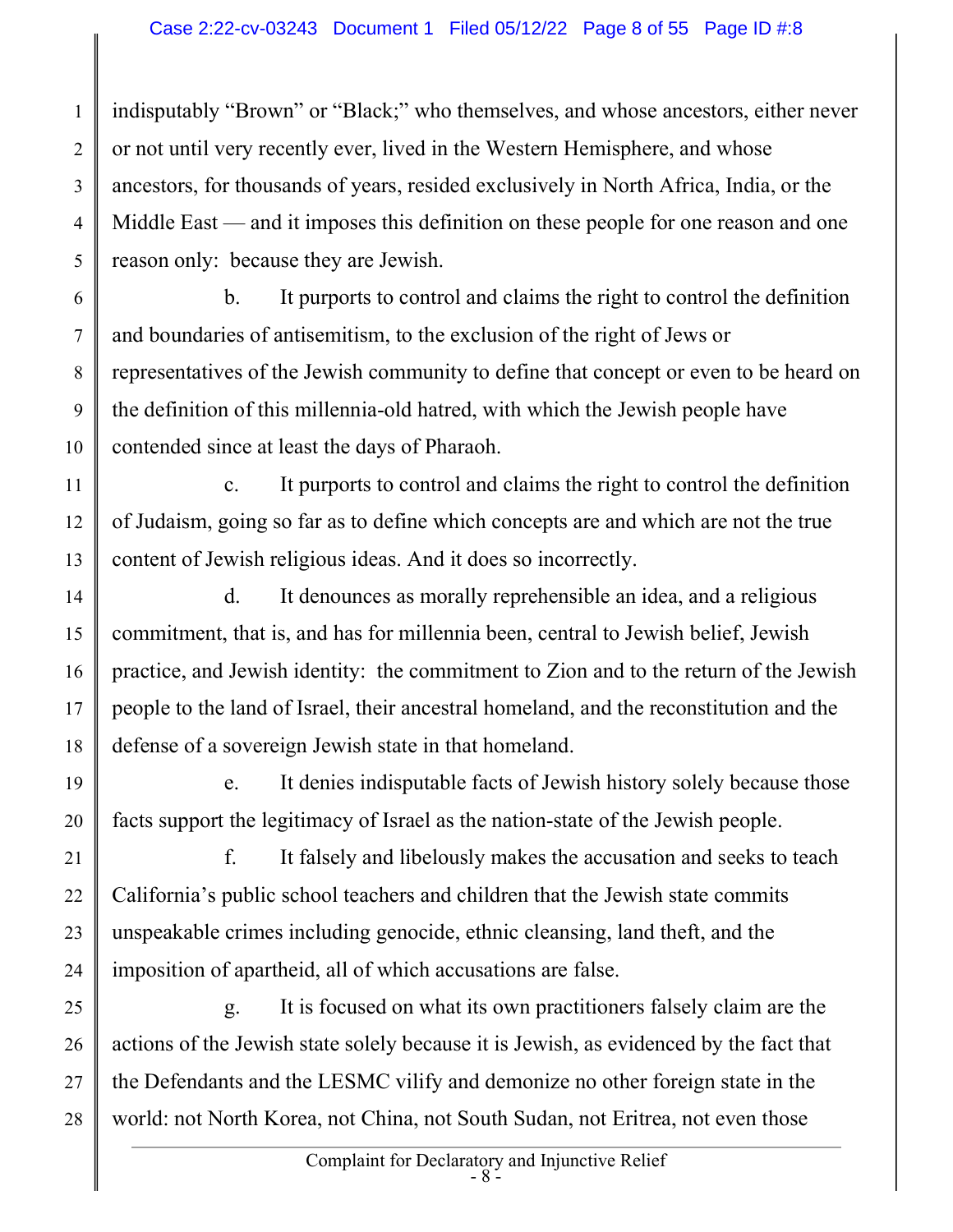1 2 3 countries where human slavery is still legal. Ignoring, and thereby tacitly condoning, the worst human rights abusing nations in the world, the LESMC instructs LA public schoolchildren only to revile and reject Israel.

4 5 h. It casts these aspersions on the Jewish state solely because it is Jewish.

6 7 8 9 10 11 12 13 14 15 16 17 18 14. The Liberated Ethnic Studies Model Curriculum suffers from a great many other profound flaws and manifests hostility to many other groups and political ideas that enjoy wide support among Californians and the residents of Los Angleles. It denounces capitalism, the traditional family, and the territorial integrity of the lower 48 states of the United States. In the guise of "inclusion" it seeks to exclude a large fraction of the population of the Los Angeles School District from any entitlement to equal value as human beings. It fails to respect historical fact at the expense of what the LESMC's proponents characterize as the "lived experience" of a limited, calcified number of ethnic groups, on behalf of which groups the LESMC's proponents claim the exclusive right to speak. Rather than an effort to include voices previously silenced, however—a goal with which Plaintiffs wholeheartedly agree, and which this case does not oppose—the LESMC silences and devalues many groups disfavored by the LESMC's proponents.

19 20 21 22 23 24 25 15. Middle Eastern and American Jews are two such groups, but far from the only groups victimized by the LESMC. By seeking to remedy the discrimination against Middle Eastern and American Jews, Plaintiffs do not wish to be understood to ignore or minimize the many other forms of illegal discrimination rife throughout the LESMC, such as the decision to "center" the curriculum – by which Defendants mean "focus the curriculum exclusively' on the LESMC's four recognized groups, rather than on all ethnic and religious groups present in the LAUSD population.

#### JURISDICTION AND VENUE

27 28 16. This Court has subject matter jurisdiction over this case by operation of 28 U.S.C. §§ 1331 and 1343, because it seeks to redress the deprivation, under color

26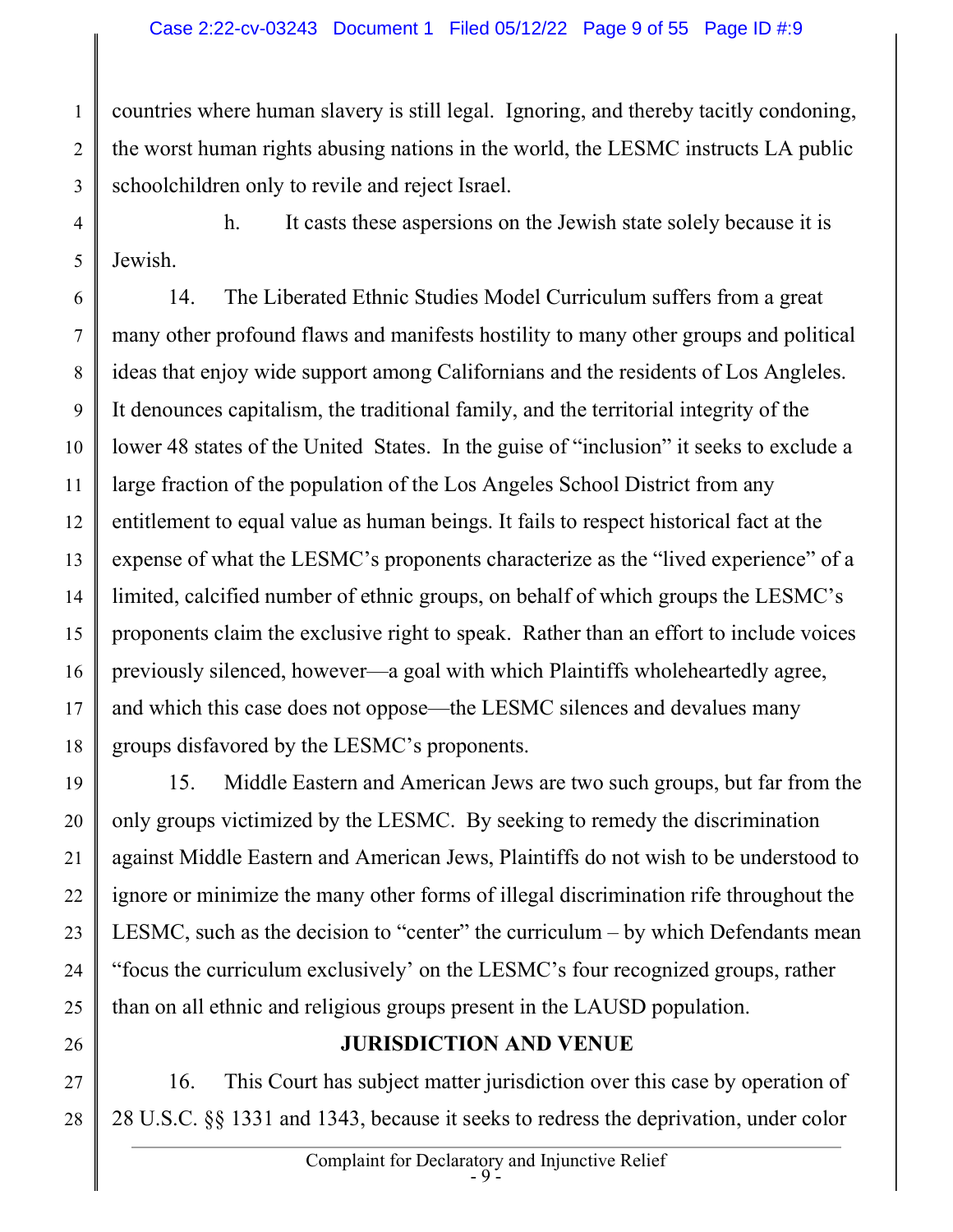1 2 3 4 5 6 of a State law, of a right, privilege or immunity secured by the Constitution of the United States and by an Act of Congress providing for equal rights of citizens or of all persons within the jurisdiction of the United States, and because it presents claims under an Act of Congress providing for the protection of civil rights, all of which are also necessarily federal questions, and under 28 U.S.C. § 1367 because it presents questions of state law over which this Court has supplemental jurisdiction.

7 8 9 17. Venue is proper in this district under 28 U.S.C. §1391(b), because most of the Defendants reside in or are domiciled in this district and a substantial part of the events and omissions giving rise to the claims herein occurred in this district.

 18. Declaratory and injunctive relief are authorized under 28 U.S.C. §§ 2201 and 2202 and Rules 57 and 65 of the Federal Rules of Civil Procedure.

10

11

12

#### PARTIES

13 14 15 16 19. Plaintiff Concerned Jewish Parents and Teachers of Los Angeles ("CJPTLA") is an unincorporated association comprised of Jewish, Zionist Los Angeles teachers who teach in the LAUSD and Jewish, Zionist parents of children who are students in the LAUSD.

17 18 20. Jane Doe 1 is a member of CJPTLA whose child is a student in the Los Angeles Unified School District.

19 20 21 22 21. Jane Doe 2 is a member of CJPTLA and a former teacher in the LAUSD and a lifetime member of UTLA due to her former role as an officer of UTLA. Plaintiff B chose to not realign herself with the current leadership of UTLA due to their escalating antisemitism.

23 24 22. Jane Doe 3 is a member of CJPTLA and a teacher in the LAUSD, as well as a member of UTLA.

25 26 23. Jane Doe 4 is a member of CJPTLA whose mother is Israeli and whose children are enrolled in the LAUSD.

27 28 24. Jane Doe 5 is a member of CJPTLA who is a Jewish Persian American Zionist whose children are enrolled in the LAUSD.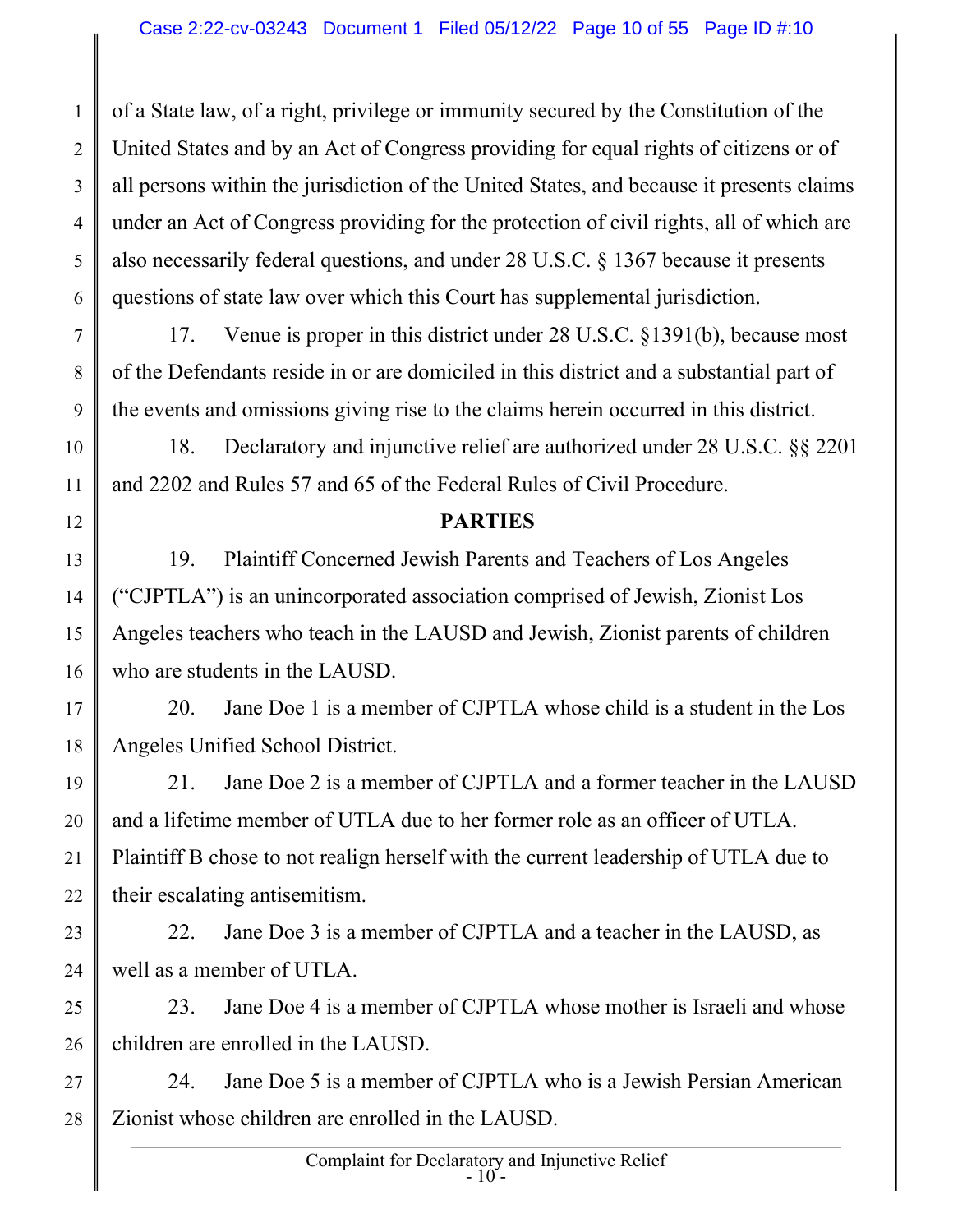25. John Doe is a member of CJPTLA who is a Jewish Israeli Zionist whose children are enrolled in the LAUSD.

4 26. Defendant UTLA is the recognized union representing teachers employed by LAUSD. UTLA is an active proponent of the LESMC. The leadership of UTLA causes UTLA to expend teacher resources and union dues paid by its members—for which it is a fiduciary—to promote adoption of the LESMC.

7 8 9 10 11 27. Among its demands during the 2019 collective bargaining negotiation with LAUSD, UTLA sought and obtained the District's commitment to the creation of an Ethnic Studies Committee. The District acceded to this demand, and the LAUSD-UTLA Ethnic Studies Committee is enshrined in Article XXV, Section 5.1 of the Collective Bargaining Agreement.

12 https://www.utla.net/sites/default/files/2019-2022\_utla-

13 lausd collective bargaining agreement.pdf

1

2

3

5

6

25

26

27

28

14 15 16 17 28. That Agreement guarantees UTLA four seats on the LAUSD-UTLA Ethnic Studies Committee. The UTLA has used its power to populate these seats by appointing, among others, Defendant Montaño, Defendant Cardona, as well as Dr. Melina Abdullah and Roxana Duenas.

18 19 20 21 29. The LAUSD-UTLA Ethnic Studies Committee is authorized to "Review and suggest professional development, curriculum and teaching materials purchased by and developed by LAUSD for Ethnic Studies, Multicultural Literature and Cultural Proficiency."

- 22 23 24 30. Abdullah's view of Jews and her conflation of her hatred of Israel with hatred of American Jews who speak out against antisemitism is expressed in tweets by her such as one she posted on Dec. 3, 2018:
	- By firing @marclamonthill, @CNN has chosen to stand with a Zionist Israel that Murders and terrorizes the Palestinian people. They have shown the [sic] only believe in free speech for some. And they have demonstrated their racism towards Black Men who they cannot completely control.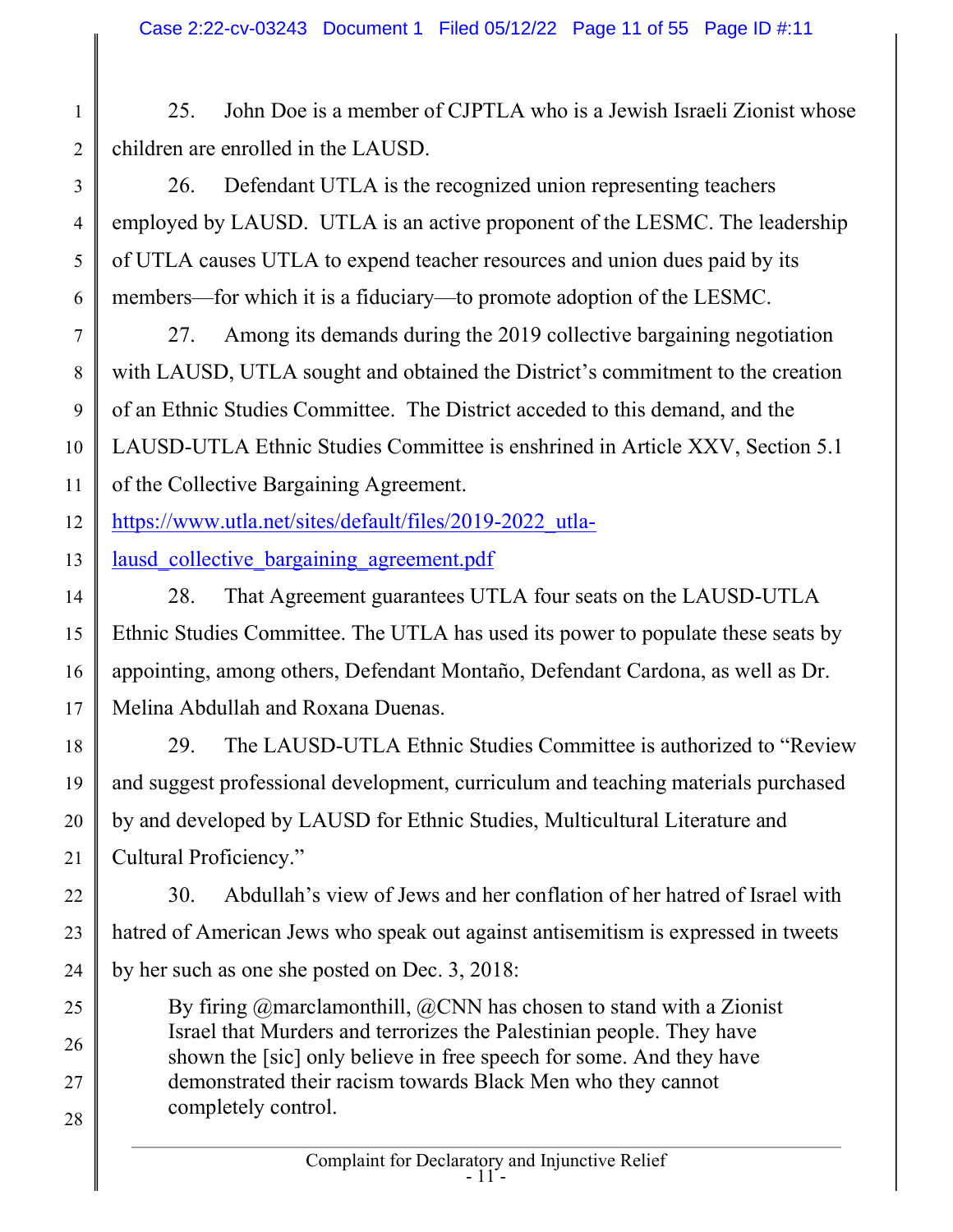1 2 3 4 31. In another tweet, Abdullah, chosen by UTLA to serve as a member of the UTLA-LAUSD Ethnic Studies Committee, proudly and publicly shared her hatred of American Jews, blaming them for everything bad, including—ironically intolerance:

> we must dismantle patriarchy! specifically jewish patriarchy offending muslims &controlling our economy & campuses!" and "... more & more jews invading campuses, causing islamophobia, racism, & intolerance!

7 8 9 10 11 12 13 32. On the night of May 30, 2019, a crowd ran amok through the heavily Jewish Los Angeles neighborhood of Fairfax, yelling "F\*\*k the police and kill the Jews!" Five synagogues and three Jewish schools were defaced with antisemitic graffiti. Asked to comment on these events, Abdullah refused to condemn them in any way and instead justified these actions as "an uprising, a rebellion, a revolt." https://www.jpost.com/american-politics/black-lives-matter-the-jews-and-palestiniannationalism-634946

14 15 16 17 18 33. The fourth UTLA member of the Ethnic Studies Committee is Roxana Dueñas. Ms. Dueñas is currently teaching ethnic studies in the LAUSD, as a teacher at Roosevelt High School, in Boyle Heights. Dueñas is, on information and belief, currently teaching using the Liberated Ethnic Studies Model Curriculum including its material on Israel.

19 20 21 22 23 24 25 26 34. In addition, UTLA has itself made "fiscal commitments for ethnic studies development through UTLA, which provided grants for professional development. Through community engagement, the LAUSD ILC [Instructional Leadership Corps] team was able to hold multiple workshops, including at the Association of Raza Educators-ILC 2 Day Professional Learning Experience and team member [Defendant] Guadalupe Cardona's "Culturally Responsive Teaching" CTA IPD Webinar." These workshops led teachers to bring the Liberated Ethnic Studies curriculum "to their own classrooms."

27 https://ilcblog.stanford.edu/2021/04/12/lausd/

28

5

6

35. As a matter of current policy, UTLA is hostile to the state of Israel and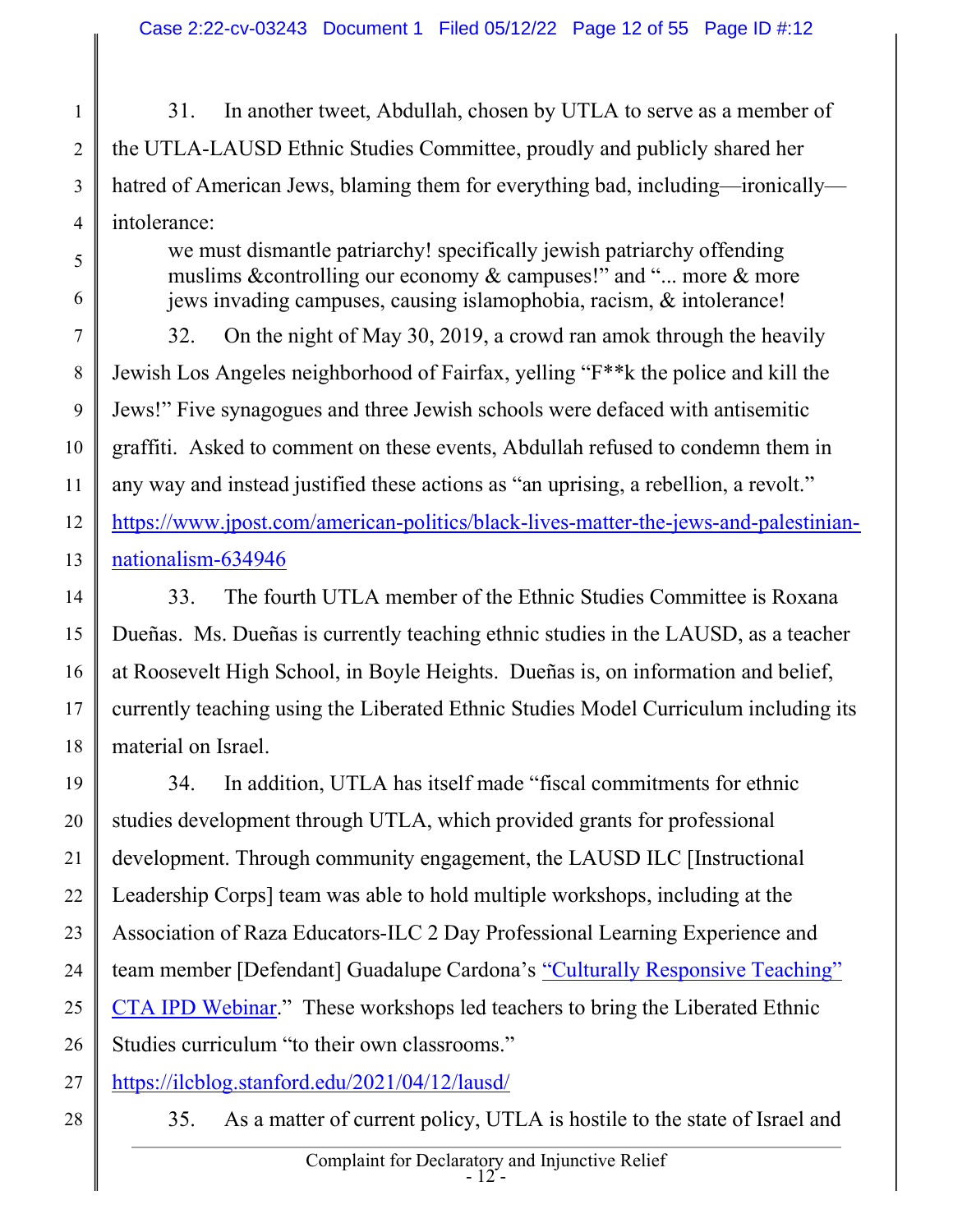to anyone who believes in the legitimacy of Israel's existence as a Jewish state and that it is entitled to its self-defense.

3 4 5 6 7 8 9 36. Defendant Cecily Myart-Cruz, president of UTLA, is a staunch proponent of inserting the LESMC into the Los Angeles School District's curriculum "from early childhood education" through graduate studies. She scorns the concept of mere multiculturalism as a flaccid and failed substitute for "authentic ethnic studies." As of 2019, Defendant Cruz was and, on information and belief, she remains now an employee of LAUSD. Defendant Cruz is sued in her individual and official capacity

10 11 12 13 14 15 16 17 18 19 20 21 22 23 24 25 26 27 37. Defendant Liberated Ethnic Studies Model Curriculum Consortium ("Consortium") is a nonprofit corporation incorporated under the laws of California on February 5, 2021. The Consortium maintains its principal place of business in this district. The Consortium's business is disseminating the LESMC and ensuring its adoption by as many school districts and teachers as possible, for pay from the public fisc, if possible, but for free if funds are not forthcoming. On its website, the Consortium offers services such as "a Year-Long Ethnic Studies District Advisement and Implementation Track" which will assist "local districts and schools to establish develop [sic] a program and process for the implementation of ethnic studies" and possibly "to design an elementary model of for [sic] Ethnic Studies teaching and learning." The Consortium also offers an "Anti-racist Culturally Responsive Institute," which will help participants to "design a process for challenging systemic structural racism and white supremacy culture in schools." There is also an "Ethnic Studies Professional Learning Institute," which touts the fact that the Consortium faculty will introduce district educators "to the Liberated Ethnic Studies Model Curriculum framework," and help in the process of lesson development and "be available for consultation and advisement on curriculum and professional development."

28

1

2

38. Defendant Theresa Montaño, Ed.D., is the secretary of the Consortium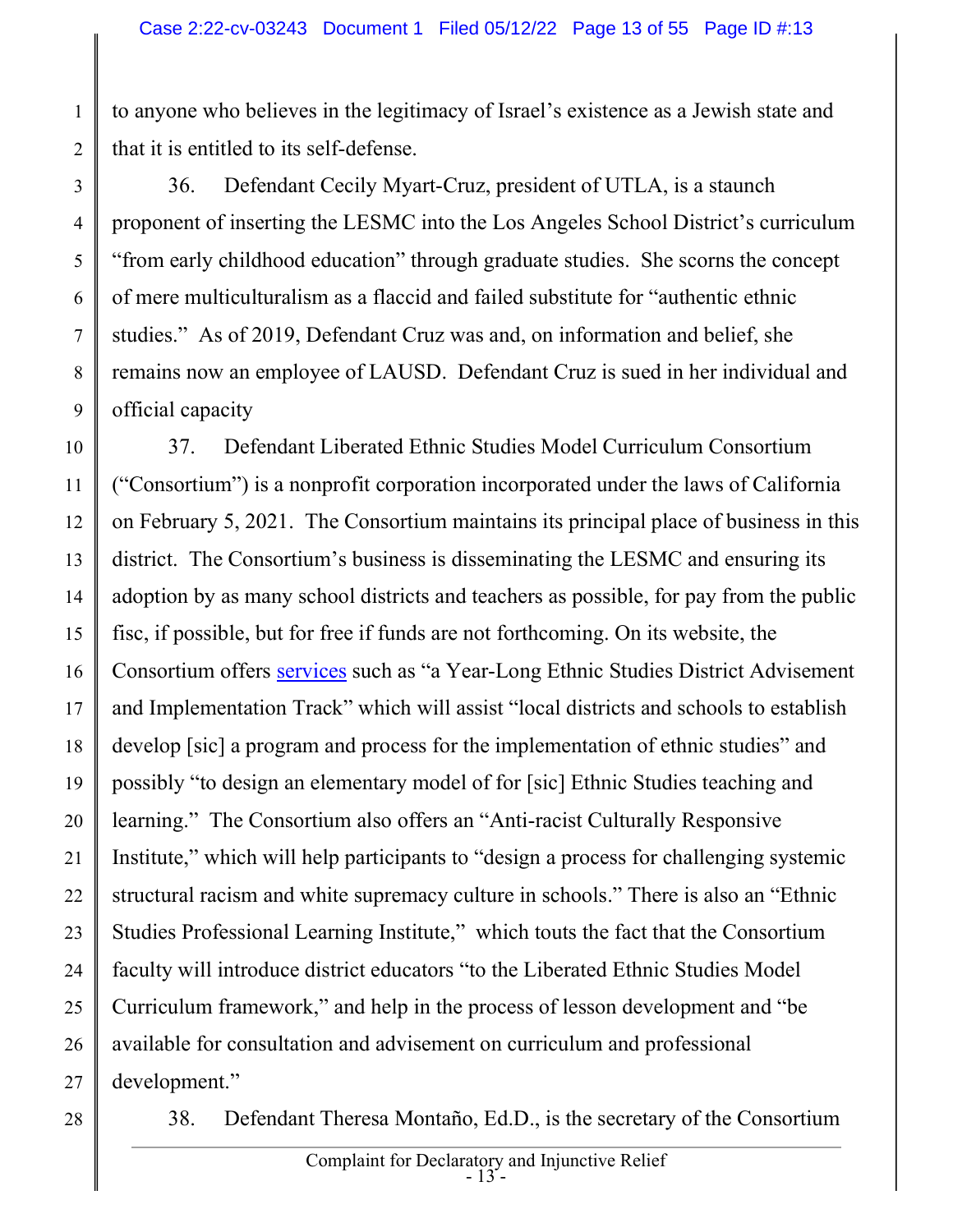1 2 3 4 5 6 7 8 9 10 11 12 and is the vice president of the California Teachers Union. Montaño explained at the April 13, 2021 UTLA ESP that, other than the four recognized "racialized" groups on which LESMC centers, the discipline of Ethnic Studies is not about any other ethnic groups. Montaño said: "Ethnic Studies is not about ethnic people, it is not where every group gets to say I want Ethnic Studies [for my group] too." Montaño made very clear that LESMC is not interested in "those who argue for a balanced perspective" because "they have been doing that for 500 years. In [Liberated] Ethnic Studies it's our turn to tell our story. So where is the inclusivity and diversity in [Liberated] Ethnic Studies? No!" Upon information and belief, Montaño is a resident of Los Angeles County. Defendant Montaño is a member of the LAUSD-UTLA Ethnic Studies Committee. Defendant Montaño is sued in her individual and official capacity.

13 14 15 16 17 18 19 20 39. Defendant Guadalupe Carrasco Cardona is the co-founder, chief executive officer and chief financial officer of the Consortium. She is a resident of this District and a teacher of Ethnic Studies employed by the Edward R. Roybal Learning Center, an LAUSD public school. Defendant Cardona is a member of the LAUSD-UTLA Ethnic Studies task force. Upon information and belief, Defendant Cardona is and has been teaching using the materials from the LESMC at issue in this case in her LAUSD classroom. Defendant Cardona is sued in her individual and official capacity.

21 22 40. Defendant UTLA and its leadership invited Celine Qussiny to speak at the April 13, 2021 UTLA ESP, as its expert on "Palestine Studies."

23 24 25 26 27 28 41. Celine Qussiny is an active consultant to UTLA and to the Consortium, and one of the Defendants' sources for "educational" materials and hate-filled rhetoric masquerading as information both about Israel in its dealings with Arab Palestinians, and the conflict between the two peoples. UTLA leadership invited Qussiny to present at its publicly advertised UTLA ESP so that she could explain to the educators and others in the audience of the necessity of including Palestine in the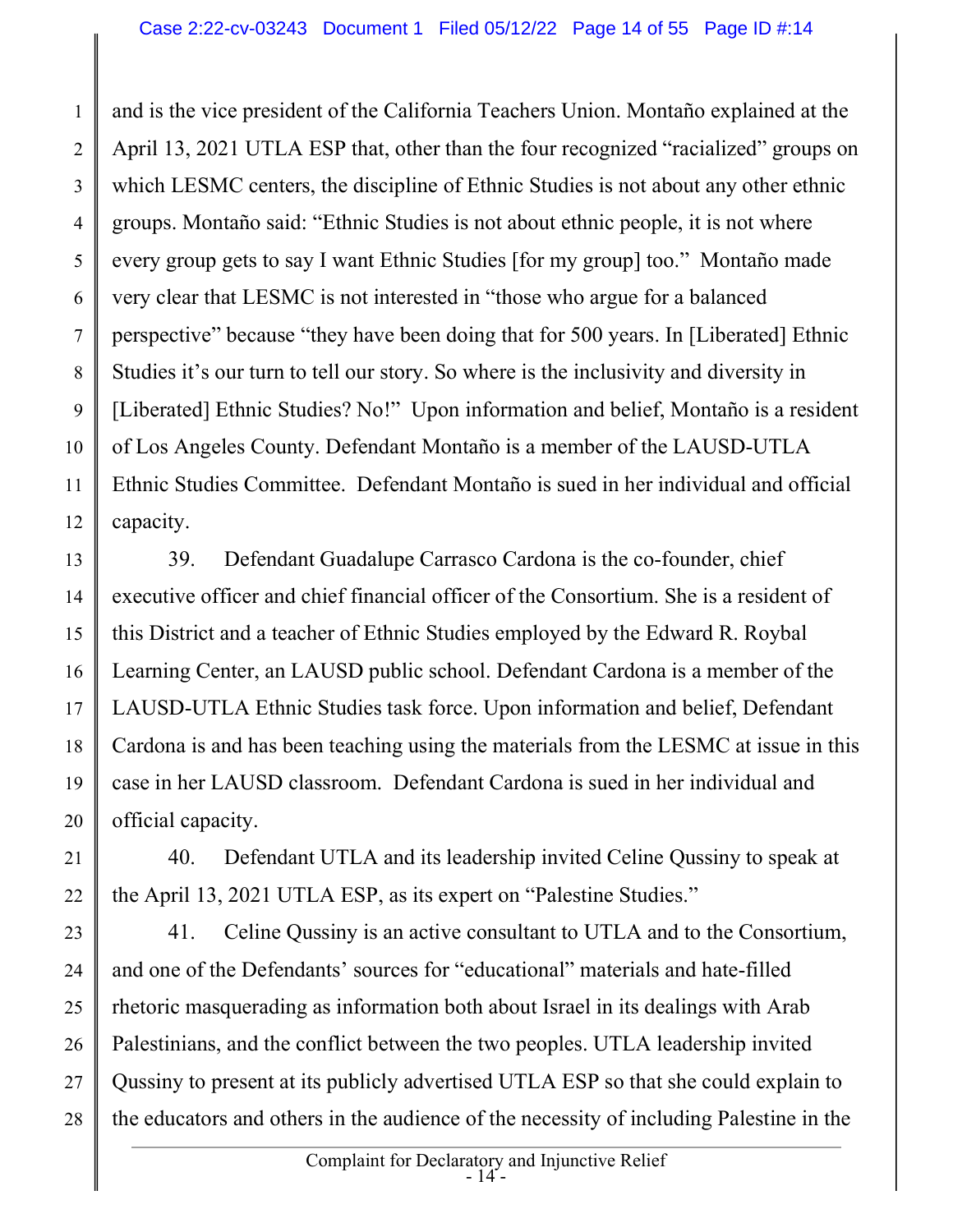Ethnic Studies Curriculum.

1

2 3 4 5 42. During the UTLA ESP, UTLA's "Palestine Expert" Qussiny explained that "we have to always be confronting Zionism." She went on, at great length, quoting hateful propaganda with no basis in fact, indoctrinating the educators in anti-Israel hatred and antisemitism.

6 7 8 9 10 11 12 13 43. Qussiny told those in attendance that when she's talking about Zionism, she's "talking about a political, settler-colonial ideology that justifies ethnic cleansing of the Palestinians from their ancestral homeland," and she described Israel as a "fascist dictatorship." Qussiny also falsely informed the UTLA ESP audience that the IHRA [International Holocaust Remembrance Alliance] definition of antisemitism "is really dangerous because it criminalizes any criticism of Israel," and that Israel is a "colonial state founded on ethnic cleansing, on mass displacement and ongoing land theft."

14 15 16 17 44. Not content to vilify Israel, Qussiny went on to attack both the government of California and the United States: "the erasure of Palestine and the attack on [authentic] ethnic studies is reflective of colonialist strategies, [it is] the United States and Israel's alignment on a global scale."

18 19 20 21 22 23 24 25 26 27 28 45. Qussiny identified herself as a member of the Palestinian Youth Movement ("PYM") which is affiliated with and supportive of the Popular Front for the Liberation of Palestine, a Marxist-Leninist terrorist faction of the Palestinian Liberation Organization. In her social media posts and videos, Qussiny glorifies and identifies with Palestinian Arab terrorists who have murdered Jewish and other Israeli citizens and who are amongst the most violent and unrepentant terrorists. The PFLP not only believes Israel has no right to exist, but vehemently, and sometimes violently, opposes any efforts at peace, including any dialogue at all between Israel and Palestinian Arabs. PYM has endorsed the widespread murder of Israelis and encourages kidnapping Israeli soldiers. Qussiny is employed by the U.S. Campaign for Palestinian Rights, a Virginia-based nonprofit organization that serves as the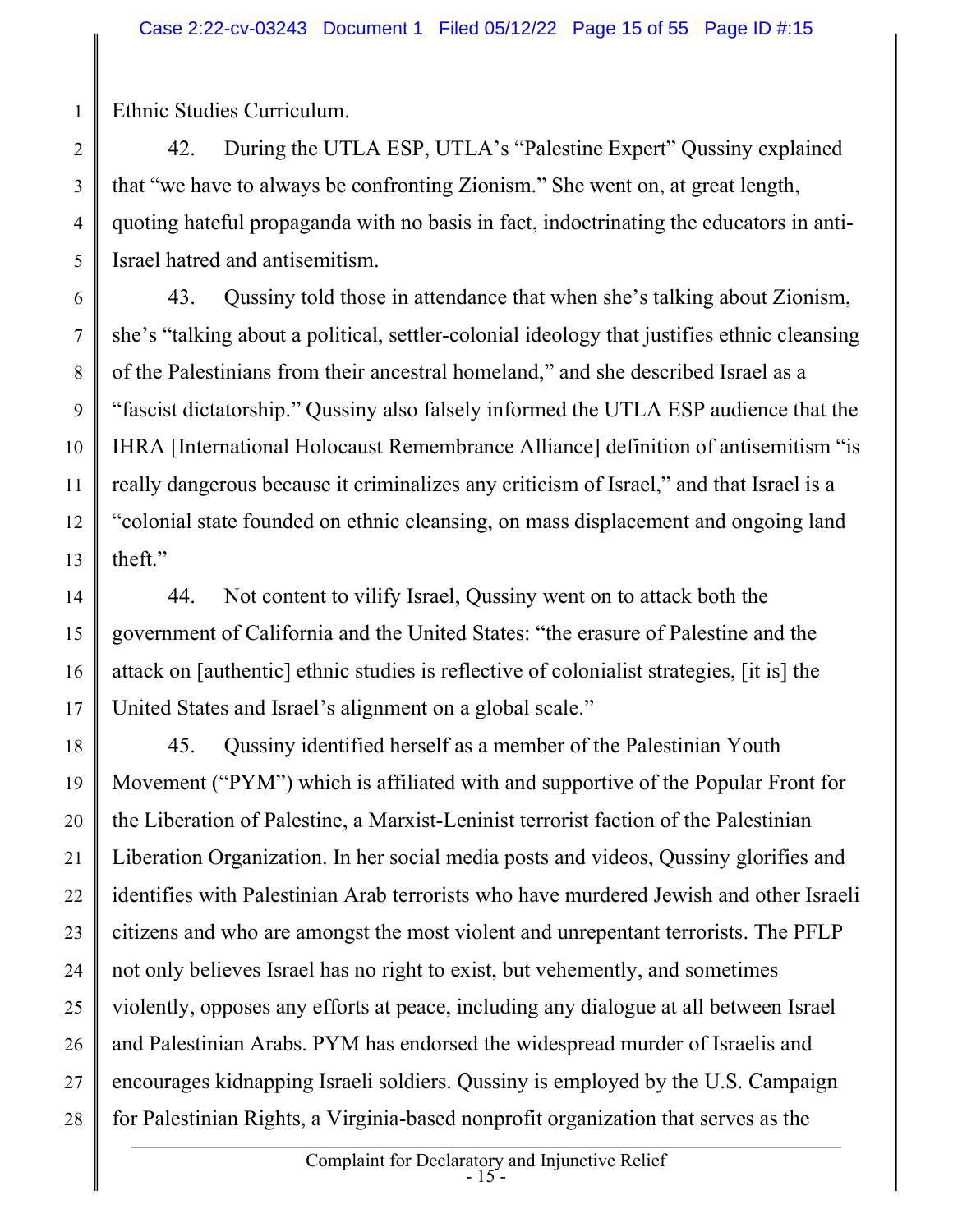1 2 3 4 American umbrella group of the Boycott, Divestment and Sanctions ("BDS") movement and is one of the most prominent promoters of BDS in the United States. The US Campaign, which is officially called Education for Just Peace in the Middle East, coordinates the efforts of 329 different pro-BDS organizations.

5 6 7 8 46. But as Tablet Magazine has confirmed, the group also helps facilitate tax-exempt donations to a Palestinian coalition that includes Hamas, Palestinian Islamic Jihad, the Popular Front for the Liberation of Palestine, and other groups the U.S. State Department designates as terror organizations.

9 10 11 12 13 14 15 16 17 18 19 20 21 22 47. The US Campaign, *Tablet* revealed, is the fiscal sponsor of a group called the Palestinian BDS National Committee (BNC), the main West Bank and Gaza-based cohort advocating for sanctions against Israel. The BNC was created in 2007 in Ramallah with the intention of serving as the Palestinian arm of the international BDS campaign. According to the BNC's website, one of the group's members is the Council of National and Islamic Forces in Palestine, commonly known as PNIF. Among PNIF's members are five different groups designated by the US as terrorist organizations, including Hamas, the Popular Front for the Liberation of Palestine (PFLP), the Popular Front – General Command (PFLP-GC), the Palestine Liberation Front, and Palestinian Islamic Jihad (PIJ). Since its founding, the BNC has frequently and openly collaborated with known leaders of these terror organizations. See https://www.ngo-monitor.org/reports/pflp-ties-six-newlydesignated-terror-ngos/ and https://www.tabletmag.com/sections/news/articles/bdsumbrella-group-linked-to-palestinian-terrorist-organizations

23 24 25 26 27 28 48. Nominal Defendant Los Angeles Unified School District ("LAUSD") is the public school district for the city of Los Angeles, California. It is the entity with formal control over, and it is responsible for, the curriculum and teaching materials used by all public schools in Los Angeles, California. LAUSD has ultimate control over and responsibility for the use and public disclosure of any teaching materials in Los Angeles public schools other than those materials whose use is directed by the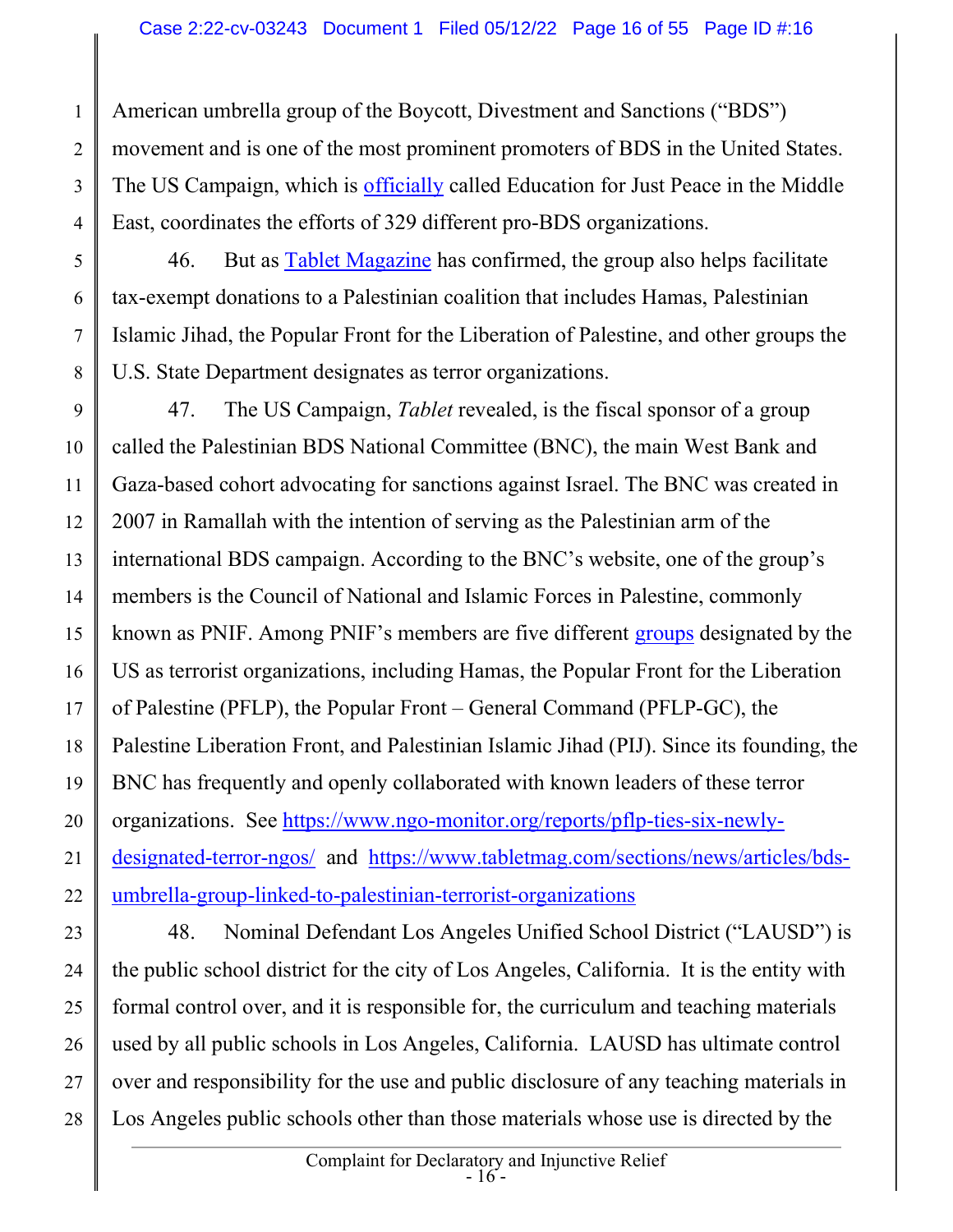1 2 3 4 5 California State Board of Education. LAUSD is named in this case as a nominal Defendant to enable this Court to enjoin the use within LAUSD of teaching materials whose content violates federal and state law and to compel public disclosure of all Ethnic Studies teaching material used in the LAUSD schools. STATEMENT OF FACTS AND

# THE BASES OF PLAINTIFFS' CLAIMS

6

7

8

9

10

11

12

13

14

15

## Federal and State Law Bar Discrimination by California Public Schools on the Basis of Religion and National Origin, and Therefore Against Middle Eastern and American Jews

49. Federal and California law mandate that public schools, as educational institutions and as workplaces, be free of hostility to all races, religions and nationalities — including Middle Eastern and American Jews.

 50. Federal law bars discrimination against Middle Eastern and American Jews in any publicly funded setting.

### The Equal Protection Clause of the Fourteenth Amendment and The First Amendment

16 17 18 19 20 21 22 23 24 25 26 27 28 51. By operation of 42 U.S.C. §1983, the Equal Protection clause of the Fourteenth Amendment and the First Amendment bar any action by a state actor which discriminates on the basis of race or religion unless such discrimination is narrowly tailored to achieve a compelling government interest. The rank discrimination embedded in the LESMC against Israelis and Middle Eastern and American Jews who hold a religious commitment to Zionism is in fact narrowly tailored to do the exact opposite: one of Defendants' clearly expressed goals in seeking to insert the Palestine portion of the LESMC into California's public schools is precisely to expunge the idea of Zionism, and the legitimacy of the existence of the State of Israel, from the public square, on the ground that Defendants believe they have a right to teach, and to induce as many other people as possible to teach and to believe, "their truth": that Zionism and the Jewish State, Israel, are evil, that Israelis are oppressive and genocidal land thieves; that Israel has no right to exist as the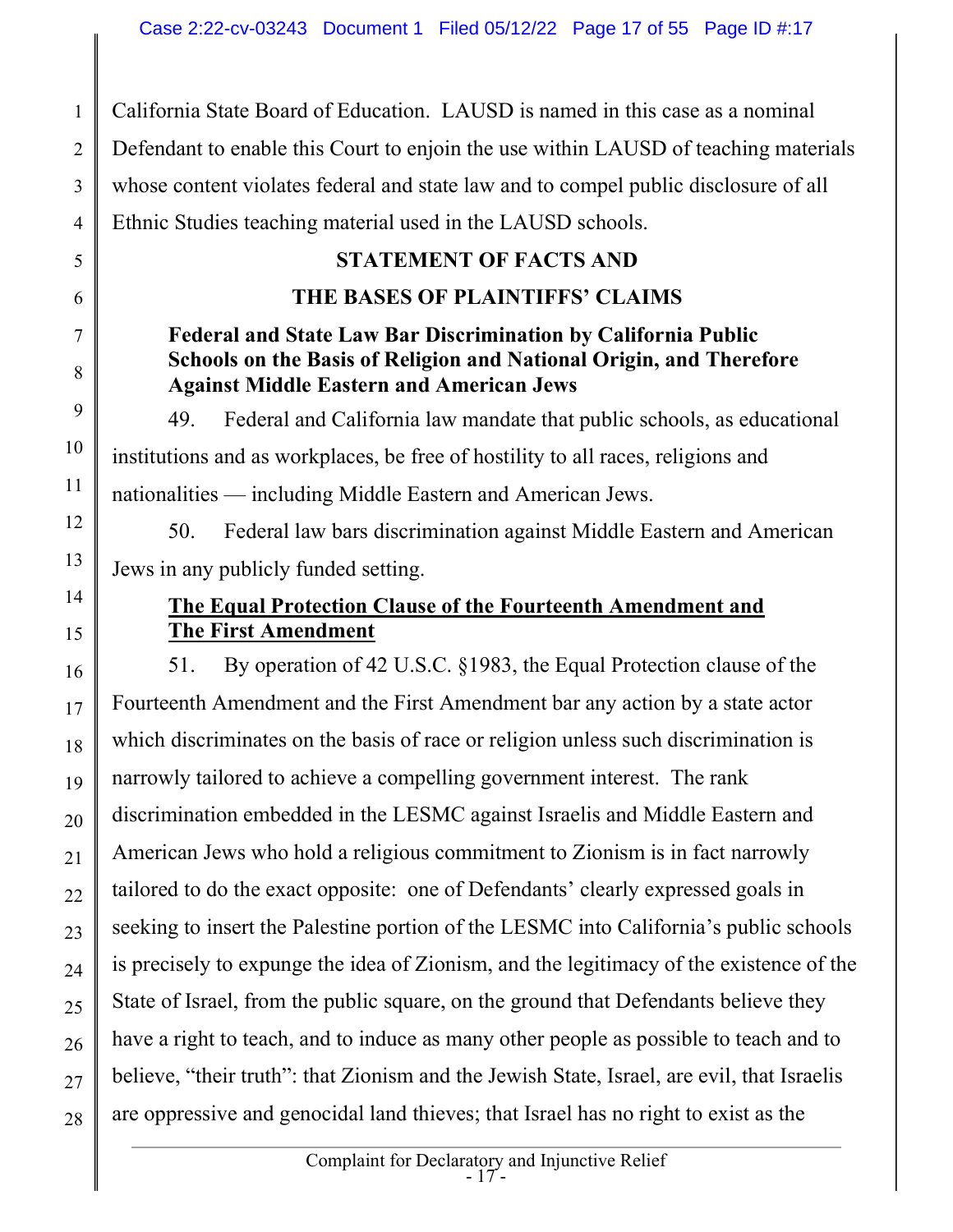1 2 3 4 nation-state of the Jewish people; and that the Jewish people have no right to a nation-state of their own. The First Amendment's Free Exercise Clause bars Defendants from using public funds to denounce the Plaintiff's sincerely held religious beliefs.

5

## Title VI of the Civil Rights Act of 1964

6 7 8 9 52. Intentional discrimination actionable under Title VI of the Civil Rights Act of 1964 occurs when the recipient of federal funds acts, at least in part, because of the actual or perceived race, color, or national origin of the alleged victims of discriminatory treatment.

10 11 12 13 14 53. Such intentional discrimination is present here because of the Defendants' actions at issue. Promulgation of the Palestine portion of the LESMC in the public schools of the LAUSD is motivated by Defendants' clearly expressed intent to discriminate against Israel, the Jewish State, and the Jewish belief in Zionism.

15 16 17 54. Evidence of discriminatory intent can be direct or circumstantial, and illwill is not required, although Defendants' ill-will against Jews and Israel is manifest. https://www.justice.gov/crt/fcs/T6Manual6#INT

18 19 55. Evidence of Defendants' discriminatory intent is present here in many forms:

20 21 a. Statements by decision-makers responsible for preparation and dissemination of the LESMC;

22 23 b. the sequence of events leading to the Defendants' promulgation and promotion of the LESMC;

24 25 26 c. the fact that the content of the LESMC is, and was intended by Defendants to be, a clear departure from past policy and procedure within the LAUSD;

27 28 d. a past history of animus towards Zionism by Defendants and by the entities who are the actual source of the LESMC. The LESMC is a verbatim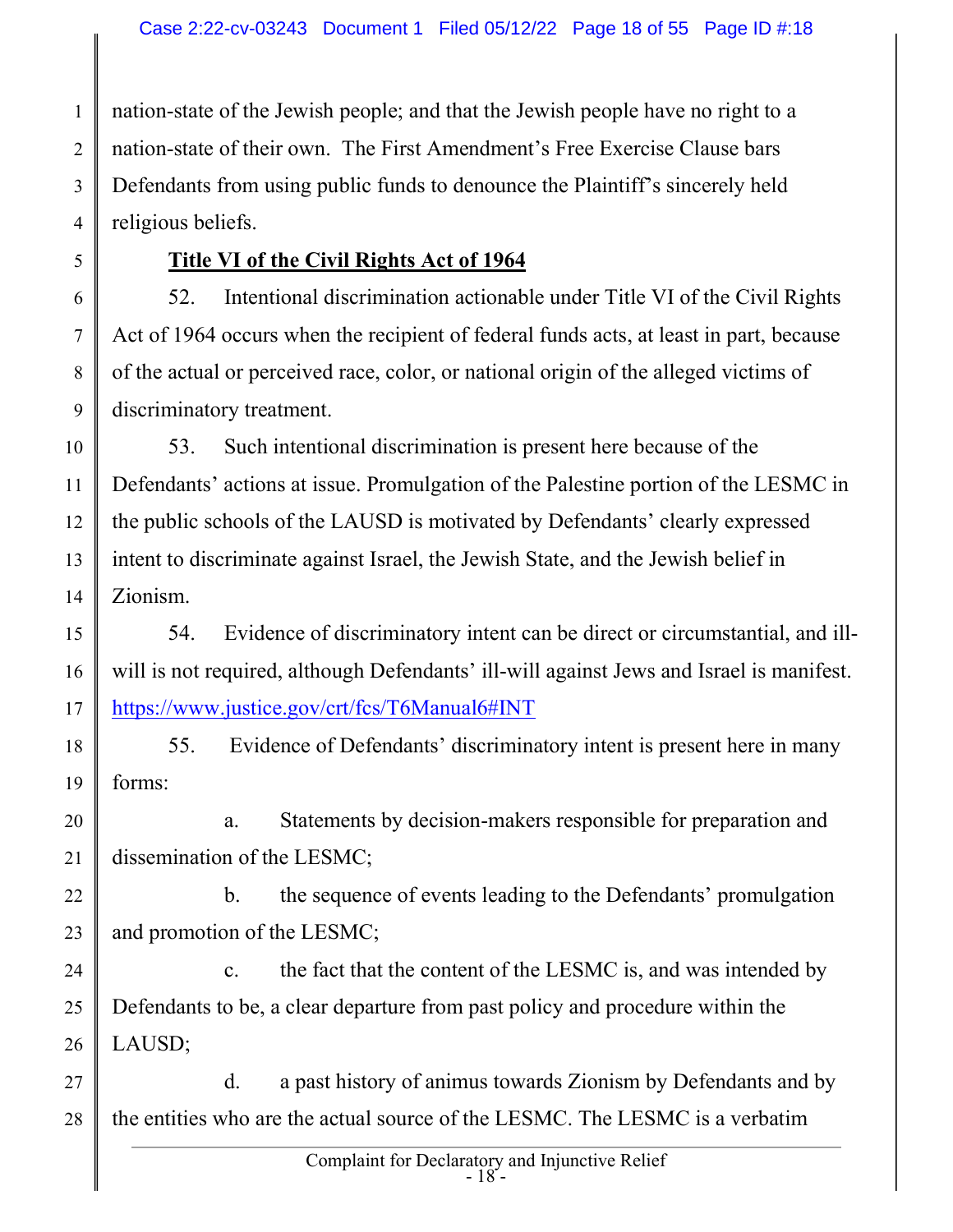1 2 3 4 reproduction of propaganda disseminated by organizations hostile to Israel and which are related to, and which support the Popular Front for the Liberation of Palestine ("PFLP"), an organization officially designated by the United States as a terrorist organization. See https://www.ngo-monitor.org/reports/summary-pflps-ngo-network

5 6 7 8 e. comparative evidence of more favorable treatment toward similarly situated individuals not sharing the protected characteristic of a belief in Zionism or a commitment to the continued existence of the State of Israel as the nation-state of the Jewish people.

9 10 11 f. the reliance upon both a consultant and a curriculum steeped in false claims about and animosity towards Jews, the Jewish State and Zionism, a central value of Judaism.

12 13 56. As a recipient of federal aid, Defendant LAUSD is legally required to ensure that it and all entities with which it contracts also comply with Title VI.

California Law

14

15 16 57. In multiple statutory provisions, California law forthrightly requires that public school teaching materials teach respect for all races, religions and nationalities.

17 18 19 20 21 58. Section 51500 of the California Education Code provides that "A teacher shall not give instruction and a school district shall not sponsor any activity that promotes a discriminatory bias on the basis of race or ethnicity, gender, religion, disability, nationality, or sexual orientation, or because of a characteristic listed in Section 220."

22 23 24 25 26 59. Section 51501 of the California Education Code provides that "The state board and any governing board shall not adopt any textbooks or other instructional materials for use in the public schools that contain any matter reflecting adversely upon persons on the basis of race or ethnicity, gender, religion, disability, nationality, or sexual orientation, or because of a characteristic listed in Section 220."

27 28 60. Section 220 of the California Education Code provides that "No person shall be subjected to discrimination on the basis of disability, gender, gender identity,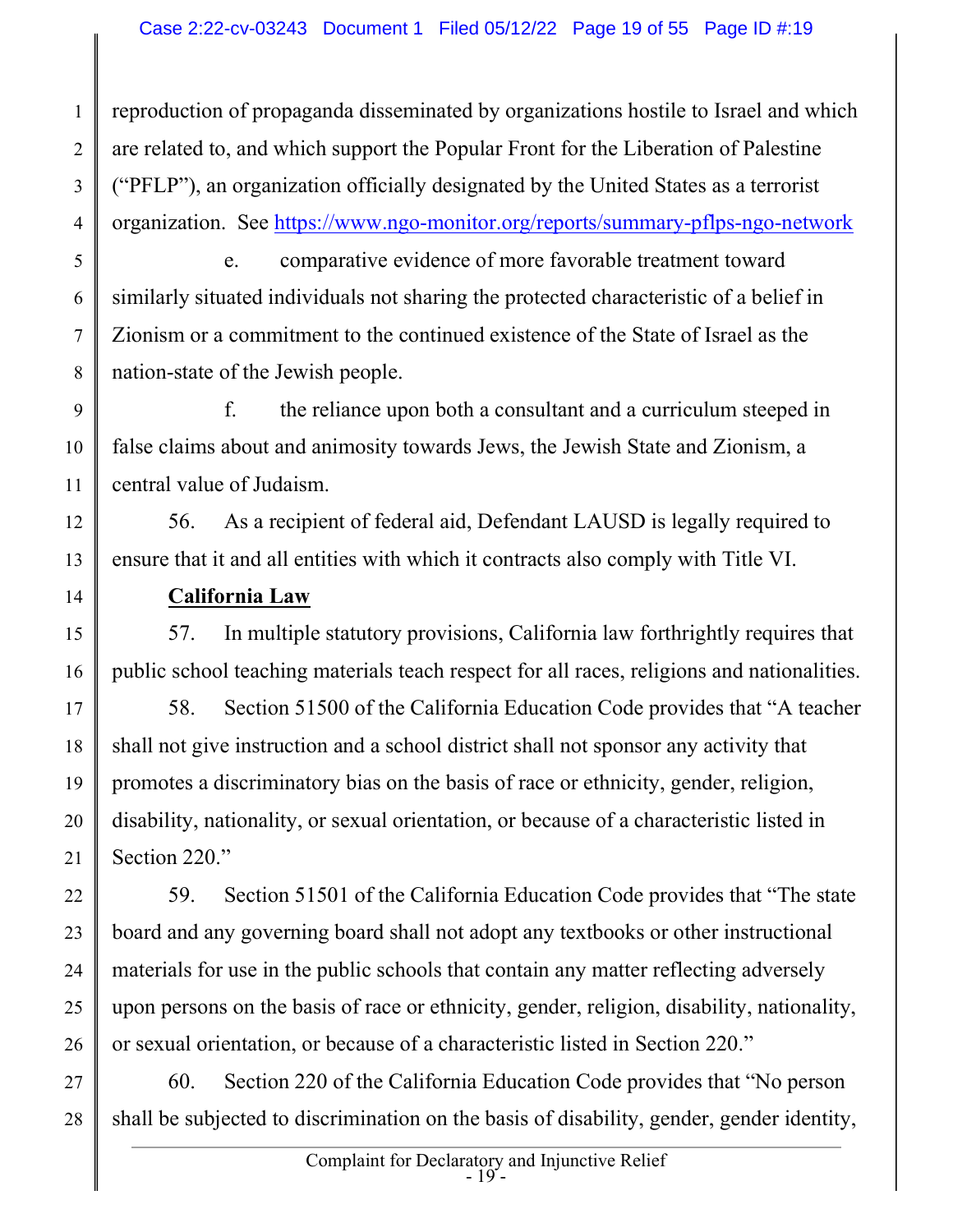1 2 3 4 5 gender expression, nationality, race or ethnicity, religion, sexual orientation, or any other characteristic that is contained in the definition of hate crimes set forth in Section 422.55 of the Penal Code , including immigration status, in any program or activity conducted by an educational institution that receives, or benefits from, state financial assistance, or enrolls pupils who receive state student financial aid."

61. Section 60044 of the California Education Code bars the use of instructional material in California's public schools that contain:

6

7

8

9

10

11

12

13

14

15

16

17

18

19

20

21

22

23

24

25

26

27

28

"(a) Any matter reflecting adversely upon persons on the basis of race or ethnicity, gender, religion, disability, nationality, or sexual orientation, occupation, or because of a characteristic listed in Section 220.

(b) Any sectarian or denominational doctrine or propaganda contrary to law."

62. California law requires every school district to "promote the involvement of parents and other members of the community in the selection of instructional materials." Educ. Code § 60002. Indeed, the Education Code specifies that California law is intended to permit "the adoption of instructional materials only after public notice [and] comment by the public." Id. § 60005.

63. The legislation by which the completion of at least one Ethnic Studies course became a high school graduation requirement in California adopted this principle of public notice of curricular material and parental involvement in its formulation and adoption. Implementing these principles, the provision adding the Ethnic Studies requirement allowed satisfaction of that requirement only by curricular materials that had received such public vetting. Educ. Code  $\S 51225.3(a)(1)(G)(ii)$ .

64. Section  $51225.3(a)(1)(G)(ii)(IV)$  permits a local school district to adopt a "locally developed ethnic studies course" only if it

shall first be presented at a public meeting of the governing board of the school district or the governing body of the charter school, and shall not be approved until a subsequent public meeting of the governing board or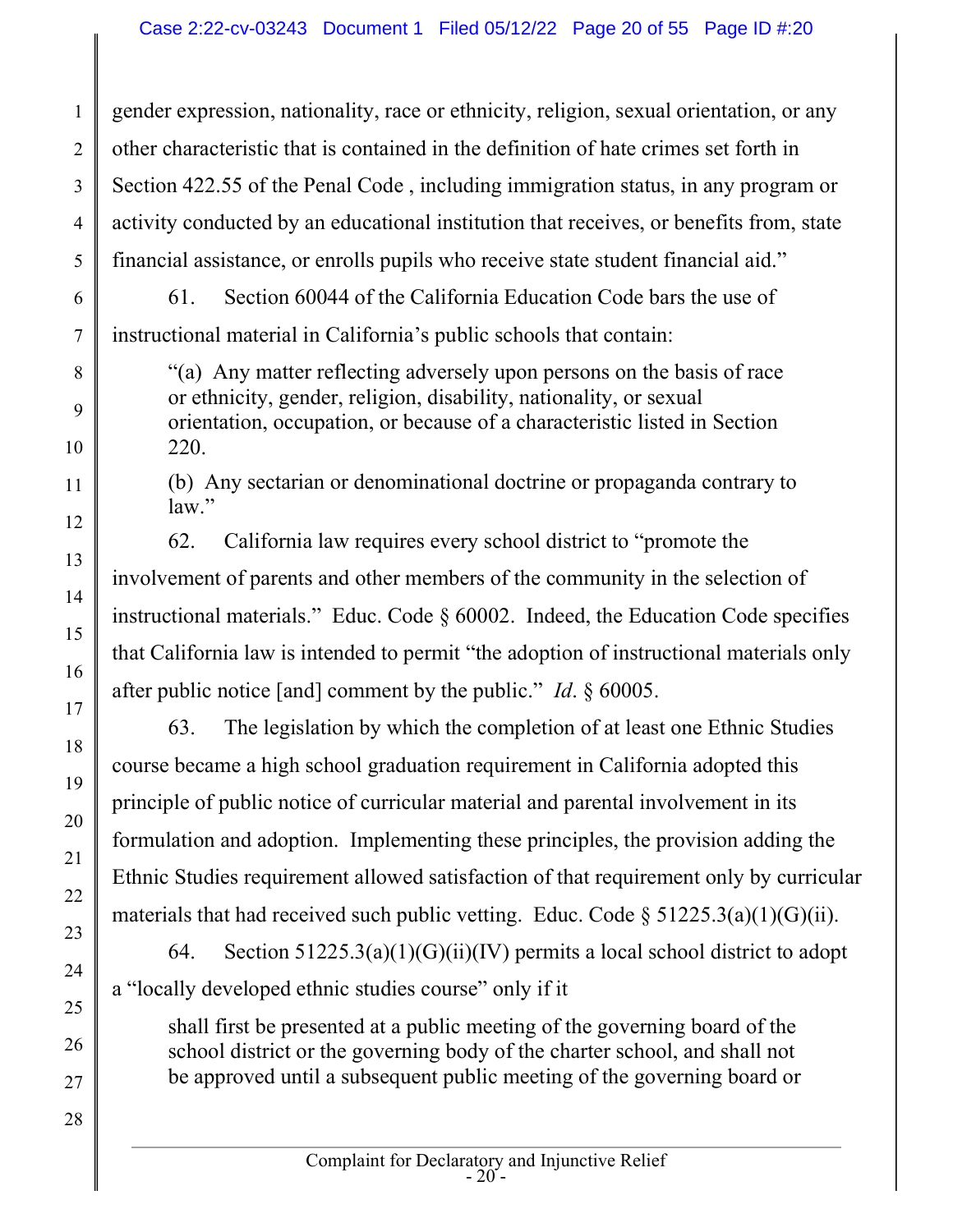1 2 3 4 5 6 7 8 9 10 11 12 13 14 15 16 17 18 19 20 21 22 23 24 25 26 27 governing body at which the public has had the opportunity to express its views on the proposed course. 65. As further detailed below, Defendants' conduct has been designed specifically with the intent to violate this provision and to prevent the general public from learning the actual content of material Defendants plan to teach in LAUSD classes in which they incorporate their "liberatory" Ethnic Studies material. 66. Section 60202 of the California Education Code mandates that educational material be made public before it is used in California's public schools: Before final adoption of any instructional materials not currently listed, the state board shall make any instructional materials proposed for adoption available for public inspection for not less than 30 days at display centers designated by the Superintendent of Public Instruction. There shall be an adequate distribution of display centers throughout the state. 67. Section 60400 of the California Education Code provides that: The governing board of each school district maintaining one or more high schools shall adopt instructional materials for use in the high schools under its control. Only instruction materials of those publishers who comply with the requirements of Article 3 (commencing with Section 60040 ) and Article 4 (commencing with Section 60060 ) of Chapter 1 of this part and of Section 60226 may be adopted by the district board. (emphasis added) 68. AB 101, the legislation mandating as a graduation requirement the completion of at least one semester of ethnic studies in California public schools, contains a series of provisions that bar from the curriculum any teaching material that is biased, racist, or discriminatory teaching materials — specifically, antisemitic, anti-Israel and anti-Zionist materials. 69. AB 101 mandates that all material used to teach ethnic studies "[b]e appropriate for use with pupils of all races, religions, nationalities, genders, sexual orientations, and diverse ethnic and cultural backgrounds, pupils with disabilities, and English learners" and that it "[n]ot reflect or promote, directly or indirectly, any bias,

28 bigotry, or discrimination against any person or group of persons on the basis of any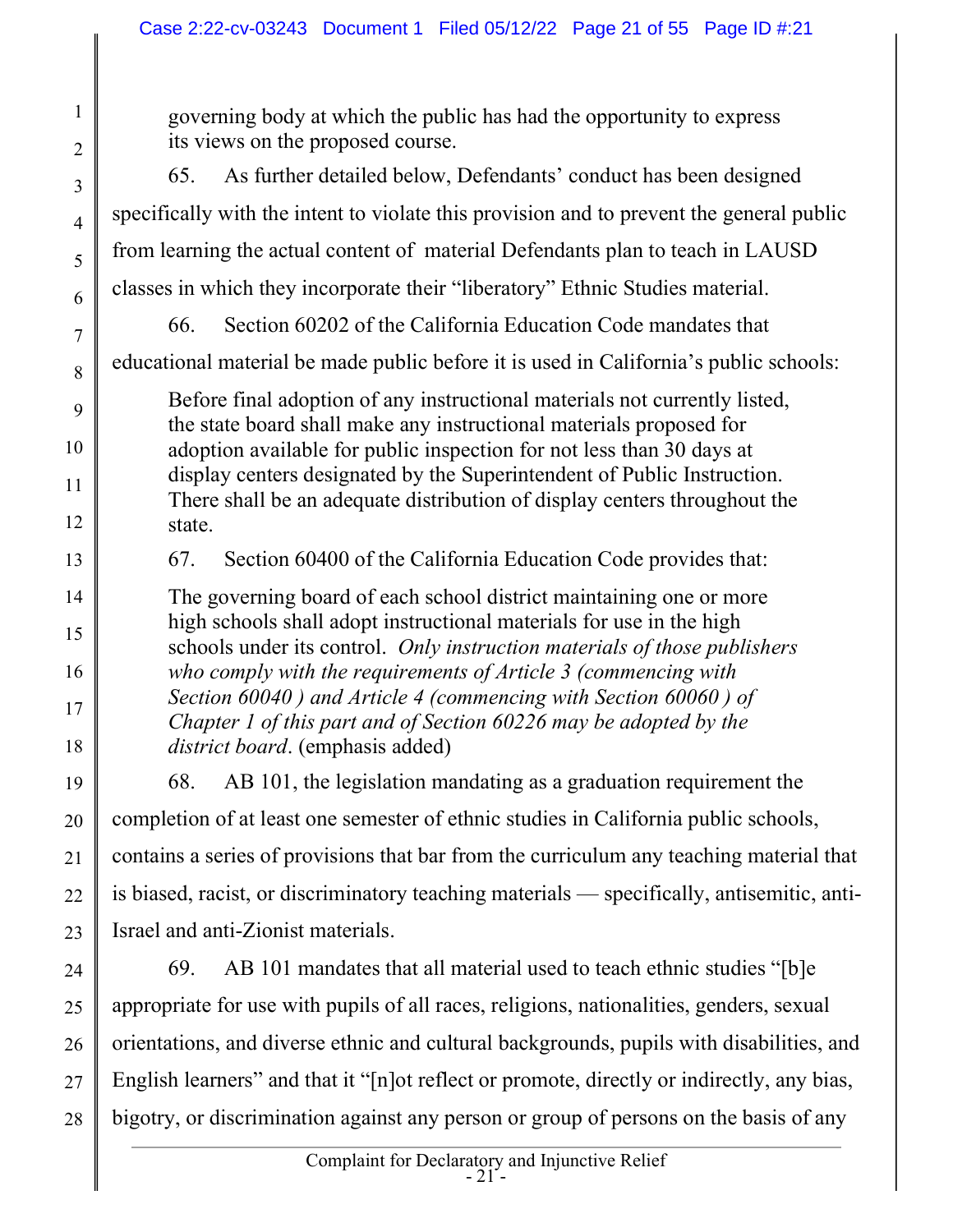category protected by Section 220."

1

18

19

20

21

22

23

24

25

26

27

28

2 3 4 5 6 7 8 9 70. The signing statement for AB 101 issued by California Governor Gavin Newsom specifically referenced these provisions, noting that they bar exactly the antisemitic, anti-Israel and anti-Zionist materials that had been included in earlier drafts of the ESC but had been removed as a result of intense and widespread criticism by California citizens. Newsom's signing statement explained that "[t]he bill also expresses the Legislature's intent that courses should not include portions of the initial draft curriculum that had been rejected by the Instructional Quality Commission due to concerns related to bias, bigotry, and discrimination."

10 11 12 13 14 15 71. AB 101 itself also states that "[t]o the extent that local educational agencies, including charter schools, choose to locally develop an ethnic studies program for approval by their governing board or governing body, it is the intent of the Legislature that local educational agencies not use the portions of the draft model curriculum that were not adopted by the Instructional Quality Commission due to concerns related to bias, bigotry, and discrimination."

16 17 72. The California Superintendent of Schools Tony Thurmond explicitly stated on July 31, 2020, that:

The CDE's recommendations and proposed edits were informed after reviewing tens of thousands of public comments, learning from ethnic studies subject matter experts and thought leaders, listening to educators, and engaging with students across the state. Based on stakeholder feedback, the CDE has recommended removing all language that can be perceived as anti-Semitic and has recommended a draft that provides resources educators can use to acknowledge California's diversity and make connections to the experiences of all students.

https://www.cde.ca.gov/nr/ne/yr20/yr20rel64.asp (emphasis added)

73. AB 101 does not mandate any particular teaching material for use in any public school in California, leaving it to each school district to choose its own material—so long, of course, as the material chosen does not violate any legal provision in force when the material is introduced, including the provisions of AB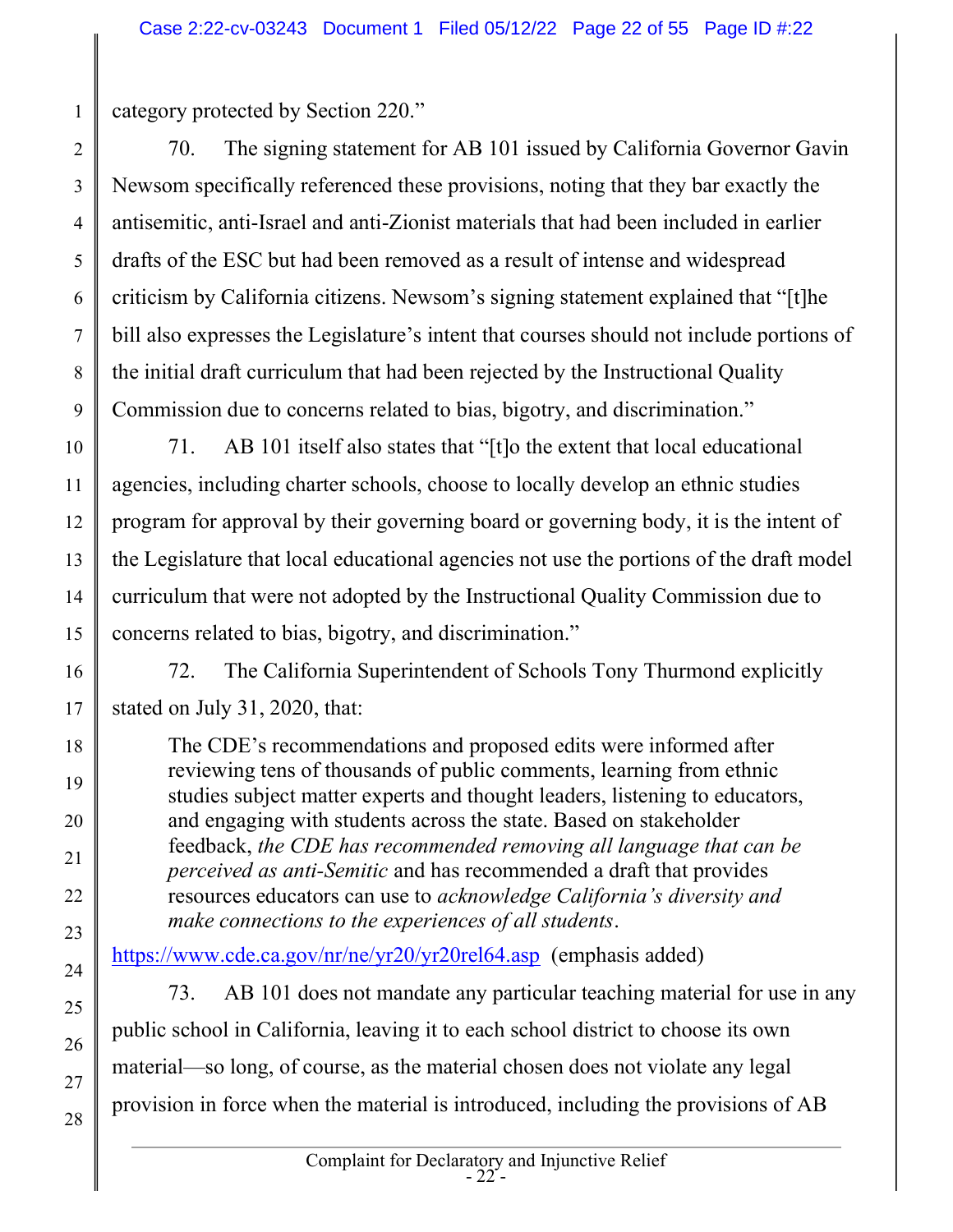1 2 3 4 5 6 101 when they become effective. The Defendants have repeatedly, clearly and defiantly stated their belief that the same material and/or its equivalent which the State deleted as antisemitic must be part of the Ethnic Studies Curriculum in California. Defendants Montaño and Cardona have explicitly stated that they intend to put all of this material back in in every district they "advise" on implementation of the new Ethnic Studies mandate.

7 8 9 10 11 12 13 74. As more fully alleged below, the LESMC contains this antisemitic and anti-Israel material. The LESMC is intended to be, and is in fact, precisely what these California statutes bar: The LESMC as well as its background material includes language which is an explicit denunciation of the legitimacy of one nation: the State of Israel. That biased curriculum includes statements that the existence of the State of Israel is based on ethnic cleansing and land theft, apartheid and genocide. It therefore discriminates against all persons of Israeli nationality.

14 15 16 17 18 19 75. The LESMC also explicitly denounces the Jewish religious principle of Zionism, proclaiming falsely both that Zionism is morally wrong and that it is not actually a tenet of the Jewish religion. Because it contains this material, the LESMC, which is what Defendants seeks to introduce into the LAUSD schools, therefore discriminates against all Jews who hold a sincere religious commitment to that central religious principle.

20 21 22 76. As more fully detailed below, the LESMC discriminates against Middle Eastern Jews of color, by characterizing them as "white" and as "Western colonialists" solely because they are committed to the Jewish principle of Zionism.

23 24 25 26 27 77. The LESMC asserts that antisemitism "comes from rising white supremacy and white nationalism." Ethnic Studies Q&A, Exh. ES Q at 9. Because it understands Zionism as an exercise in white supremacy, the LESMC thus blames antisemitism exclusively on Zionism—thereby exonerating the Liberated curriculum from any responsibility for antisemitism.

28

78. Contrary to the dictates of California law, the LESMC makes no effort to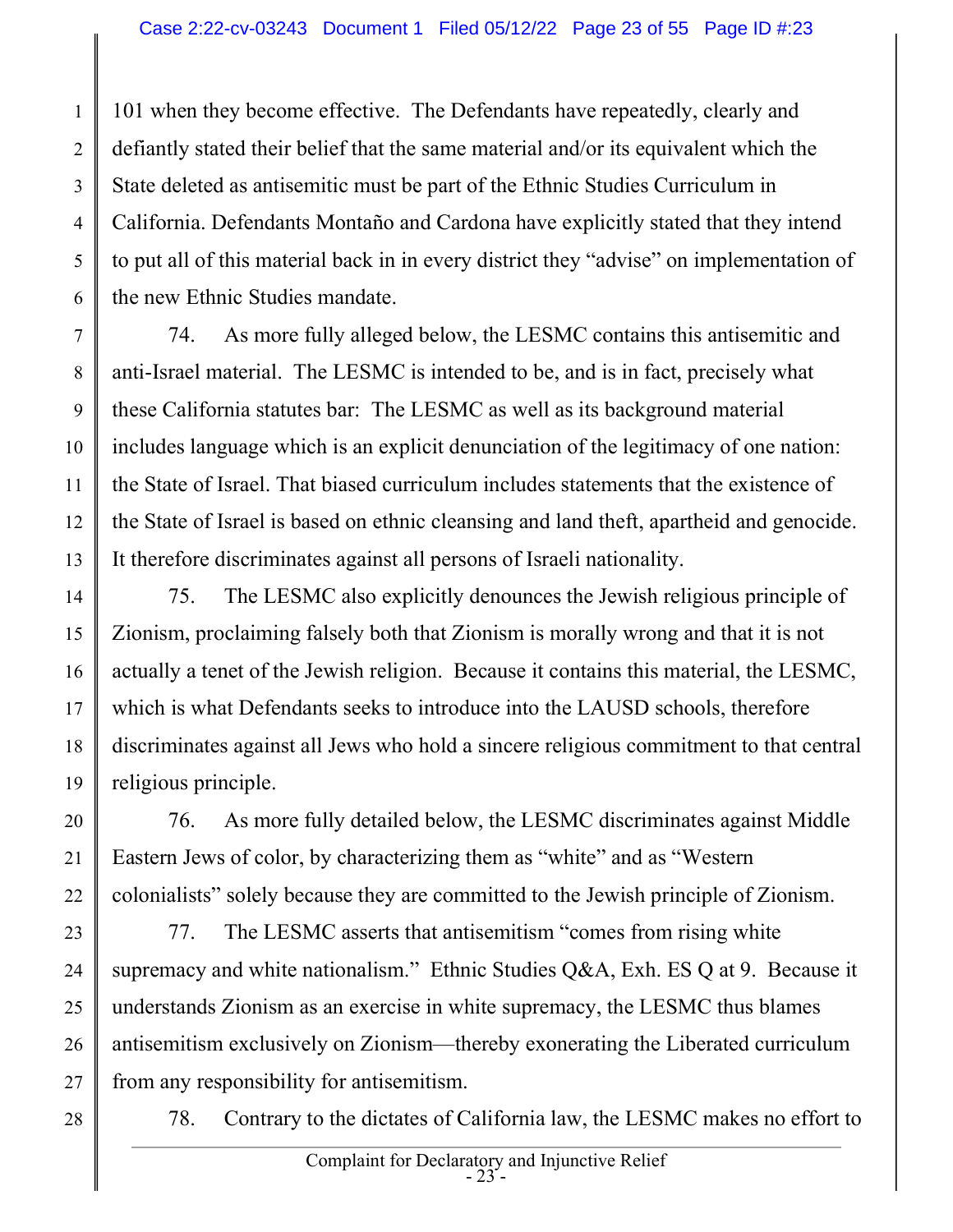1 2 3 4 5 6 7 teach about the Middle East in a way that respects the claims and beliefs of all of the peoples who reside there. It does not teach, or instruct California public school teachers to teach, in an equally respectful manner about the competing claims of Jews, Arabs, and others (such as the Druze and the Bedouins) to land or to sovereignty in that region. Instead, lesson plans on which the LESMC is based simply present the claims of the group favored by Defendants as "true" and the claims of the Jews as false and rapacious.

8 9 10 11 12 13 14 15 16 17 18 19 20 79. The LESMC completely ignores millennia of Jewish history, advancing instead, as if it were an indisputable fact, the claim that Jews are not indigenous to the land of Israel and that Jews have never had a sovereign state there. It also adopts discredited claims by Arabs who maintain, contrary to the historical record as understood by all recognized authorities, that "Palestine" was a sovereign country in which Palestinian Arabs lived and governed themselves prior to 1948. The LESMC lesson plans on "Palestine" present as if true the claim that Jews created the State of Israel by stealing land from Arabs who had allegedly owned and had been sovereign over that land before the Jews arrived immediately prior to the re-establishment of the State of Israel in 1948. It also ignores the historical fact that it was the Jews who were ethnically cleansed from Israel, their Homeland, and then, later, ethnically cleansed from the Arab-majority countries in which they had taken refuge from the previous ethnic cleansing.

21 22 23 24 25 The History of the Adoption of California's Ethnic Studies Curriculum Shows that California's Policy Bars Content that Discriminates Against Jews, Zionism and Israel – and that Defendants Have Explicitly Stated Their Intention To Insert, In Any Way They Can, Precisely That Discriminatory Content Into The California Schools Through Adoption of the LESMC or Its Materials.

26 27 28 80. As Defendant Myart-Cruz stated at the April 13, 2021, UTLA ESP which was publicly advertised and hosted by Defendant UTLA, see Exh. B, Defendants believe that the inclusion of all cultures, ethnicities, nationalities and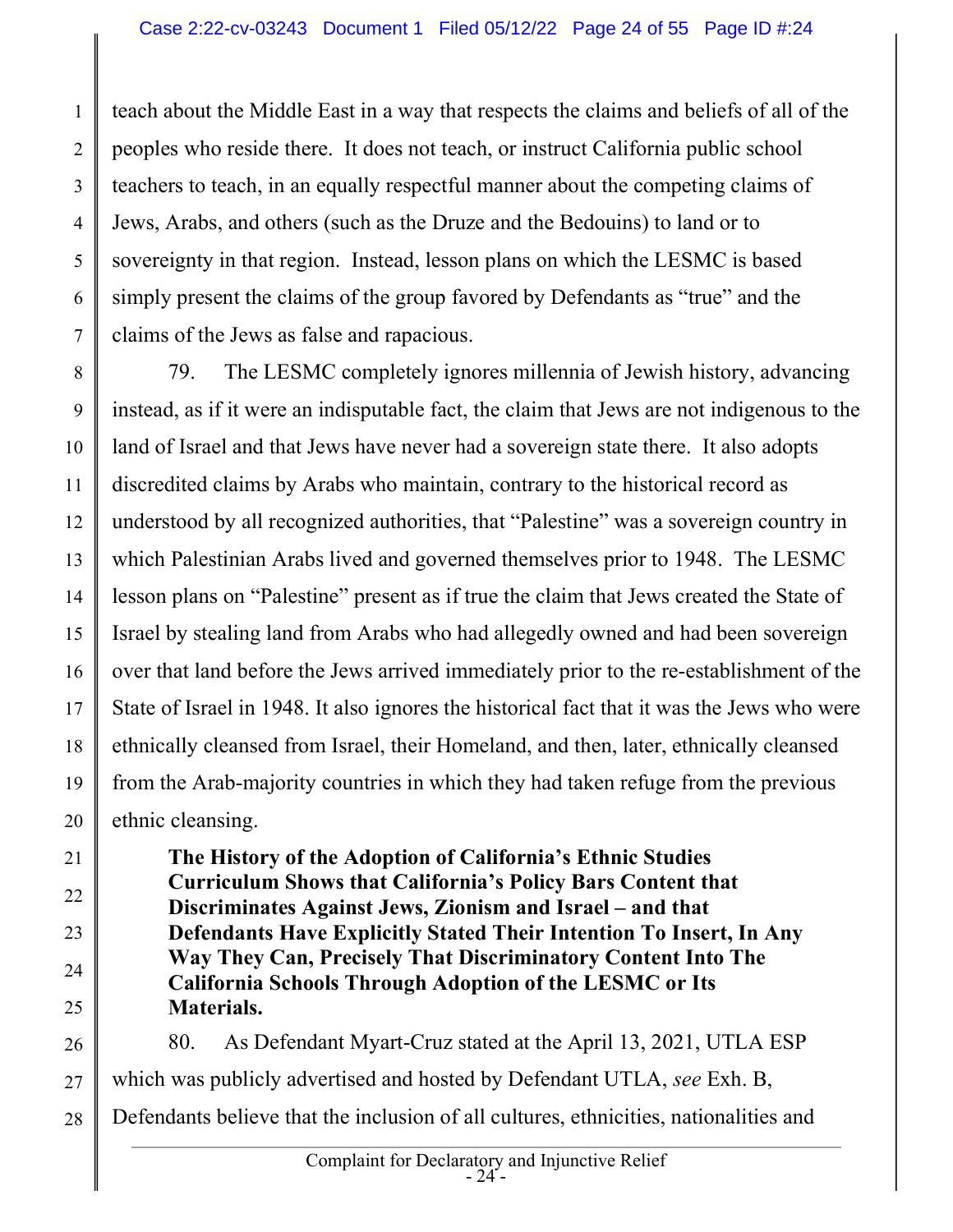3 religions in ethnic studies courses is wrong and that "authentic" ethnic studies is "not cultural diversity" and "not multiculturalism." Myart-Cruz said then that the curricular material adopted by the State of California is "not actually ethnic studies."

- 4 5 6 81. At the same session, Defendant Montaño said that ethnic studies is not about empowering *all* students but only those from the four "racialized" groups recognized by the LESMC Consortium.
- 7 8 9 10 82. Because Defendants believe this, they explicitly condemn as wrong – and proclaim the need and their intention to reverse or circumvent – the decision by the government of California to remove antisemitic and anti-Zionist material from the Ethnic Studies Curriculum. Defendants complain that by doing this
- 11 12 13 [t]he ESMC [Ethnic Studies Model Curriculum] that the state Board of Education approved in March 2021 bears so little relation to the original draft that every member of the ESMC demanded that their name be removed.
- 14 LESMC Story, attached hereto as Exh. C at 4.

15 16 17 18 83. The LESMC explicitly teaches that the decision made by the California government to alter the ethnic studies curriculum that they drafted was caused by "[t]he state's submission to rightwing demagogues and lobbyists." LESMC Story, Exh. C at 5.

- 19 20 21 22 23 84. Defendants attack those who opposed them—including the California Jewish community—as "privileged voices" who were attempting to suppress "educators of color who spoke their truths." LESMC Story, Exh. C at 3. Defendants blame these "privileged voices" for the fact that some of the curricular material they sought to teach California's students was excluded from the ESC.
- 24 25 26 27 85. Among the political positions that Defendants seek to promote in California's public school classes are that Israel's existence and Zionism are morally wrong and that, as the LESMC asserts, "Zionism is distinct from Judaism." Teach Palestine, Exh. A at 5.

28

1

2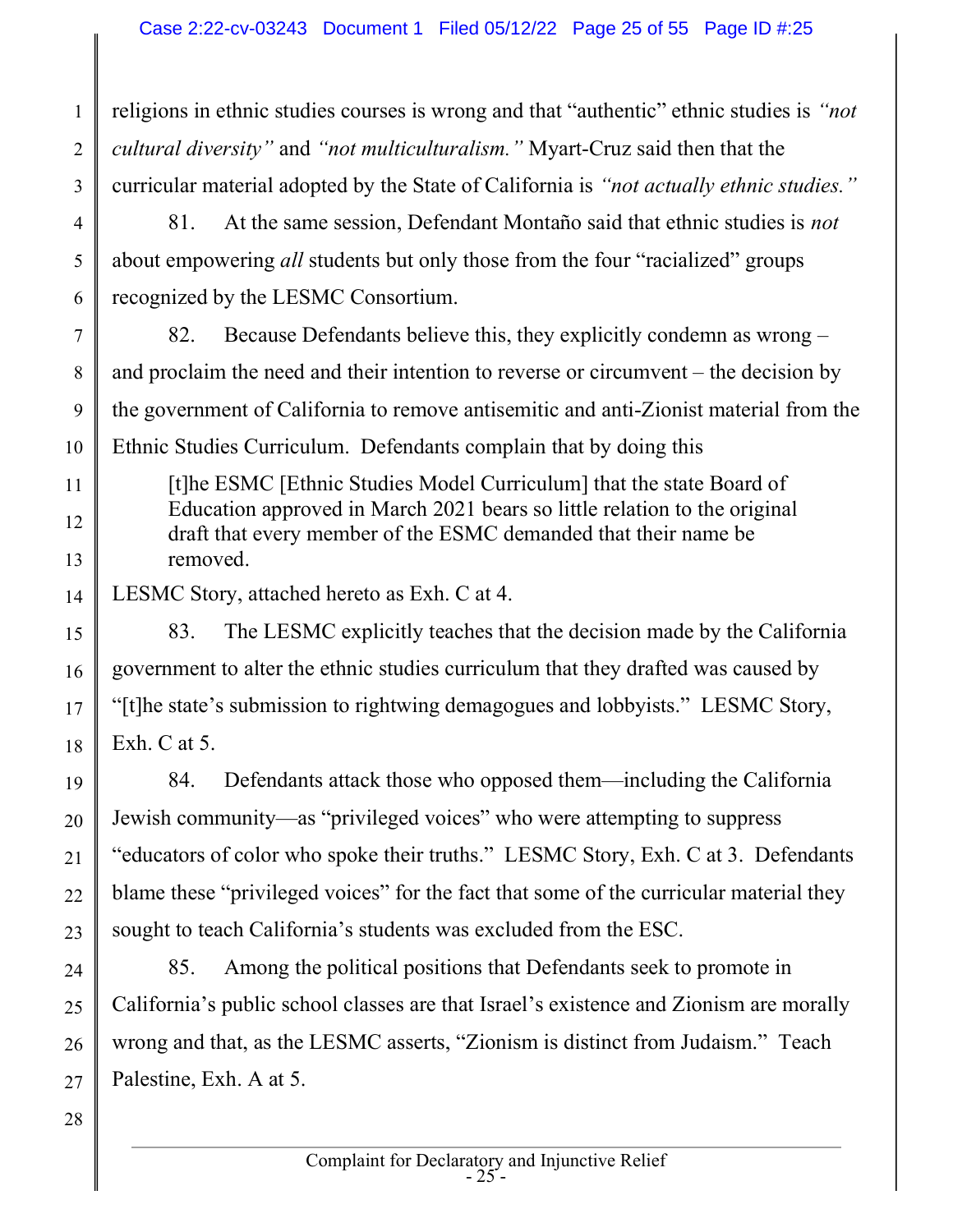#### Defendants Have Attempted To Hide The True Content of LESMC Because They Know It Violates Basic Principles of Federal and California Law and Deviates From The Mutual Respect Among All Peoples Which Is The Policy of California and of the United States.

1

2

3

4

5

6

7

8

9

86. California law, in AB 101, requires that curricula used to satisfy the ethnic studies requirement be public. Educ. Code  $\S 51225.3(a)(G)(ii)$ .

87. Newly developed ethnic studies curricula may be used in local school districts only after public dissemination of the material, and the completion of two public hearings at which the general public is given an opportunity to be heard on the content of the curriculum. *Id.*  $\delta$  51225.3(a)(G)(ii)(IV).

10 11 12 13 88. Defendants have taken active steps to hide the content of the LESMC, and their true political goals in promulgating the LESMC, from the general public and those who Defendants expect will oppose adoption of that curriculum by public school districts.

14 15 16 17 18 19 20 21 89. For example, the Consortium offers "Liberated Ethnic Studies Lesson Plan & Unit Development training" in a series of Zoom and/or in-person sessions, or institutes. But these training events are not open to the public or even to all teachers. Instead, those wishing access to such materials must apply and request it. Only those people who are granted acceptance are able to view or obtain the materials. The webpage advertising these Institutes states that admission is "by invitation only." See http://www.liberatedethnicstudies.org/institutes.html and Exh. D (captured November 19, 2021).

22 23 24 25 26 27 28 90. Defendant Consortium advises teachers who seek to use its materials to "consider" that "Teaching the truth about Palestine is [] a liberatory act, for teachers and for students. It's a political decision. But, as much as possible, you want to be strategic. The goal is for your anti-racist teaching to be sustainable, and to be part of a larger movement." Teach Palestine, Exh. A at 17. Thus, Defendants are instructing sympathetic teachers and administrators to make sure they are not discovered doing what Defendants are instructing these people to do in their public school classrooms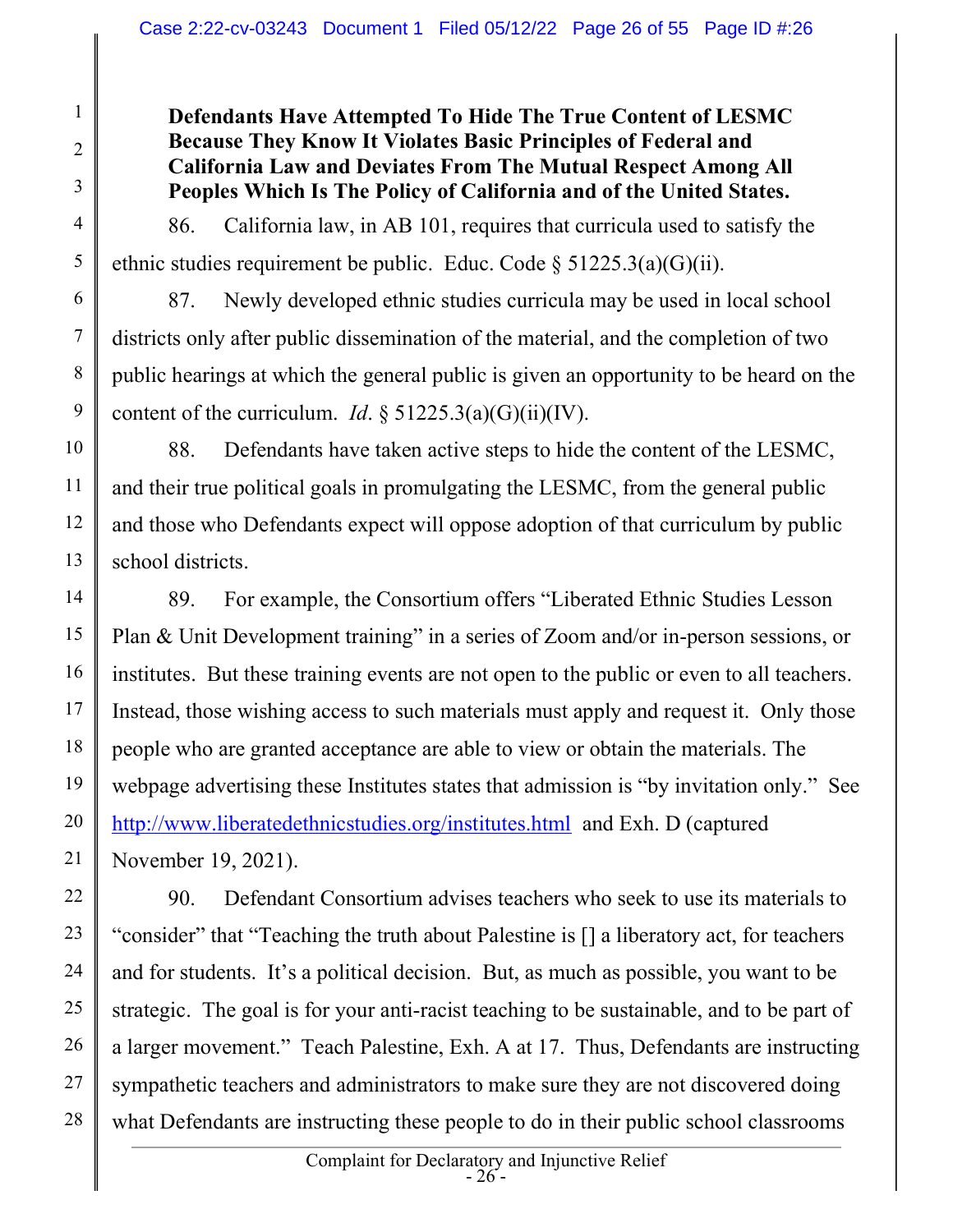by anyone who disagrees, because such discovery will result in those teachers — and therefore the discriminatory LESMC material — being stopped.

1

2

3

4

5

6

7

8

9

91. Thus the LESMC teaching materials advise sympathetic teachers to weigh the following factors in deciding whether, how, and when to reveal their plans to teach the LESMC curriculum material about Israel:

 a. It advises such teachers to ask themselves: "if you tell them about your plans," is the teacher's "administration likely to be supportive?" if not, teachers are advised that they may well be "better off trying to fly under the radar." Teach Palestine, Exh. A at 8.

10 11 12 13 14 15 b. Similarly, if Jewish organizations such as "the JCRC [Jewish Community Relations Counsel], the ADL [Anti-Defamation League], the Jewish Federation and/or other Zionist organizations [are] active and likely to create problems," then LESMCC counsels that teachers wishing to use LESMC materials first "build support before you begin" — that is, before you take any public action — "so you're in a strong position to withstand potential attack." Ibid.

16 17 18 19 20 21 22 23 24 25 92. The most obvious example of Defendants' efforts to hide what they seek to insert into California educators' teaching plans is their removal of the entire "Teach Palestine" segment of the LESMC from the LESMC website. The "Teach Palestine" segment was originally on the website as part of its Chapter 4: "Asian American/ Pacific Islander Studies." As of the date of the filing of this Complaint, however, when that chapter of the curriculum is opened on the LESMC's website, there is no access to the lesson plan or description of the chapter studies, as there is, for example, for Chapter 2, "Black Studies," or Chapter 3, "Chicanx/Latinx Studies." Before the "Teach Palestine" content was removed it was captured in screenshots and is attached hereto as Exh. A, Preparing to Teach Palestine: A Toolkit.

26 27 28 93. The content on the LESMC website under the category of curriculum relating to Palestine contained a history of the controversy surrounding the evolution of the California Ethnic Studies law and the ensuing controversy. That material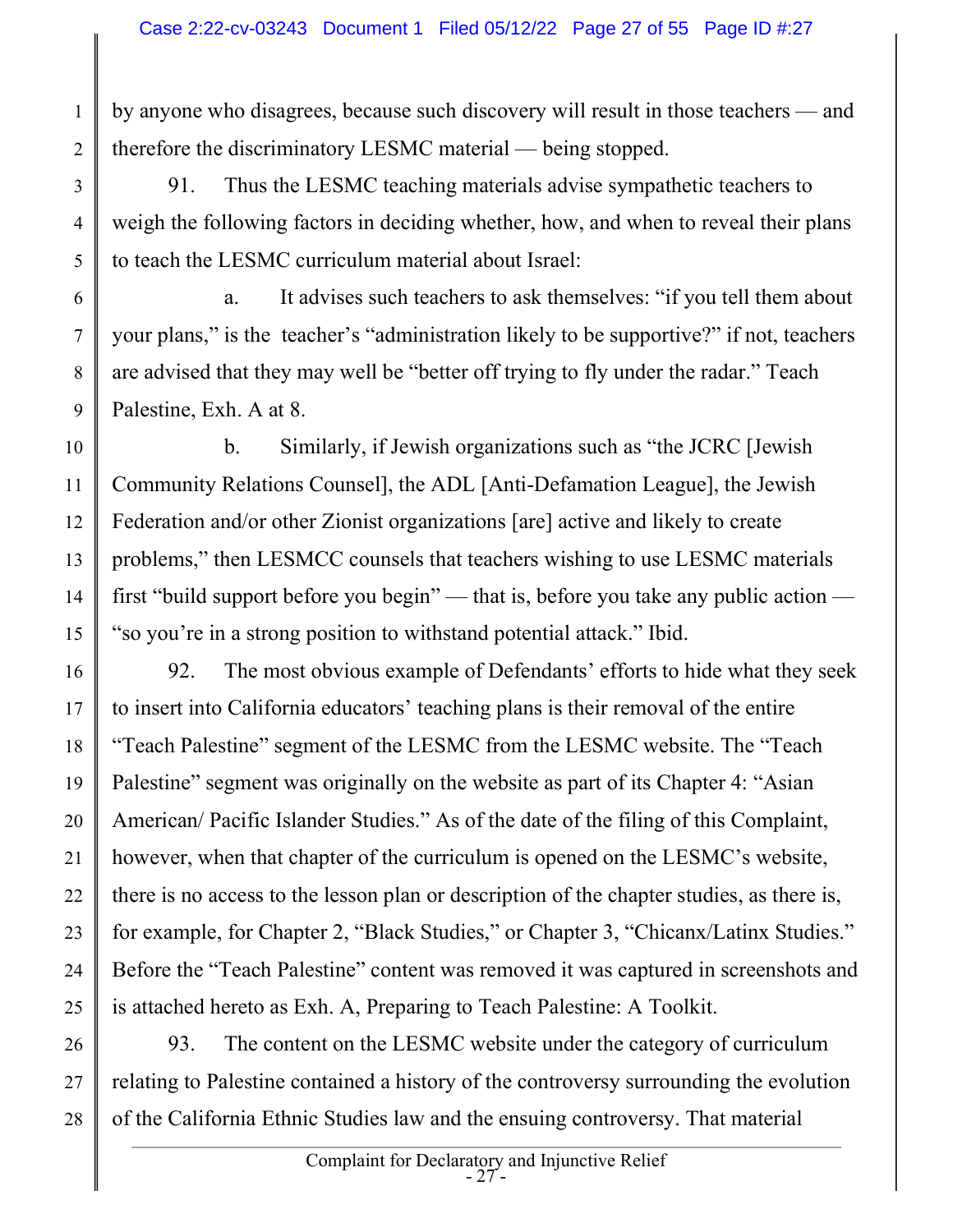1 2 3 4 5 6 7 blamed "right wing critics" and Zionists for the removal of the Ethnic Studies Model Curriculum Advisory Committee and their materials from the ultimate Ethnic Studies law and justified teaching Palestine under the rubric of oppressed and marginalized ethnic groups. The LESMC "Teach Palestine" curriculum was, word for word, taken from a downloadable pdf document that had been available on the Teach Palestine website, but which was also recently deleted. However, a copy of that material was captured and is attached as Exh. E.

8 9 10 11 12 13 14 15 16 17 18 94. The remaining materials, however, at teachpalestine.org reveal content on which the LESMC educators are likely to rely—given the word-for-word adoption of the Teach Palestine Toolkit—for teaching California public schoolchildren about Israel and Palestine. The TeachPalestine.org website is a project of the Middle Eastern Children's Alliance (MECA), https://www.mecaforpeace.org/mecaprojects/teach-palestine-project/ which partners with an affiliate of the Popular Front for the Liberation of Palestine (PFLP), a Foreign Terrorist Organization recognized by the United States, inter alia, which is described more fully, supra, at ¶¶ 45, 47. That affiliate, the Union of Palestinian Women's Committees, is identified by Mahmoud Abbas's Fatah as an official "affiliate," and by USAID as the "women's organization" of the PFLP. https://www.ngo-

19 monitor.org/ngos/middle\_east\_children\_s\_alliance\_meca\_/

20 21 22 23 24 95. Defendants have attempted to hide the substantive content they intend to teach, and the content and any link has been deleted, although they have not in any way changed their intentions; they have simply — to use their words — attempted to "be strategic" about how and what they go about inserting into California's public school curricula.

25 26 27 28 96. Defendants seek to hide from their perceived enemies the precise content of and materials from the LESMC which are used within LAUSD. Thus they have taken down web pages revealing content of the LESMC; admitted people to discussions and teachings of the LESMC on an invitation-only basis; and permitted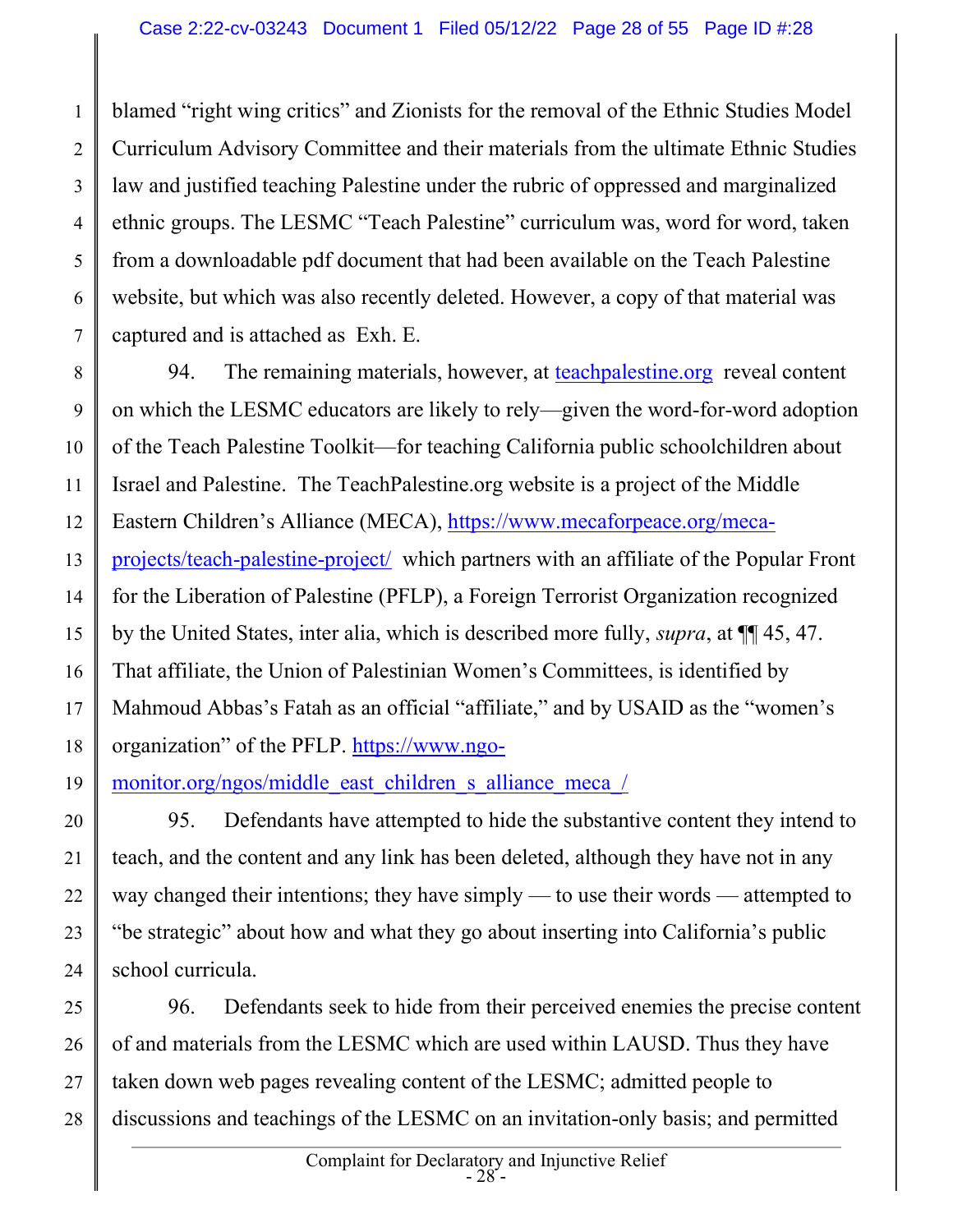teachers to learn about the LESMC only after being accepted through an admissionreview process. See Exh. D

97. This content, however, is revealed in, among other places, the following documents, some of which are now, and some of which were but are no longer, available on the internet:

6 7 8 9 10 a. The website of Defendant LESMC, liberatedethnicstudies.org, The Facebook page of Defendant UTLA's Human Rights Committee, which advertises the October 2, 2021 "Teach Palestine" event , and which urges readers "Be sure to attend Educators Forum - Defending Ethnic Studies: Academic Freedom & Teaching Palestine #ethnicstudies #arabstudies #VivaPalestina

11 12 13 14 b. The content of the April 13, 2021 UTLA ESP led by Defendants Myart-Cruz, Montaña, and Cardona and by Ms. Qussiny, and advertised by Defendant UTLA on its Twitter feed, the official Facebook page of the UTLA Human Rights Committee, and in publicly posted flyers. See Exh. B

15 c. In a lesson plan from Teach Palestine, there is a vocabulary

16 section which contains four words. These are the words and their definitions:

Apartheid: a system of institutionalized segregation based on race in South Africa. The term is often used to describe Israel's similar system of of racialized discrimination and separation.

Zionism: a political ideology that calls for the creation and expansion of Israel as a Jewish state in historic Palestine.

Settler: An Israeli citizen who lives on Palestinian land or takes over Palestinian home. (Similar to European settlers stealing Native American lands.

Checkpoint: A military barrier used by the Israeli military to control [Palestinians] movement from various aread.

See Teach Palestine Lesson Plan, attached hereto as Exh. F, at 3 (emphasis original).

Zionism is a Religious Belief Sincerely Held by Each Plaintiff, Which the LESMC is Devoted to Condemning and Eradicating.

98. The LESMC's proponents claim that the LESMC is not antisemitic

28

17

18

19

20

21

22

23

24

25

26

27

1

2

3

4

5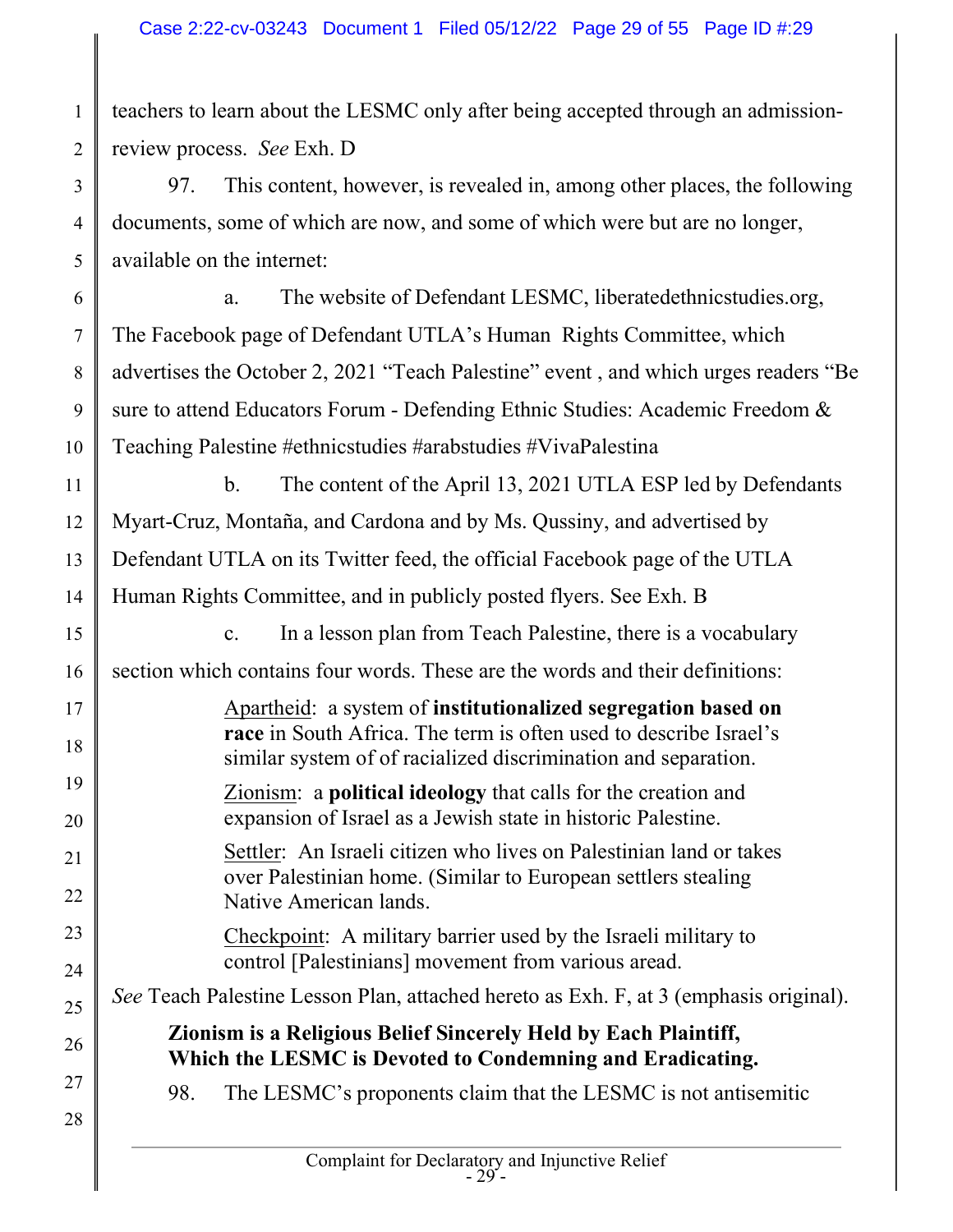because "Zionism is distinct from Judaism." Teach Palestine, Exh. A at 5.

2 3 99. This claim is false. In fact, Zionism is a central religious tenet of Judaism.

100. The concept of Zionism embodies the idea that to achieve the spiritual relationship between God and the Jewish people which is a central goal of Jewish teaching and the Jewish religion, it is essential for the Jewish people to have a physical home in the land of Israel, subject to Jewish sovereignty, so that the Jewish people can worship God together in that place.

9 10 11 12 101. There is a wide variety of views among the world's Jews today, and among the Jewish people throughout history, about how, when, and at whose instance Zionist ideas are to be implemented. And there is no single expression of Zionism upon which all Jews agree.

13 14 15 16 17 18 102. Indeed, there is virtually no proposition of Jewish belief upon which all Jews agree, and the Jewish canon has never had an officially adopted creed setting forth the essence of Jewish belief or any mechanism for the creation of such a creed. But that does not diminish the religious commitment of Jews to the religious principles to which they do adhere; and a great many Jews, including all of the Plaintiffs in this action, sincerely hold a religious belief in Zionism.

19 20 21 22 23 24 103. The religious principle of Zionism is expressed throughout the books composing the Jewish canon, which canon has been in place for well over a thousand years; throughout the calendar of Jewish holidays; and throughout a multitude of Jewish practices. It is through these sources that the principle of Zionism became, and remains, a religious belief, held by the Plaintiffs and millions of other Jews in the world today.

25 26 27 104. The canonical Jewish texts express and teach the concept of the return of the Jewish people to the land of Israel and their establishment of a state subject to Jewish sovereignty.

28

1

4

5

6

7

8

105. The principle of Zionism is expressed in, among a great many other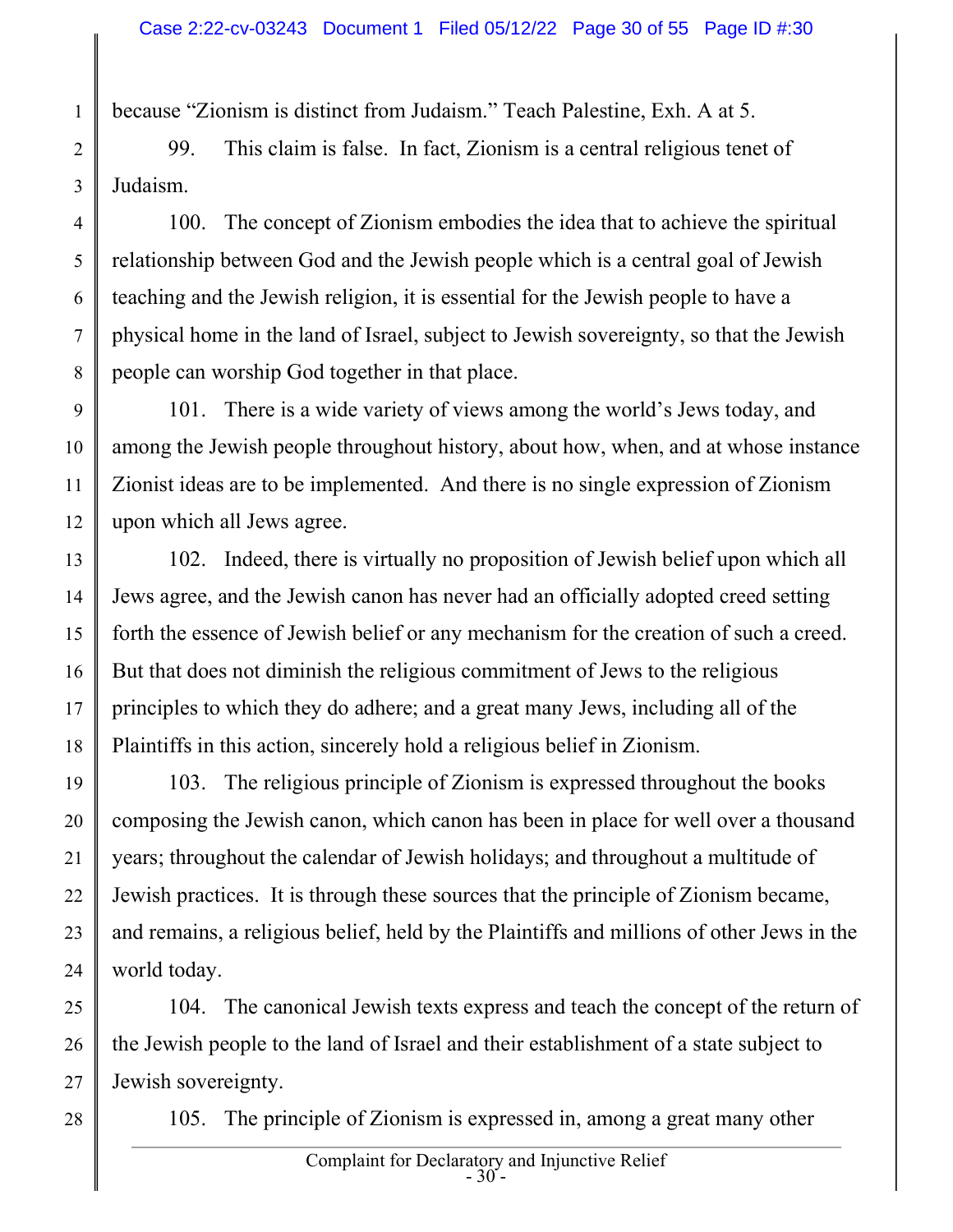places, the following places in the canonical Jewish texts.

1

2 3 4 5 6 106. The Torah — the books of Genesis, Exodus, Leviticus, Numbers and Deuteronomy, the Five Books of Moses which comprise the first part of the Jewish bible — is the account of the coming into existence of the Jewish people; of God's promise to them of the land of Israel as an eternal inheritance; and of God's fulfillment of that promise.

7 8 9 10 11 12 13 107. For that reason, the Torah in multiple places states and restates God's promise, first to Abraham and then to his descendants Isaac and Jacob, that their descendants—the Children of Israel—will inherit the land of Israel. The Torah in multiple places defines with precision, using landmarks and locations identifiable today, the boundaries of that land. And the Torah ends, in Chapter 34 of Deuteronomy, with the Jewish people having left Egypt and poised at the border of the land of Israel, about to enter it and take possession of it.

14 15 16 17 18 19 108. The books of the Prophets, which comprise the second of the three sections of the Jewish bible, and which appear in the Jewish bible after the Torah, describe the establishment by the Jewish people, with God's assistance, of their sovereignty over the land of Israel; of the establishment of a monarchy of the line of King David under the direct command of God; and the construction of a Temple in Jerusalem which is to be the center of Jewish religious worship.

20 21 22 23 24 25 109. These books also describe the first of two instances when the Jewish people lost sovereignty over the land of Israel, and the immediate and religious quality of this political and military loss – namely, the destruction of the Temple in Jerusalem which was the center of Jewish worship. This destruction is an indisputable fact of history, and occurred in the year 586 before the Common Era (BCE), at the hands of the Babylonian Empire.

26 27 28 110. This loss of Jewish sovereignty was both a political and a religious event: in addition to ending Jewish political control over the territory of Israel, it also constituted the destruction and loss of the centralized place of the Jewish worship of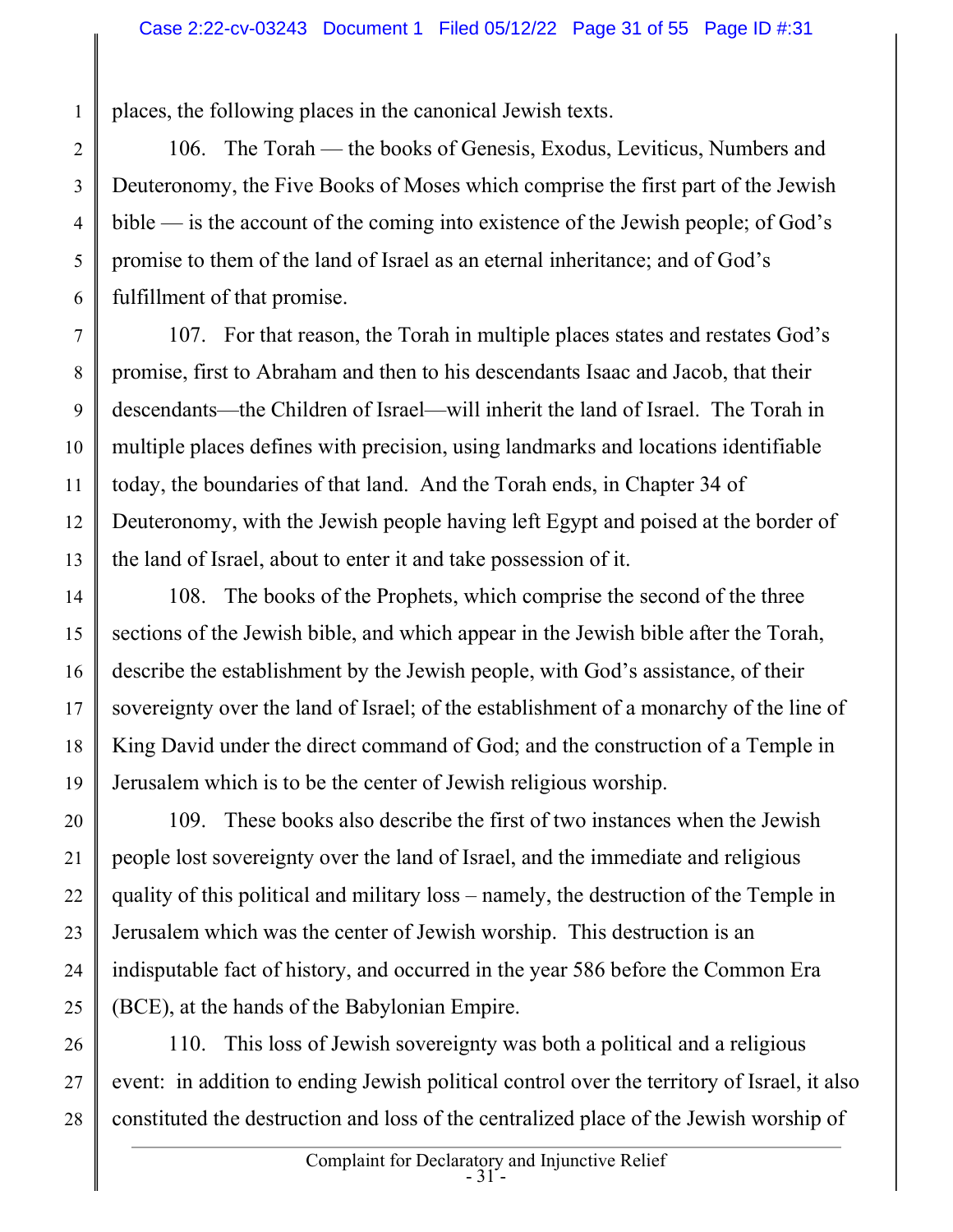God and so the Jews' loss of the ability to relate in that most direct way to God. It is a central flexion point in Judaism, referred to and mourned from that day to this.

3 4 5 111. These events are the subject of the book of Lamentations (in Hebrew the book of Eicha) which appears in the third section of the Jewish bible, denominated as Writings.

6 7 8 9 10 112. It is an indisputable fact of history that the Jews regained limited sovereignty over the land of Israel approximately 70 years after they first lost it. These events are described in the biblical accounts in the books of Ezra and Nehemia, and in parts of the books of Chronicles, all of which also appear in the Writings. This historical fact is confirmed in secular and anthropological texts.

11 12 13 14 113. Of the 150 poems which comprise the book of Psalms, which also appears in the Writings, dozens focus on the city of Jerusalem, the enormity of its loss and the importance of its rebuilding so that the Jewish nation can be reconstituted.

15 16 17 18 19 20 114. The Mishna and the Talmud, which comprise the Oral Law of the Jewish canon, are filled with references to the return of the Jewish people to Zion. That body of law was committed to writing to ensure that it would not be lost, so that the Jewish people could continue to be governed by Jewish law while they endured the loss of Jewish sovereignty over the land of Israel and so that they could recreate their Jewish institutions in the future when they regained sovereignty over the land of Israel.

21 22 23 24 25 26 27 115. That body of law regulates all of Jewish life, and includes not only the details of the conduct of Jewish ritual in the Temple, but the law governing the establishment and operation of Jewish courts, Jewish civil and criminal law, the law governing the business of agriculture in the land of Israel (which is different from the Jewish law governing agriculture outside of the land of Israel) and even the procedure for expanding the amount of land in Jerusalem committed to holy ritual purposes (B. Shevuous 14a).

28

1

2

116. Many, although not all, of the Jewish people exiled to Babylonia in 586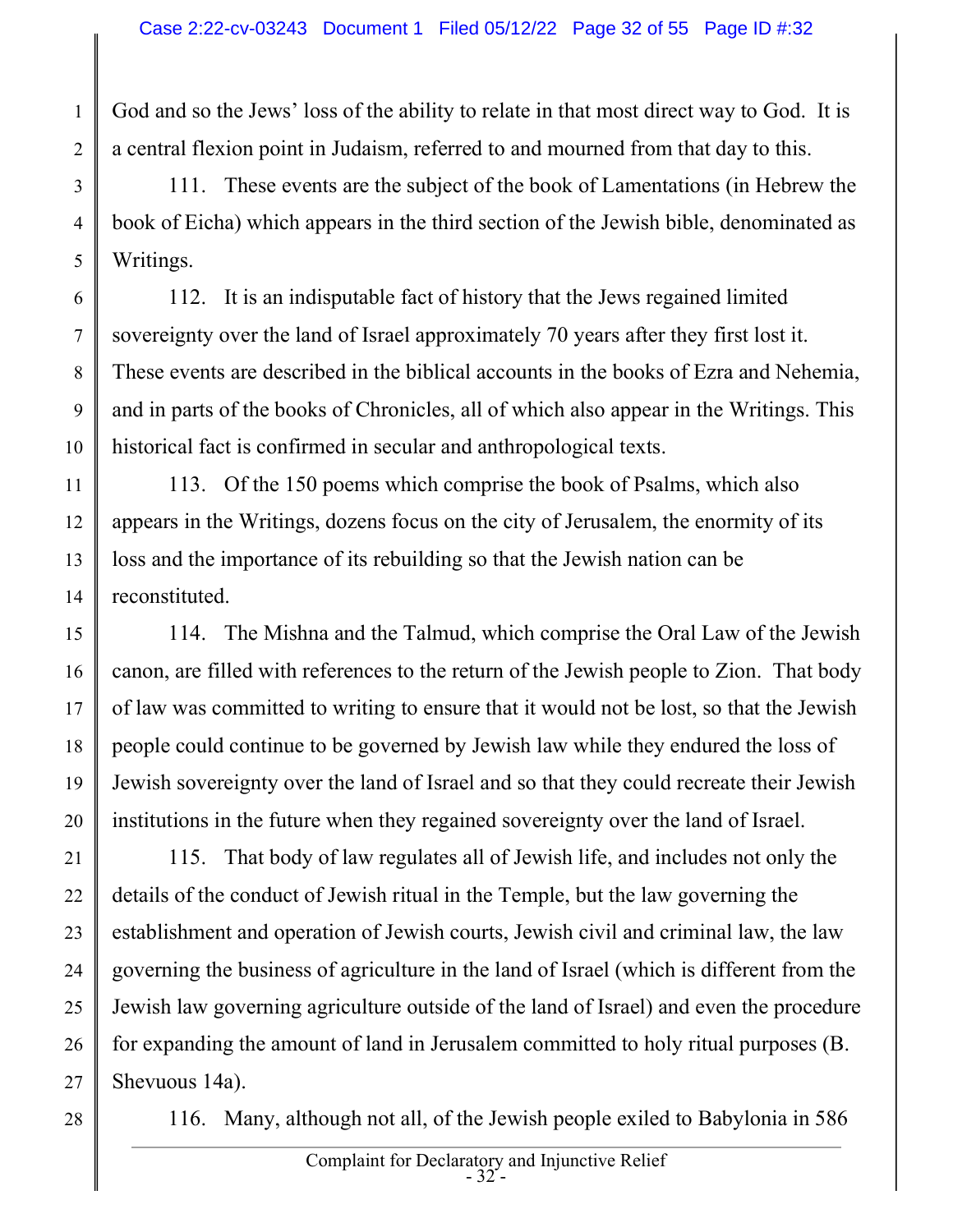4 BCE returned to the land of Israel when such return was permitted to them 70 years later by Cyrus the Great, following his defeat of the Babylonians. Those Jews who did return then rebuilt their Temple in the same place in Jerusalem where the first one had been, which is the same place where the ruins of the Temple are located today.

1

2

3

5

6

7

8

9

117. The Jews who remained in Babylon retained their identity as Jews; while a Jewish Temple stood in Jerusalem, these Jews participated in Jewish worship at that Temple, complying with their duty under Jewish law to travel to Jerusalem from wherever they were in order to ascend to the Temple for specified religious observances each year and to pay certain taxes mandated by Jewish law.

10 11 12 13 118. These Babylonian Jews are the ancestors of the Jewish communities which remained in Iran and Iraq until Israel's re-establishment in 1948— people whose history is directly relevant to the claims at issue in this case and which is the subject of  $\P$ [ 156-171, *infra*.

14 15 16 119. Though it was challenged, the Jews strove to retain sovereignty over the land of Israel from the time of their permitted return from Babylon until some years after the Roman Empire defeated the Jews in war in the year 70 of the Common Era.

17 18 19 20 21 22 23 24 25 26 120. At the time of the Roman conquest, many, though by no means all, of the surviving Jewish residents of the land of Israel were exiled to Rome. Their exile and enslavement is also an indisputable fact of history and is depicted on the Arch of Titus in Rome. Titus built that monument when he was accorded a triumph upon his victorious return to Rome from the land of Israel, which, along with what is now Southern Syria, the Romans had denominated as Palestine, a geographic notation unconnected to any distinct set of people then in existence. On that Arch, which still stands in Rome today, there appear the images of Rome's pride in destroying and sacking the Jewish Temple, eliminating both Jewish sovereignty over the land of Israel and the central place of the Jewish worship of God.

27 28 121. A large community of Jews resided in Rome continuously from these events until most were murdered in the Holocaust between 1941 and 1945.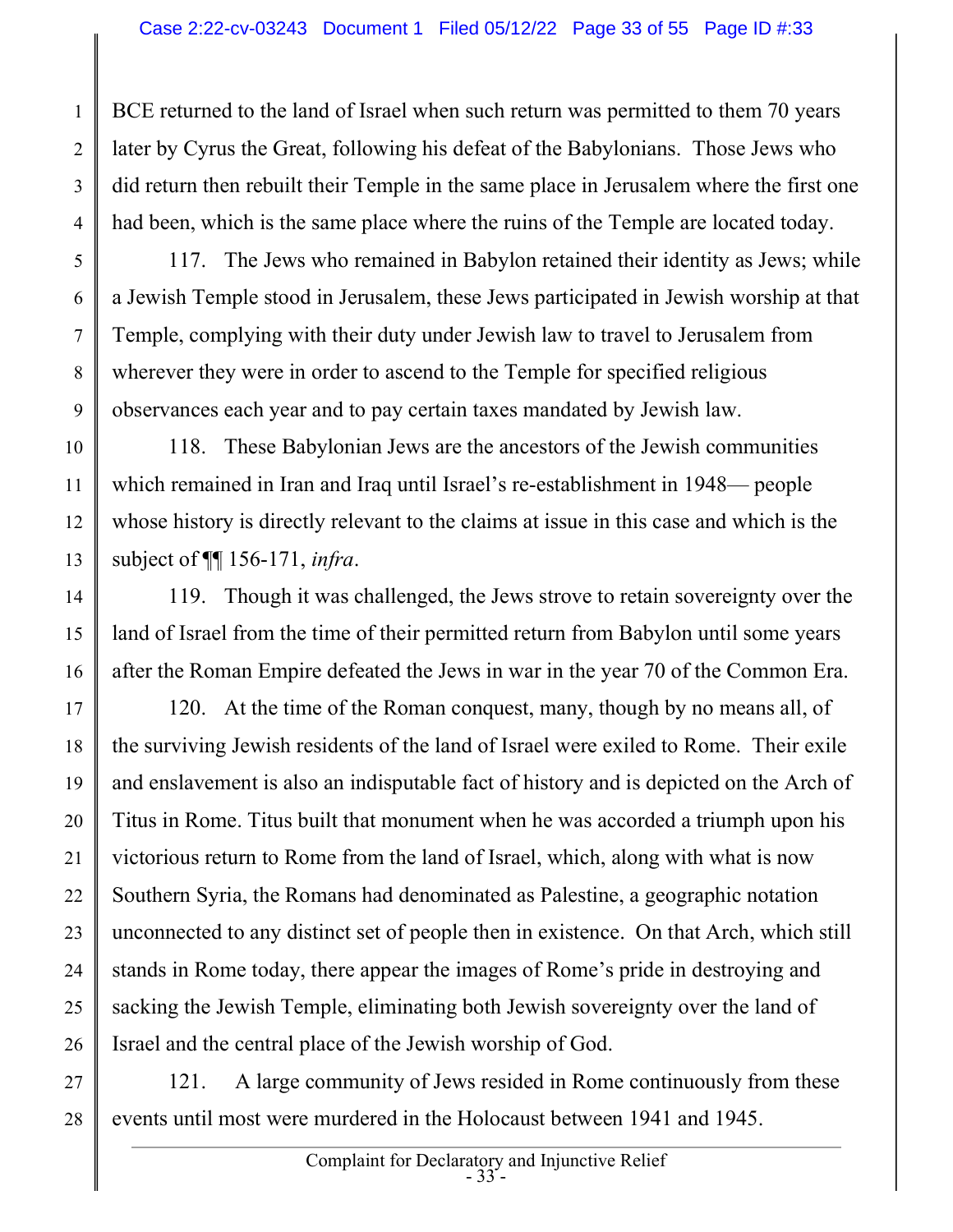122. Thus it may not be a religious belief that Pharoah's final solution—the murder of all Jewish male newborns, as described in the first chapter of the Book of Exodus—would be followed by Rome's, followed by forced conversion at the edge of a scimitar and then Crusades, Inquisitions, pogroms and then a conference at Evian followed by another at Wansee; but it is the psalmist's prayer, in Psalm 147, which asks of God: "rebuild Jerusalem, oh Lord, that the oppressed of Israel may enter." That prayer is recited every single day of the year by observant Jews.

### Jews' Yearning for the Return to Zion is Expressed Throughout the Jewish Prayer Book

123. The contents of the Jewish bible were fixed in the first two centuries of the Common Era, as set forth in, among other places, the Tractate Bava Basra of the Babylonian Talmud at 14b-15a, which was itself written after the Roman exile had begun. After the Jewish bible was closed, new expressions of Jewish ideas, including the Jewish commitment to the return to Zion, continued to be formulated, in the books and practices that were developed by the Jews as they lived in exile – that is, largely (though never entirely) outside of the land of Israel which was barred to them for so long, yet remained a central focus and shared and ardent longing for millennia.

124. Thus, for example, the post-biblical Jewish canon's teachings about the land of Israel and the return of the Jews to Zion following the Roman exile are an essential component of the Jewish prayer book and of Jewish prayer.

125. Ritual Jewish prayer is recited facing Jerusalem.

126. The return to Zion of the Jewish people, and of God's presence on earth in Jerusalem, is referenced multiple times in daily Jewish prayer, which is recited three times each day by observant Jews; in the prayers Jews recite when they atone for sins; in their grace after every meal; and in the words Jews use to comfort a Jewish mourner, who is, according to centuries-old custom, to be told "May the Omnipresent comfort you among the mourners for Zion and Jerusalem."

127. A plea for the Jewish return to the land of Israel is the last phrase recited

1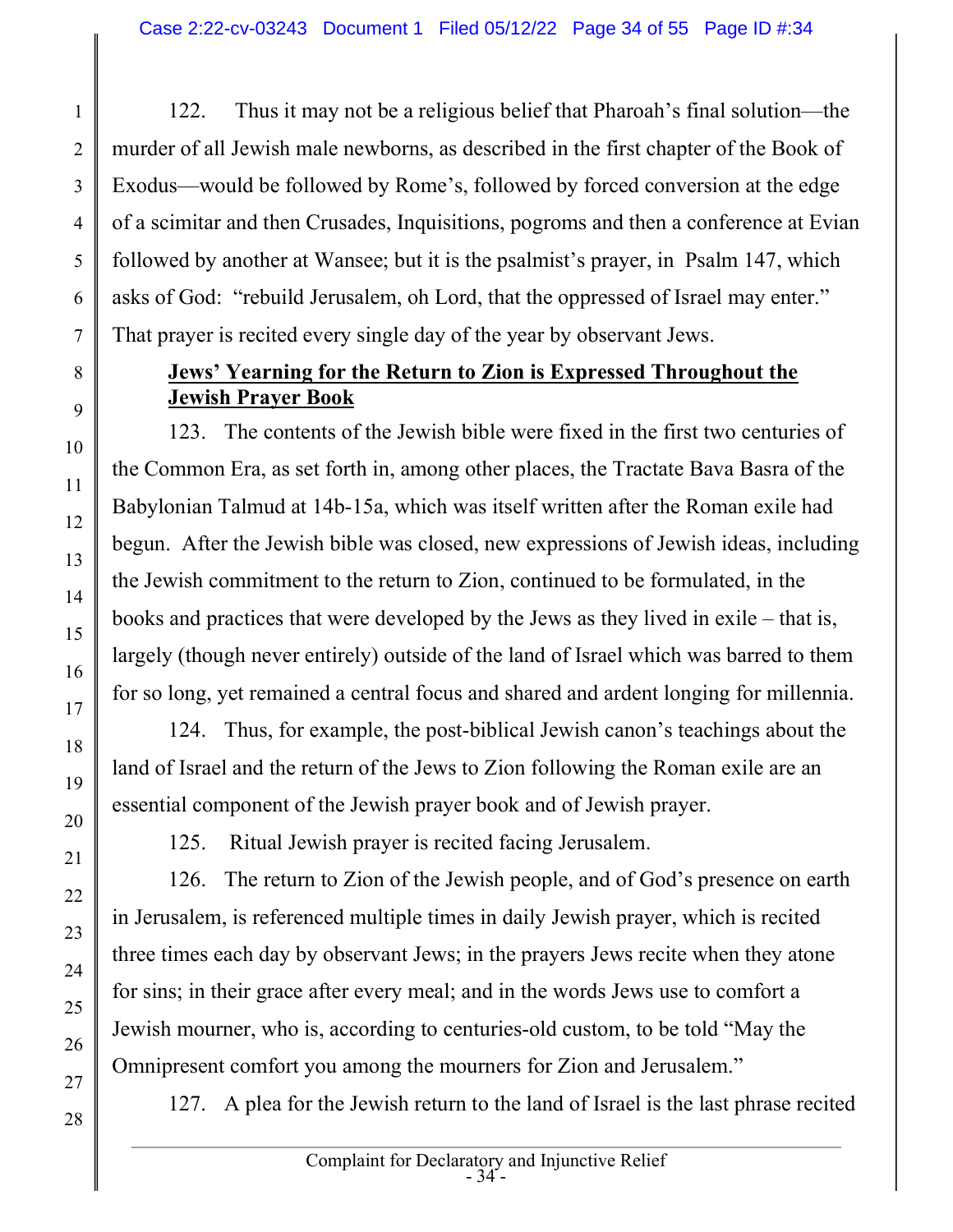1 2 3 at the traditional Jewish Passover Seder—the single most widely observed Jewish ritual among Jews today throughout the world—which ends with the proclamation that the Seder should be observed "next year in Jerusalem!"

4 5

6

#### Jewish Yearning for the Return to Zion Permeates the Jewish Calendar

128. The importance of Jewish sovereignty in the land of Israel is an essential teaching of the Jewish calendar, which prescribes holidays and fast days.

7 8 9 10 129. The holiday of Hannukah is a celebration of the restoration of Jewish sovereignty over the land of Israel and over Jerusalem, and the opportunity that sovereignty allowed for the Jews to again worship God as they were required to do by Jewish law, in their Temple in Jerusalem.

11 12 130. The holiday of Tu b'Shvat celebrates the date upon which crops in Israel begin their growing cycle.

13 14 15 16 17 18 19 20 21 131. The holiday of Purim is about the precariousness of Jewish existence and of the ability of Jews to worship freely, without sovereignty. The book describing this holiday, the Scroll of Esther, begins by noting that the Jews were living outside the land of Israel, and were subjects of a non-Jewish king, because they had been exiled from the land of Israel by the Babylonians. Although Purim is a joyful holiday, the words of that book describing this exile are chanted in the mournful tune that is otherwise used only on the Ninth of Av, the day (see infra ¶ 134) on which the Jews mourn the destruction of Jerusalem and the loss of Jewish sovereignty over the land of Israel.

22 23 24 132. The holiday of Passover is a celebration of the beginning of Jewish nationhood and of the Jews' march out of Egyptian slavery and toward the land of Israel.

25 26 27 28 133. The holiday of Shavuout is, among other things, a holiday marking the connection between Jewish sovereignty over the land of Israel and the Jews' duty to support the priests who presided over religious worship at the Jewish Temple in Jerusalem.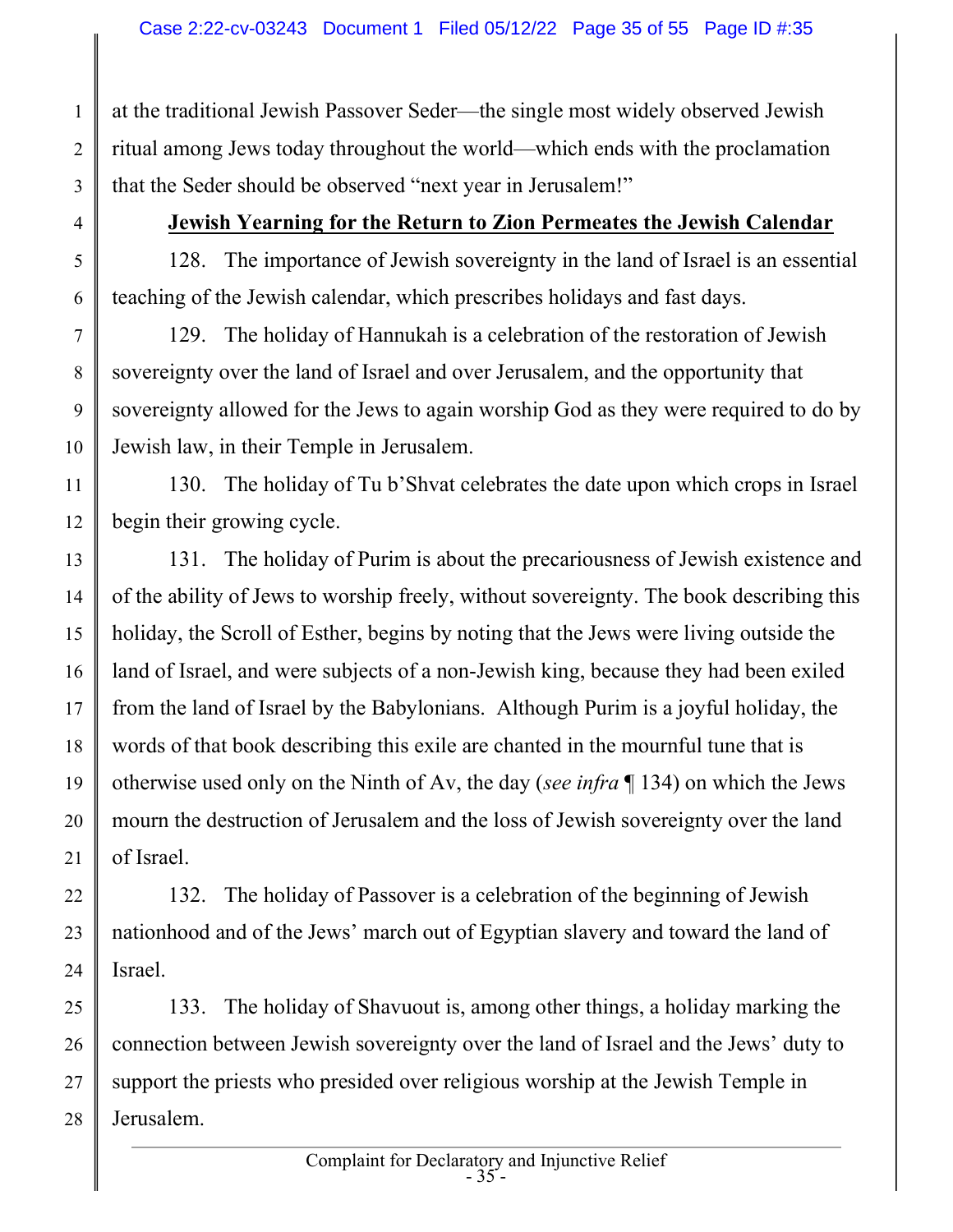1 2 3 4 5 6 7 134. The Ninth day of the month of Av (Tisha B'av) is the date on the Jewish calendar that marks the destruction of both the First and the Second Temples, the exile of the Jewish people from their home, and the loss of Jewish independence and freedom of worship which were the product of Jewish sovereignty over the land of Israel and the city of Jerusalem. It is a day of mourning in which a full 25 hour fast is observed. The biblical book of Lamentations is read in synagogue while listeners sit as mourners on the floor.

8 9 10 11 12 135. The liturgy of the most solemn day of the Jewish calendar, Yom Kippur, is defined by the order of service followed by the High Priest at the Temple in Jerusalem when the Jewish Temple was in existence. All Jews who pray on this day recall that ancient service; the more traditional among them ask God to reinstate it, in exactly the same place.

13 14 15 16 136. The prayer space at the Western Wall in Jerusalem is located today where it is because that point was, historically, the closest freely accessible point (freely accessible to Jews, that is) to the place at the Jewish Temple where the High Priest performed that service.

17 18 19 20 137. Every time Jews read from the Torah in Synagogue, and when they annually celebrate their completion of the reading of the Torah and the commencement of another cycle of that reading, the siddur teaches them to sing: "for out of Zion will come Torah, and the word of God from Jerusalem."

21 22 23 24 25 26 138. The Jewish calendar sets six annual fast days, four of which are explicitly focused on mourning the destruction of the Temple in Zion, and the loss of Jewish sovereignty in the land of Israel, which make it impossible for Jews to worship God as they had been commanded. Every Jewish wedding ceremony ends with the breaking of a glass, as a reminder that even in such a moment of great happiness, all Jews must remember Jerusalem and mourn its destruction.

- 27
- 28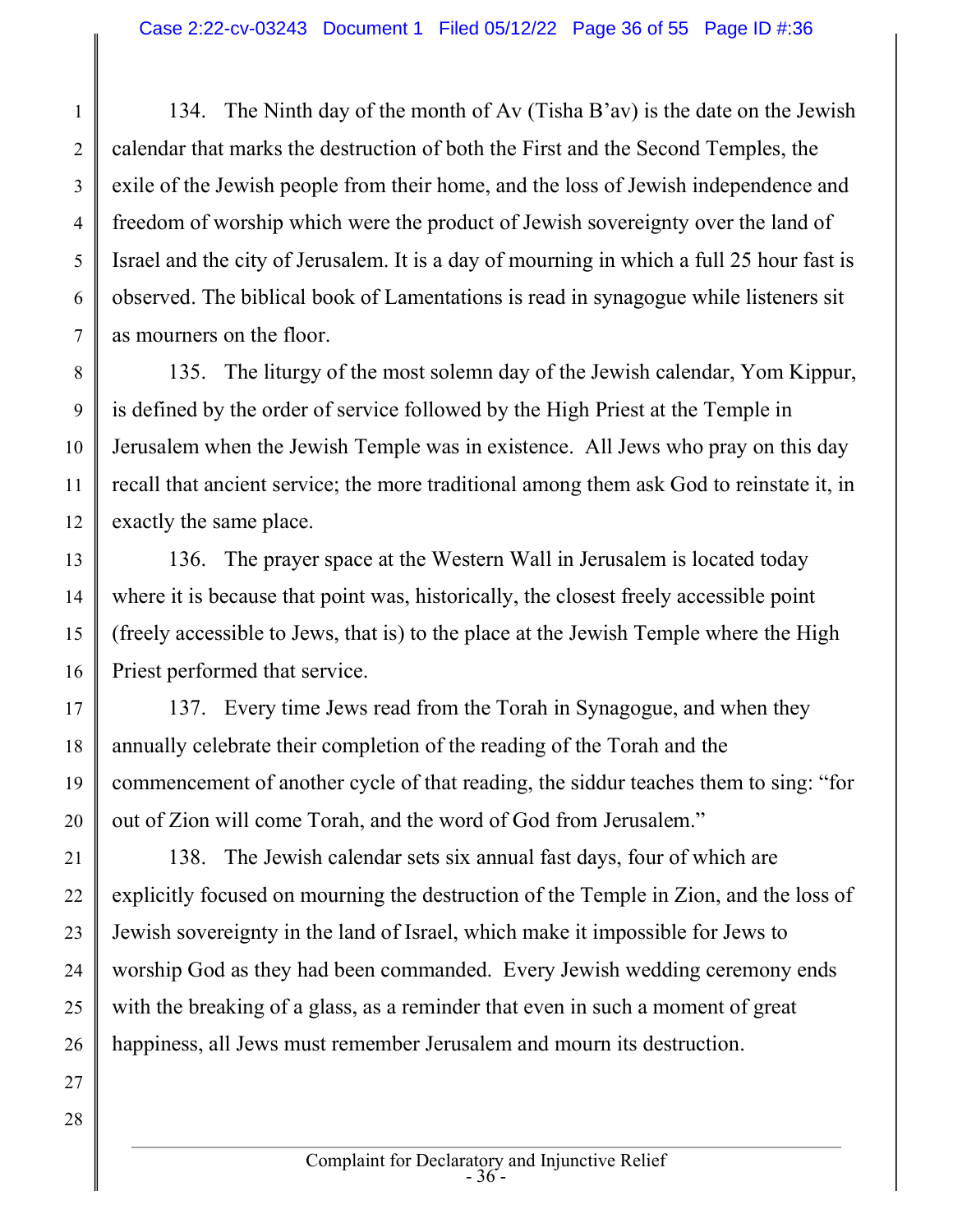## The LESMC Discriminates Against Plaintiffs' Sincerely Held Jewish Religious Beliefs in Zionism.

139. At the April 13, 2021 UTLA ESP, Defendants' consultant Ms. Qussiny was a featured speaker. She began her presentation by stating that, in work on the curriculum for California's public school ethnic studies classes, "We have to always be confronting Zionism." She explained that "when I'm talking about Zionism, I'm talking about political, settler-colonialist ideology that justifies ethnic cleansing of the Palestinians from their ancestral homeland." She asserted that the ethnic studies curriculum must incorporate the idea that Israel is a colonialist state, founded on ethnic cleansing, on mass displacement and ongoing land theft.

140. At that same session Defendant Montaño took the position that removal of antisemitic language and of the denunciation of Israel constituted the erasure of Palestinian voices that were deliberately put in the curriculum—in other words, that the only way Arab-Americans could be "heard" or included in a public school curriculum is by completely denying the right of the Jewish people to national liberation, and by denouncing the Jewish state with blood libels such as the commission of genocide and apartheid.

141. Ignoring—and denying—all of the Jewish history, Jewish liturgy and Jewish belief expressed throughout all of the sources set out above, the LESMC asserts that "Zionism is distinct from Judaism." Teach Palestine, Exh. A at 5. Defendants assert this dichotomy in an effort to justify their attack on the Jewish state of Israel while exculpating themselves from accusations of antisemitism.

142. Also, in a flat denial of the history and liturgy set forth above, the LESMC proponents seek to ensure that California's public schoolchildren are taught falsehoods such as the claim Zionism is an invention of the late 19th century and of Jews who resided exclusively in the Western hemisphere. They seek to inculcate these schoolchildren with lessons that accuse the Jewish people—not Israelis, or some fraction of them, but "Jews"—of using this invention to justify their taking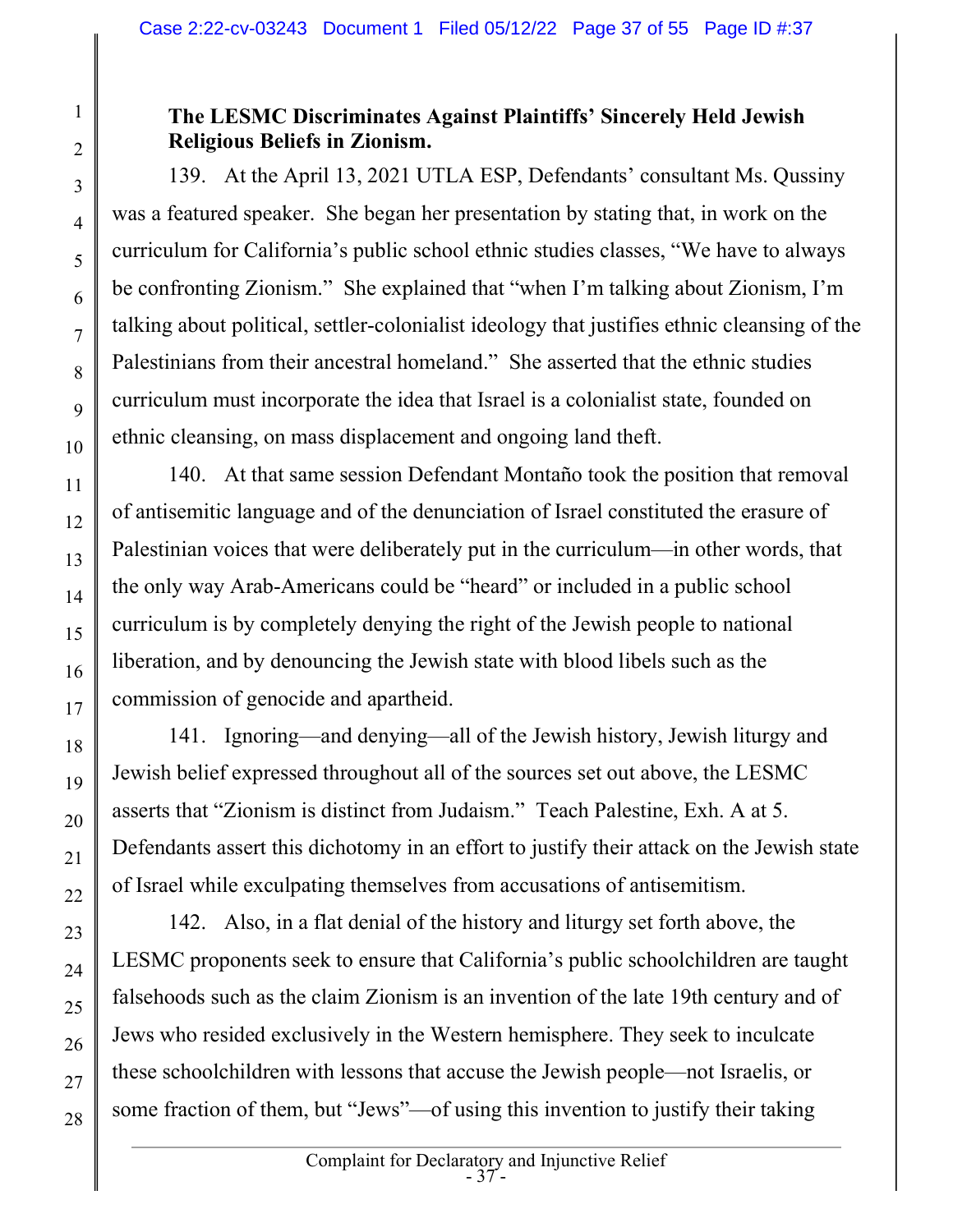control over a land with which they have no true connection and to which they have no true right, according to the LESMC.

1

2

3

4

5

6

7

8

143. The LESMC teaches that "Israel [is a] white settler state" characterized by "apartheid."

144. In their Teach Palestine Toolkit, Defendants falsely claim that: "Zionism is a nationalist, colonial ideology that, from the late 19th century on, has called for the creation and expansion of Israel as a Jewish state in historic Palestine by any means necessary." (emphasis added)

9 10 11 12 13 14 15 16 145. The same document falsely describes the Anti-Defamation League ("ADL"), the Jewish Community Resource Council, ("JCRC") and the Simon Wiesenthal's Museum of Tolerance as "some of the most active Zionist organizations fighting against Palestine curriculum K-12." That document denounces these mainstream Jewish institutions by claiming that "their primary goal is to stunt the development of authentic anti-racist curriculum" and to "prevent teachers and students from making connections between the US and Israel as white settler states." Ibid.

17 18 19 20 21 146. According to Defendants, the mere act of challenging Defendants' accusations against Israel and Zionism is proof of racism: The Palestine Toolkit instructs that opposition to adoption of the Defendants' curriculum, and the assertion that their accusations against Israel endanger Israeli or Jewish children or "make[] classrooms 'unsafe' for Jewish or Israeli American students are [themselves] racist."

22 23 24 25 26 27 28 147. Similarly, according to Defendants, efforts by members of the Middle Eastern and American Zionist Jewish communities to defend themselves and Israel from Defendants' accusations are themselves the cause of antisemitism. The Teach Palestine Toolkit states that opponents of the Defendants' views are "rightwing," "conservative," Zionists and Jews, and that antisemitism "is fostered and exploited by [such] rightwing movements in the US and around the world [to] gain power by keeping us divided." Teach Palestine, Exh. A at 6.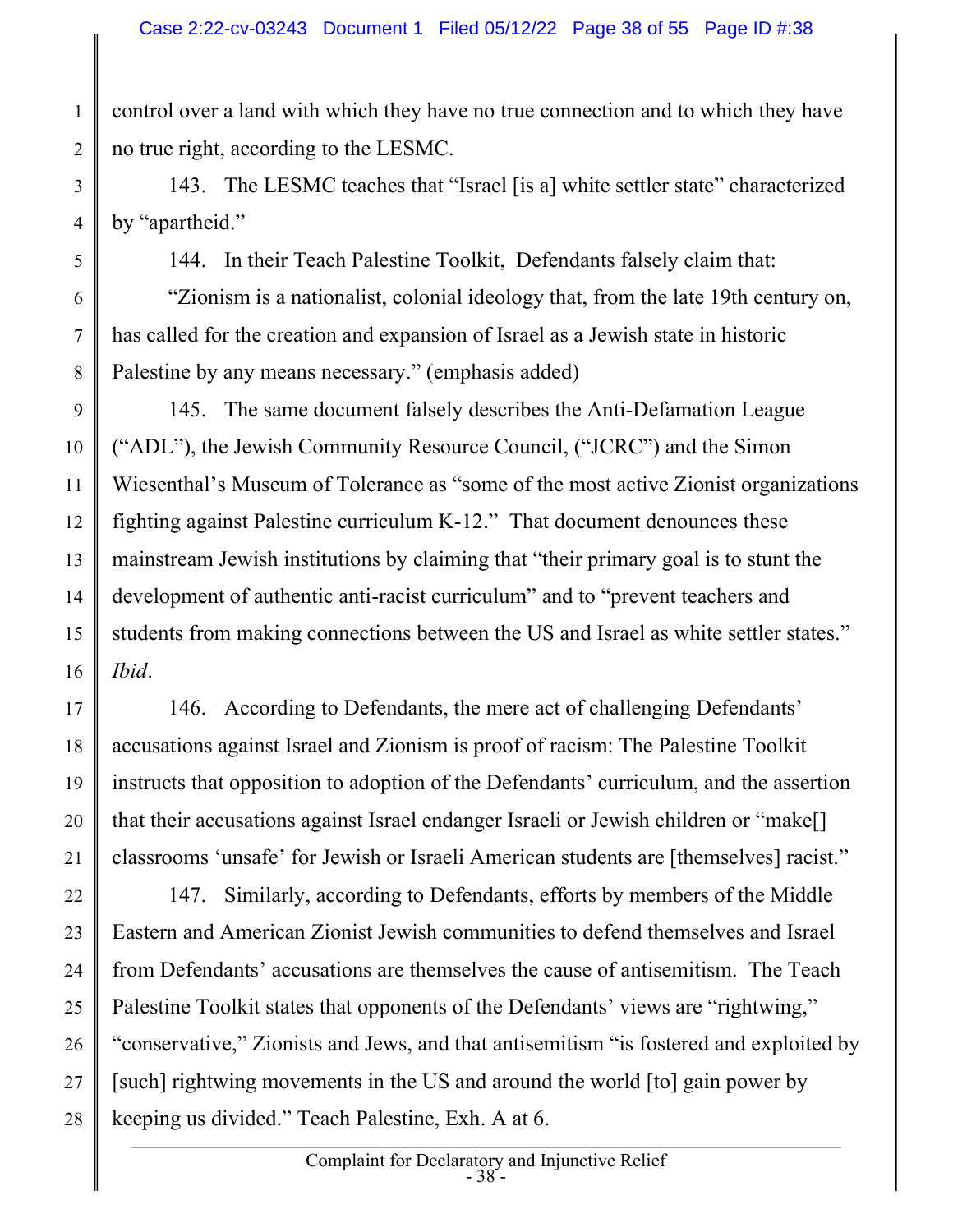1 2 3 4 5 6 7 8 148. Defendants' hostility to Jews is also manifest in their effort to exclude Jewish Americans from California's ESC, as evidenced by the letter signed by all drafters of the original version of California's Ethnic Studies Model Curriculum after it was rejected. In a single breath that letter protested against inclusion of Jews and in favor of including material on Arab Americans which attacks Zionism. This letter leveled false and ugly accusations against Israel, at the same time claiming that the Jewish People have no historical connection to the same geographic area they claim mandates the inclusion of Palestinians:

- 9 10 11 12 There is a proposed revision statement in the curriculum that includes Jewish American Studies under the AAPI [Asian American/Pacific Islander] umbrella. This is grossly inaccurate, and has no institutional history. We are concerned that this addition is based on pressure from pro-apartheid Israel interest groups given the attempts to erase Palestine and Arab American Studies from the ESMC.
- 13 Letter of March 12, 2021, to the California State Board of Education,
- 14 https://savearabamericanstudies.org/wp-content/uploads/2021/03/ESMC-Writers-
- 15 and-Advisory-Committee-Response-Letter.pdf (emphasis added).
- 16

17 18 149. While Defendants' above attack on the state-approved ESC suggests that they merely wish to have the curriculum "include[]" information about Arab Americans, this is false.

19 20 21 22 23 24 25 26 27 150. The LESMC describes the founding of the State of Israel purely from the standpoint of Arabs who fought it, explaining that "[t]he largest single group [of Arab immigrants to the United States in the late 1940's] was Palestinian, as hundreds of thousands of Palestinians had been displaced in the Nakba (Arabic for "Catastrophe)" the term used to describe the dispossession and dispersal of many Palestinian Arabs from the new state of Israel in 1948 Palestine." While the number of Palestinian Arabs who were displaced during the war against Israel's independence in 1948 may have numbered in the hundreds of thousands, far fewer, not hundreds of thousands as they claim and seek to teach—came to the United States until the late 1960's.

28 According to the Arab American Institute, fewer than 90,000 Arab Americans–a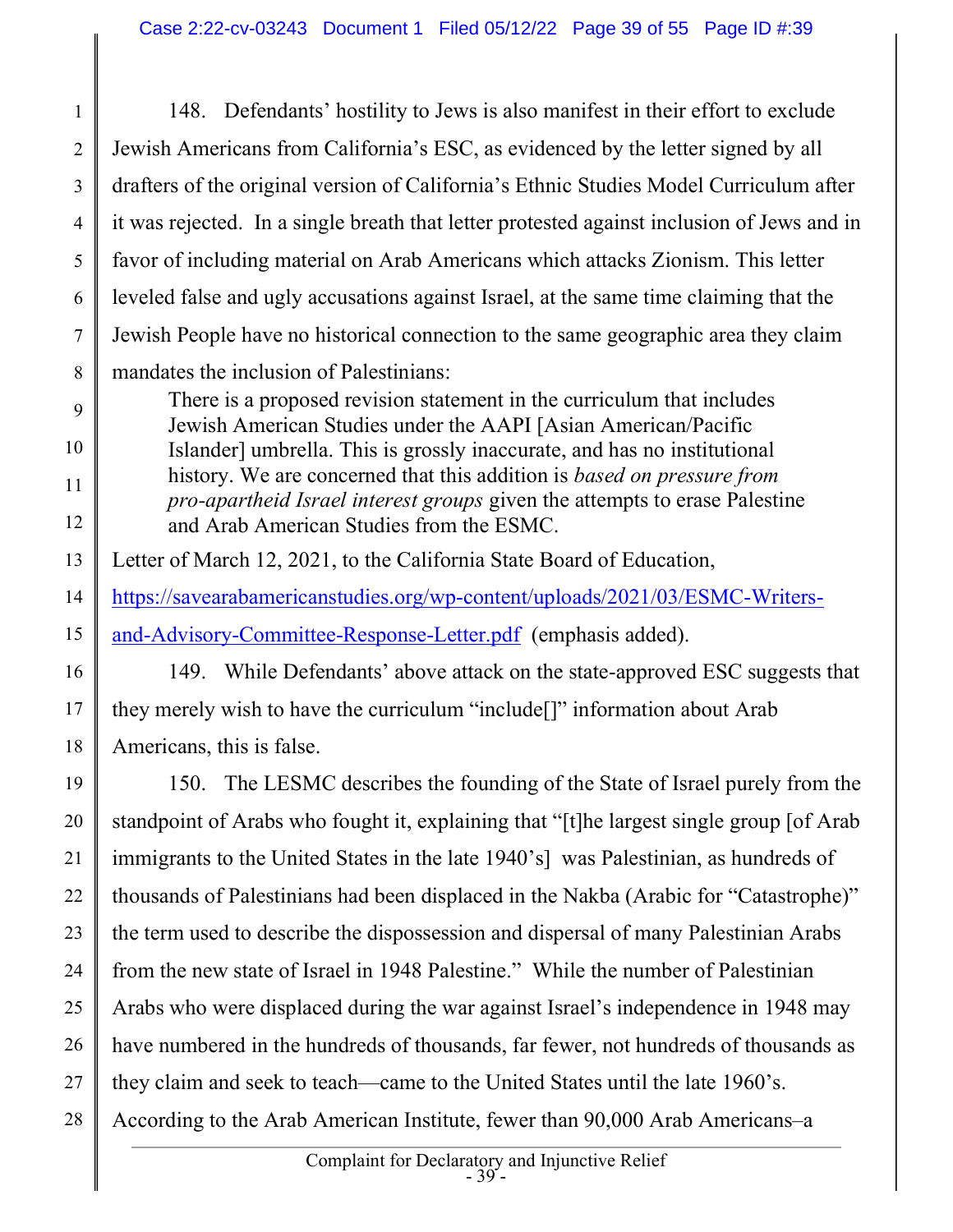group that is necessarily larger than the number of Palestinian Americans—lived in Los Angeles in 2017. https://yallacountmein.org/states/california

1

2

3

5

6

7

4 151. While it focuses on the displacement of numerous populations, including Palestinians, Native Americans, and others, the LESMC makes no reference to the hundreds of thousands of Jews who were stripped of their assets and violently driven out of Arab countries, and into Israel, immediately upon the founding of the modern state of Israel.

8 9 10 11 12 13 14 15 16 17 152. Defendants' Early version of California's ethnic studies curriculum proposed lessons on topics that ignore mortal threats to Jews and the Jewish State. For example, the first draft curriculum proposed a class equating "border studies" for "Palestine and Mexico," ignoring the facts that (a) the United States and also the United Nations, currently recognizes no country called Palestine, and that no defined borders for any such country exists now or have ever existed; and (b) Israel's neighbor in Gaza has declared a state of war against Israel with the explicit intent, set forth in the charter of the government in Gaza, the Hamas Charter Articles VI and VII, to kill Jews and eliminate the entire State, while Mexico is not at war with its neighbors and presents absolutely no military threat to the United States.

18 19 20 21 22 23 24 25 26 153. The LESMC proponents' hostility to the Jewish State of Israel, and its commitment to establishment of a California public school curriculum that would teach all California public school students that the existence of such a state is morally wrong, did not cease or even change after public pressure forced the removal of the anti-Israel BDS language from the LESMC. This is evidenced by, among many other things, the Consortium's public declaration denouncing the Jewish State of Israel's defense of its citizens from thousands of bombs launched either at random or at exclusively civilian targets throughout the country during the conflict there in May, 2021.

27 28 154. The Consortium issued a press release condemning and falsifying the facts about the defensive military response by Israel; about the ongoing conflict; and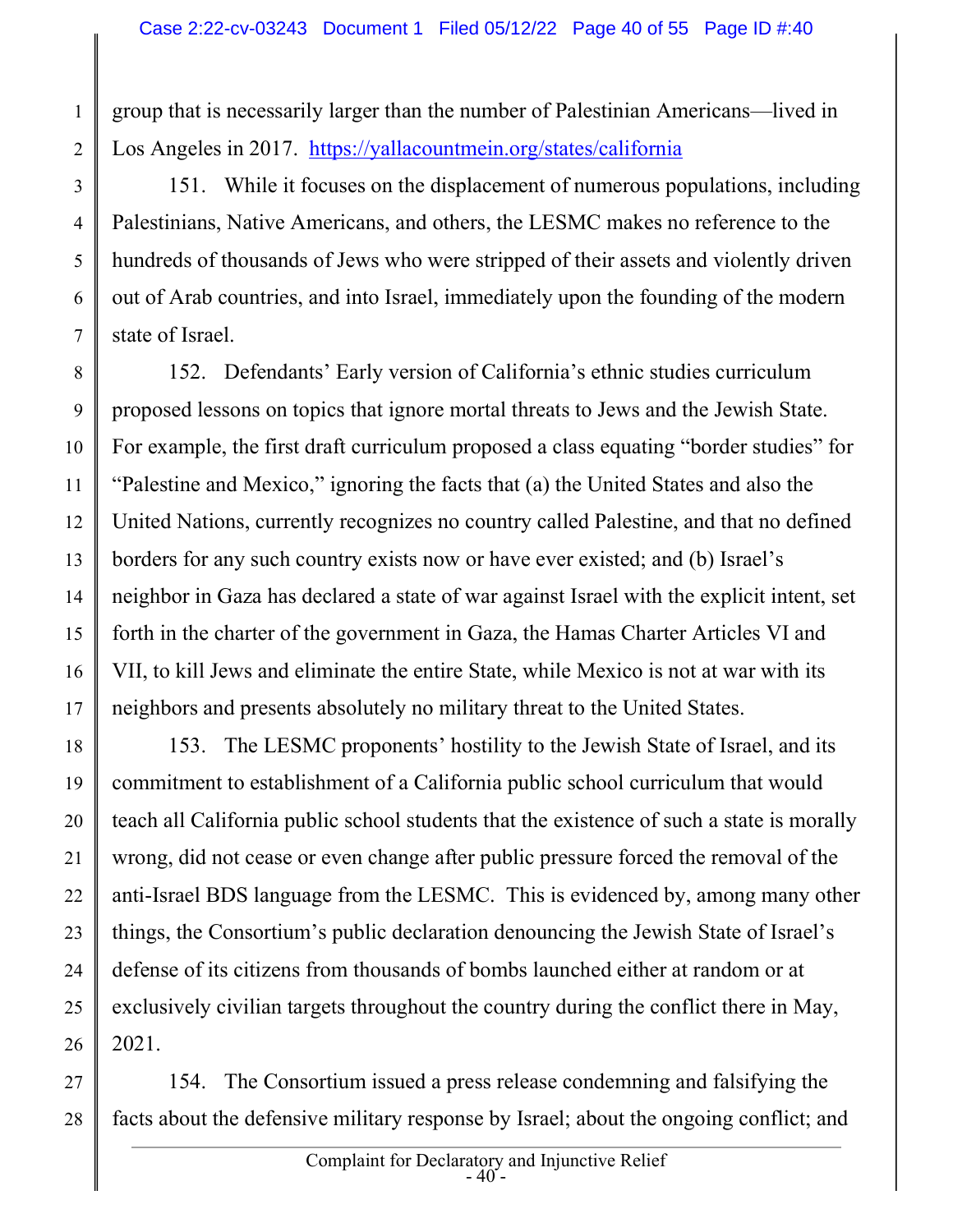1 2 3 4 5 6 7 8 9 10 11 12 13 14 15 16 17 18 19 20 21 22 23 24 25 26 27 28 about specific incidents; as well as about aid to Israel from the United States. The Consortium also demanded that such condemnation be incorporated into the California public school curriculum. This release, titled "Palestinian Lives Matter, A Call for Peace and Self-Determination" and published with the name and contact information of Defendant Montaño on behalf of Defendant Consortium (since deleted from the LESMC Consortium's website, but attached hereto as Exh. F) states: Today, we express our deep sorrow and indignation at the indiscriminate killing of Palestinians in Gaza, and the violent attacks on Palestinians in Sheikh Jarrah and surrounding cities. \*\*\* The Liberated Ethnic Studies Model Curriculum Consortium (LESMCC) believes that engaging in the critical examination of systems of oppression like white supremacy and settler colonialism is a foundational and fundamental principle of Ethnic Studies. \*\*\* When California's Department of Education began its campaign to erase and silence Palestinian voices from California's Ethnic Studies Model Curriculum, LESMC argued that Ethnic Studies is not authentic without the inclusion of Arab American Studies, specifically without the representation of Palestinian History, culture and voice. Ethnic Studies is about resistance to colonial conquest, slavery, and the exploitation of racialized peoples. LESMC maintains that you don't have to be Palestinian or Muslim to condemn the continued marginalization and displacement of Palestinians. Racism, colonial expansion and forcible displacement cannot be tolerated by justice loving people. LESMC stands in solidarity with Palestinians threatened with expulsion from their homes in Jerusalem by Israeli forces. \*\*\* Furthermore, we must demand that the 4 billion dollars Israel receives unconditionally from the U.S. require that a radical change in how Israel treats the Palestinian people. No more encroachment on Palestinian homes. No more murder of Palestinian people. No more erasure or silencing of Palestine from the media, the curriculum, or government. Palestinian lives matter. Finally, as educators, it is our responsibility to do what others will not, to teach truth. The refusal to acknowledge Palestinian history and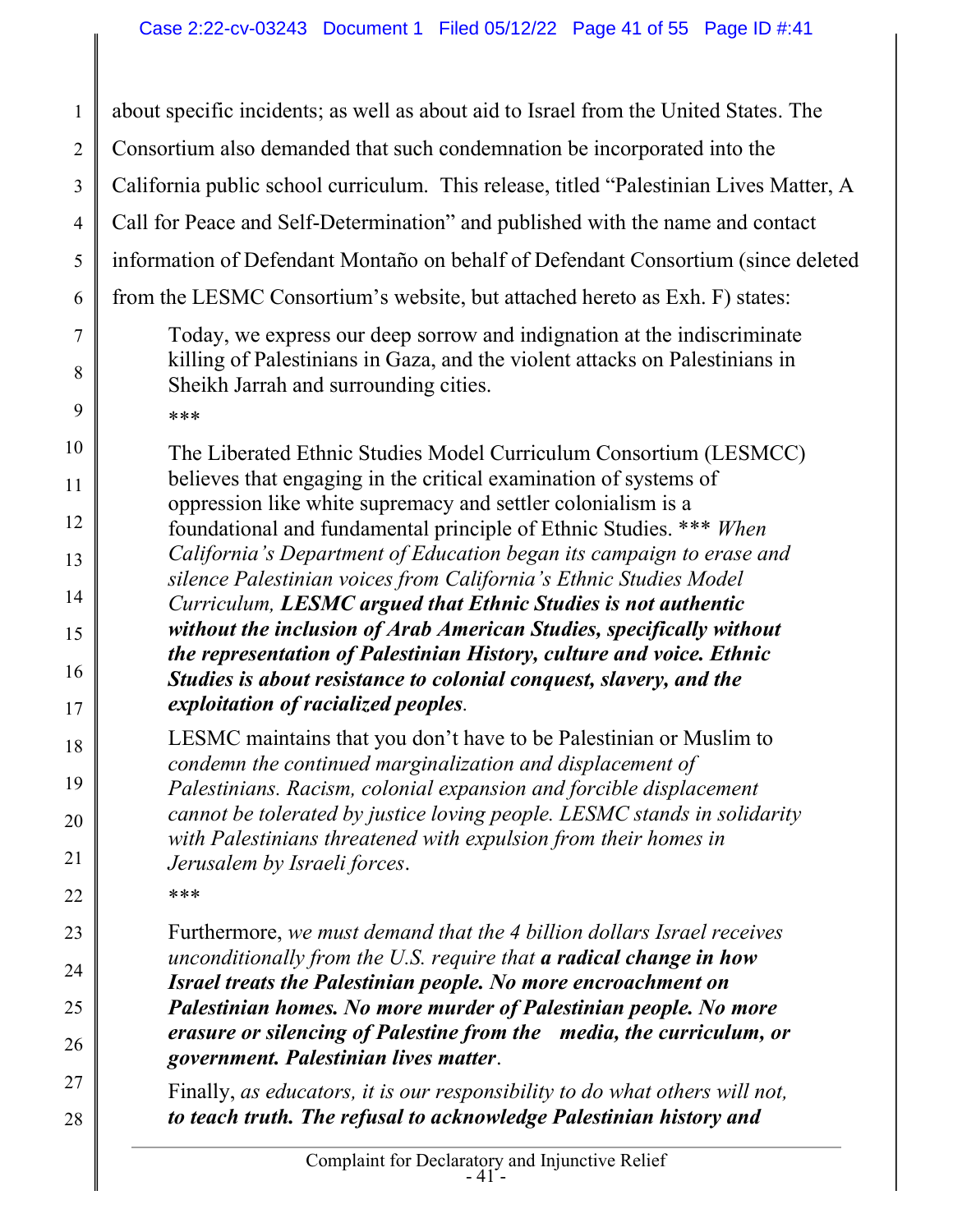human rights by those in government and by the media mirror the actions taken by the California Department of Education when it rejected inclusion of Palestine in the California Ethnic Studies model curriculum. This week's events make clear why our students need to learn about Palestine. In this light, we refer you to our colleagues at teachpalestine.org for support in curriculum and resources on Palestine and how to bring Palestinian voices into your classrooms.

Exh. F at 2-4 (emphasis added).

7 8 9 10 11 12 13 155. Although it is now deleted from the LESMC website, the Consortium urges teachers to "integrate Palestine into your curriculum" by comparing various allegedly heinous practices and policies of the Israeli government with similar evildoing by the U.S. government. But it also includes not just a swipe at Israeli practices, but at Judaism itself, albeit misunderstanding the concept entirely. The LESMC tells educators to teach children about the: "impact of ideology comparing Manifest Destiny to the Promised Land." Teach Palestine, Ex. A, at 11.

## The LESMC Discriminates Against Hundreds of Thousands of Israeli Jews and Other Middle Eastern Jews by Falsely Calling them "White," and Thereby Designating Them Oppressors, Solely Because They Are Jews.

17 18 156. The LESMC denies the true identity of half of the population of Israel for one reason and one reason only: because they are Jews.

19

14

15

16

1

2

3

4

5

6

157. The LESMC characterizes Israel as a "white settler state."

20 21 22 23 24 158. In fact, approximately half of Israel's Jewish population now consists, and has since the founding of the modern state of Israel in 1948 consisted, of Jews who themselves or whose parents or grandparents, resided in Iran, Iraq, Yemen, Egypt, Lebanon, Syria, Morocco, Turkey, India or Ethiopia, and whose ancestors had resided in those places for many hundreds of years.

25 26 27 28 159. Defendants identify all other residents of this part of the world as members of their favored group of Asians, Africans and Pacific Islanders. Defendants exclude Jews, however, from this favored category – even though hundreds of thousands of Jews have ancestors who resided in these areas for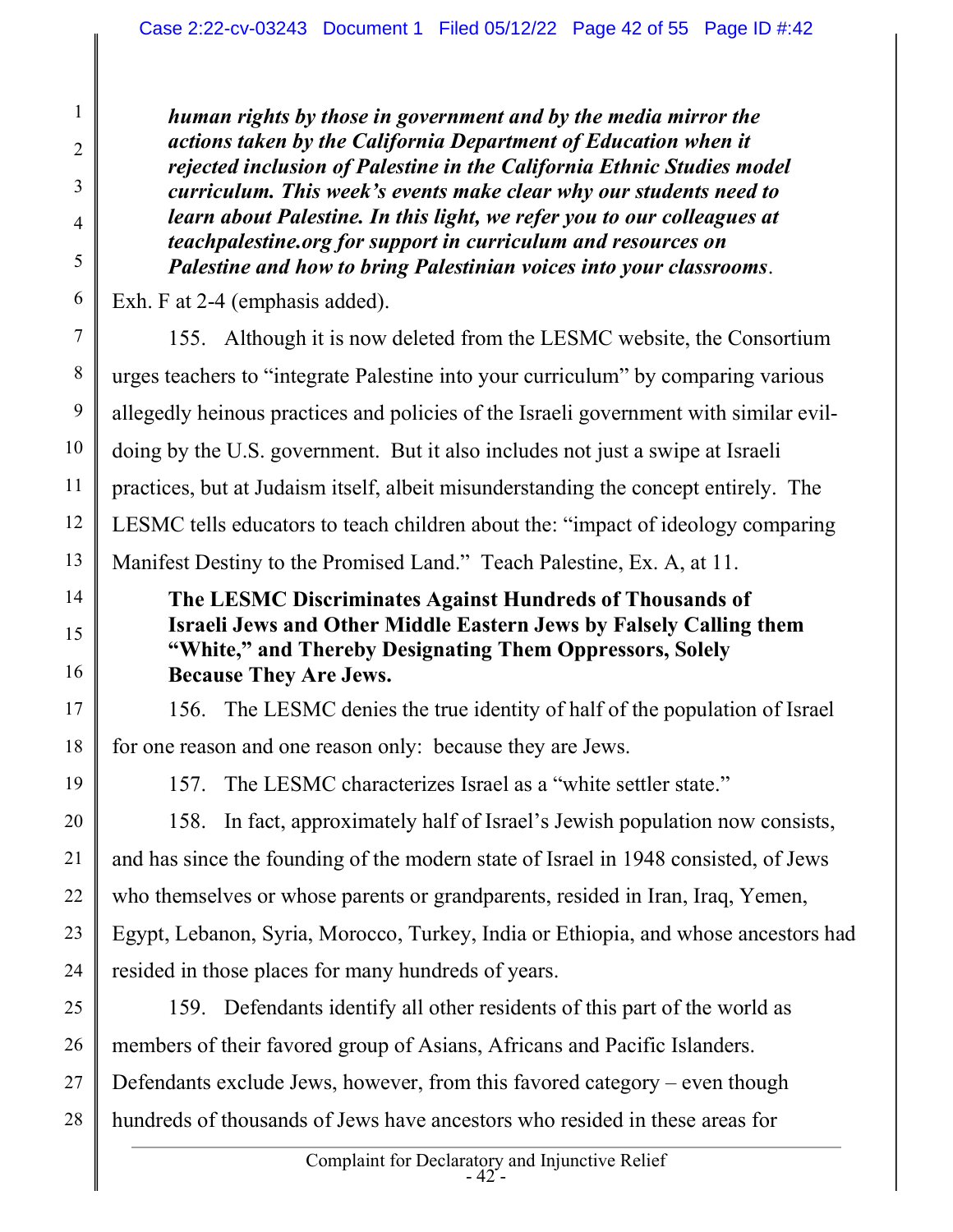hundreds and many cases thousands of years. These Jews are excluded from this favored category for only reason: because they are Jewish.

1

2

3

4

5

6

7

8

160. These Jewish people are, to use Defendants' crude racial and racist terms and the standards Defendants apply to identify all other people on earth, "Brown" or "Black" or "People of Color."

161. Thus, though it is an outrage that the fact should even have to be invoked, it is a fact that Israel's community of Ethiopian Jews have skin just as black as the skin of all other African peoples.

9 10 11 162. Similarly, the B'nei Menashe, a community of Israeli Jews who immigrated to Israel from India, have skin color identical to the skin color of other peoples of India.

12 13 14 15 16 17 163. Similarly, the hundreds of thousands of Israeli Jews who are themselves, or who are descended from, Iraqi, Iranian, Yemeni, Egyptian, Syrian, Lebanese, Moroccan, or other Middle Eastern Jewish communities, or from Turkish or Indian communities, all have skin color and other features of other people who, like these Israelis and their ancestors, resided in those countries for hundreds and in many cases thousands of years.

18 19 20 21 22 23 164. In addition, the many Jews who fled to the United States from their homes in Arab or Muslim countries due to the ethnic cleansing or attempted genocide of Jews by the leadership of those countries, are considered "white" according to the LESMC, while the non-Jewish immigrants from those same countries are considered "people of color," despite both sharing the same skin color and physical characteristics.

24 25 26 27 28 165. Many of these Jews are descendants of Jewish communities that had resided in Iran and Iraq since the Babylonian exile in 586 BCE. They are, accordingly, more indigenous to these areas than the vast majority of all other inhabitants, and their roots there precede the advent of Islam by over a thousand years.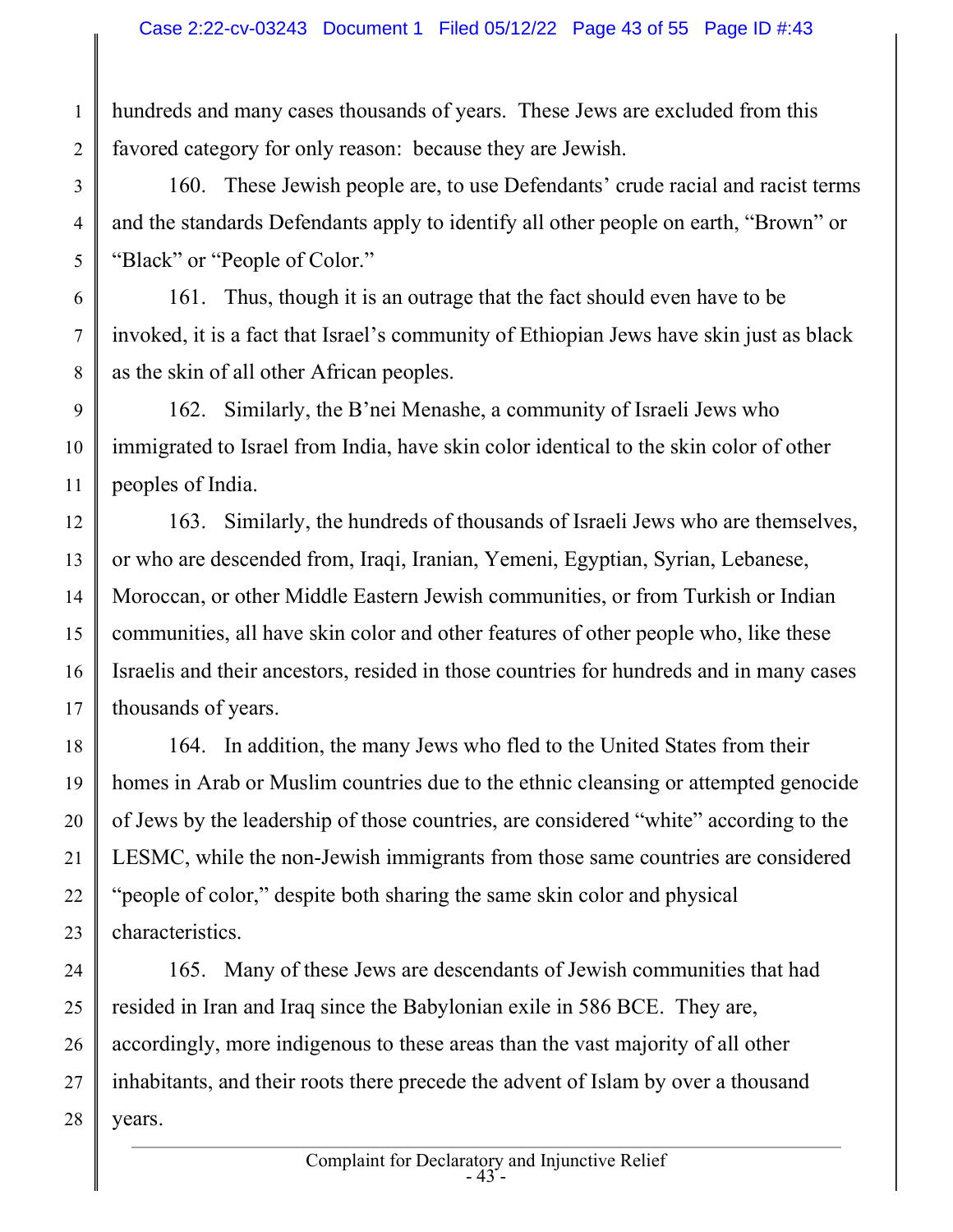1 2 3 4 166. Defendants nonetheless assert in the LESMC that the Jews in the State of Israel — half of whom are the peoples identified, *supra*, in  $\P$  158-164, are "white" and that their presence there is solely a function of the "fact" that they are "colonialists."

167. By so claiming, Defendants deny the truth — not "their truth" but the actual truth — about the identity of all of the people identified, supra, in  $\P$  158-164.

7 8 9 10 11 168. Defendants deny these peoples' true identity for one reason and one reason only: Defendants call these people "white" not because they are actually white, or Caucasian, although they are neither. Defendants call these people "white" because in the eyes of the Defendants they are oppressors and they are oppressors only because they are Jews.

12 13 14 169. The proof of this is that Defendants refer to all other persons who reside, or whose ancestors resided, in these places, and who have the same color skin and other features as these Jews, as either "Black" or "Brown" or "People of Color."

15 16 17 18 170. What Defendants actually mean by referring to these people as "white" is simply that Defendants believe these people are oppressors of other people whose skin is the same color as the Jews but whose political agenda and religious beliefs are favored by Defendants over that of the Jews.

19 20 21 22 23 171. In labelling these Israeli or other Middle Eastern Jews as oppressors, Defendants deny the actual history of these people, who were stripped of their assets and driven from the countries in which they and their families had lived for hundreds of years, and where they were treated this way for one reason and one reason only: because they were Jews.

24 //

5

6

- 25 //
- 26 //
- 27 //
- 28 //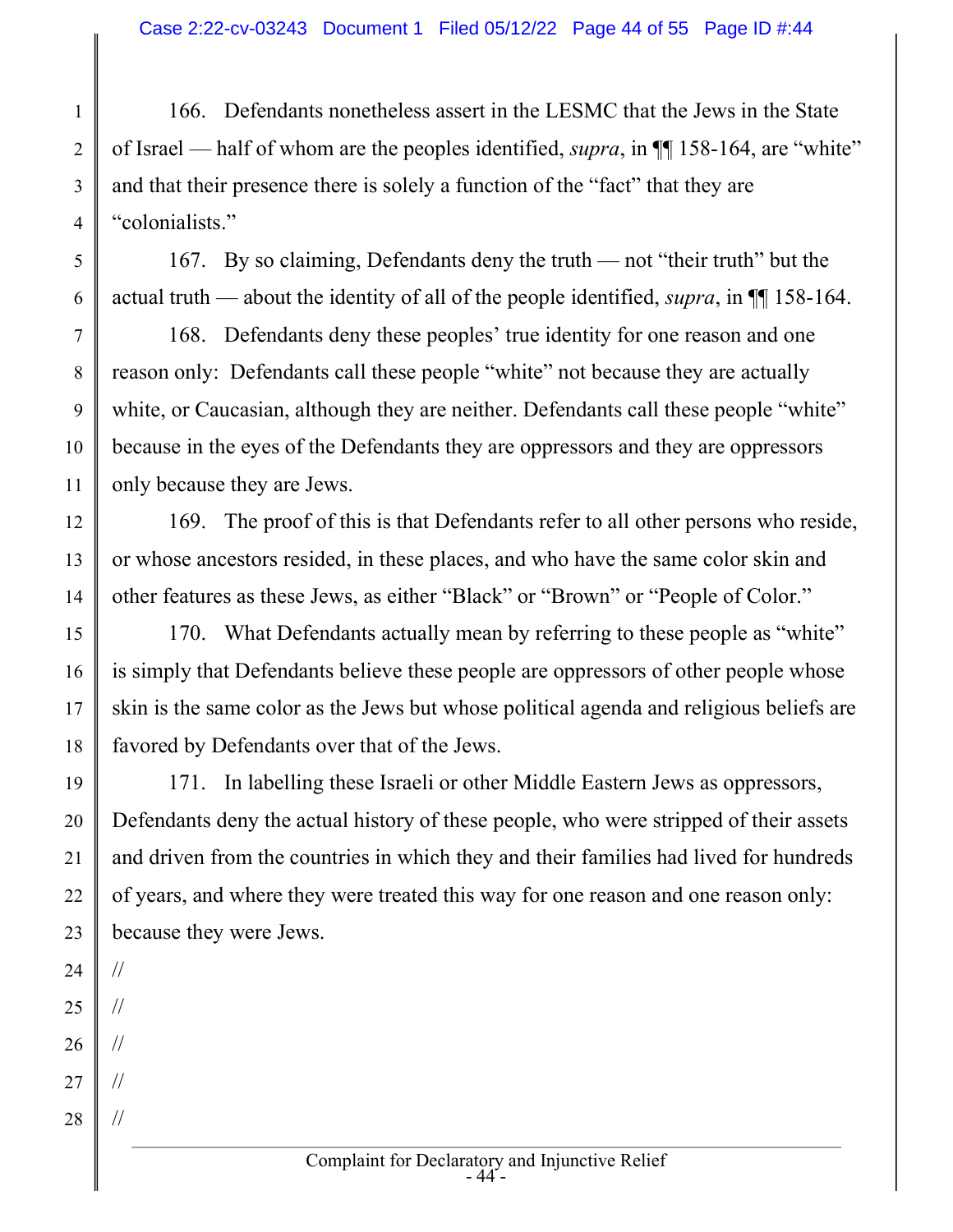The LESMC Discriminates Against Jewish Zionists As Demonstrated By The Fact That Comparative Evidence Shows That Groups Other Than Israelis and Zionists, But Which Otherwise Share The Same Characteristics and Similar Histories of Persecution, Are Accorded More Favorable Treatment By Defendants.

172. Basic principles of federal law barring discrimination on the basis of race, ethnicity and religion, including Guidelines promulgated by the United States Department of Justice, establish that actionable discrimination can be shown by, inter alia, comparative evidence showing that the group claiming victimization shares the same characteristics as other groups but is accorded less favorable treatment by the Defendants. See U.S. DOJ Title VI Legal Manual at 52.

173. Such differences in treatment are manifest here. Thus, for example, the territory of Gaza, which is controlled by Hamas—the terrorist organization which was voted into power in 2006—officially bars, on a non-idle threat of death, entry into its territory by any Jewish person.

174. Israel, by contrast, does not refuse entry to any person on the basis of the person's religion.

175. The steps Israel has taken to defend all of its citizens—Jewish, Christian and Muslim—from attack by Hamas and other Arab terrorists are denominated by the LESMC as "genocide." This accusation is wildly false; no remotely plausible definition of the term "genocide" would embrace Israel's actions.

176. Thus, for example, Article II of the Convention on the Prevention and Punishment of the Crime of Genocide defines that term as "acts committed with intent to destroy, in whole or in part, a national, ethnical, racial or religious group[.]" Doc.1 Convention on the Prevention and Punishment of the Crime of Genocide.pdf

177. Israel, whose military is indisputably strong enough to destroy the population of Gaza or the territories committed to the control of the Palestinian Authority by the Oslo Treaty, has never stated the intention to carry out, and has in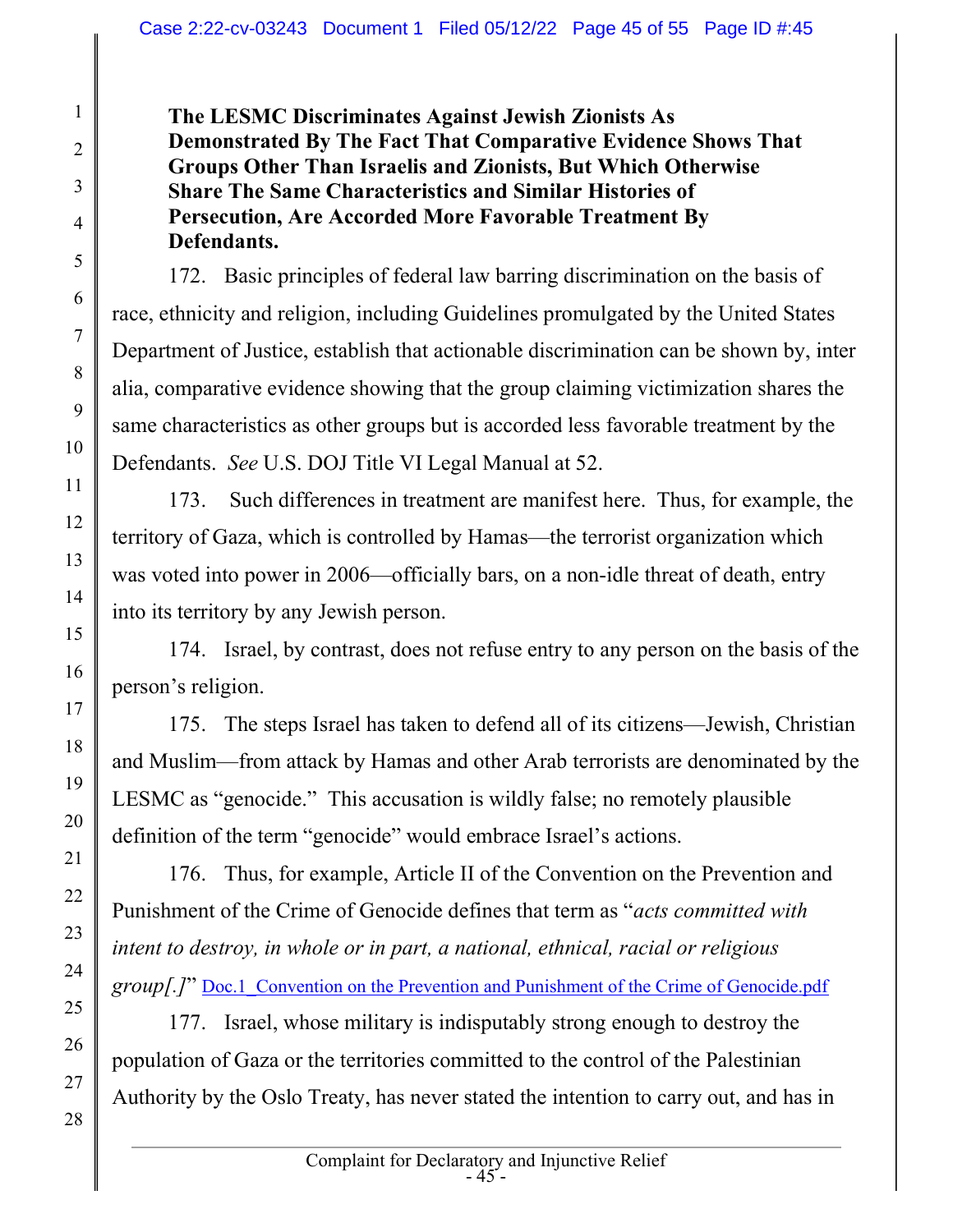1 2 3 4 5 6 7 8 fact never carried out, any acts which come remotely close to eliminating, in whole or in part, any national, ethnic, racial or religious group. On the contrary, the Arab populations of Gaza as well as those within the territory controlled by the Palestinian Authority under the Oslo Agreements have grown exponentially since those agreements were entered into in 1992 (and indeed in every year since 1948, the year of Israel's founding). Since the 1967 war, those Arabs have come to enjoy one of the highest standards of living, quality of life, literacy levels, life expectancy and infant survival of any Arab people anywhere in the world.

9

10

178. The Hamas Charter, by contrast, officially states that it is the policy of Hamas to kill all Jews—not just Israelis, but all Jews—anywhere they are found.

11

12

13

14

15

16

17

18

19

20

21

22

23

24

25

26

27

28

179. Article 7 of that Charter states:

The Day of Judgment will not come about until Moslims fight the Jews (killing the Jews) when the Jew will hide behind stones and trees. The stones and trees will say: O Moslims . . . there is a Jew behind me, come and kill him. Only the Gharkad tree would not do that because it is one of the trees of the Jews.

https://avalon.law.yale.edu/20th\_century/hamas.asp

180. Article 28 of the Hamas Charter states: "Israel, Judaism and Jews challenge Islam and the Muslim people: 'May the cowards never sleep.'" https://avalon.law.yale.edu/20th\_century/hamas.asp In its preface that Charter quotes Hassan al-Banna, founder of the Egyptian Muslim Brotherhood which gave rise to Hamas, as saying: "Israel will exist and continue to exist until Islam will obliterate it, just as it obliterated others before it." Id.

181. Because it is, by its constituting documents, committed to destroying Israel and killing Jews, Hamas rejects any willingness or efforts to make peace with Israel. Article 13 of the Hamas Charter states:

Initiatives, and so-called peaceful solutions and international conferences, are in contradiction to the principles of the Islamic Resistance Movement. Abusing any part of Palestine is abuse against part of religion. Nationalism of the Islamic Resistance Movement is part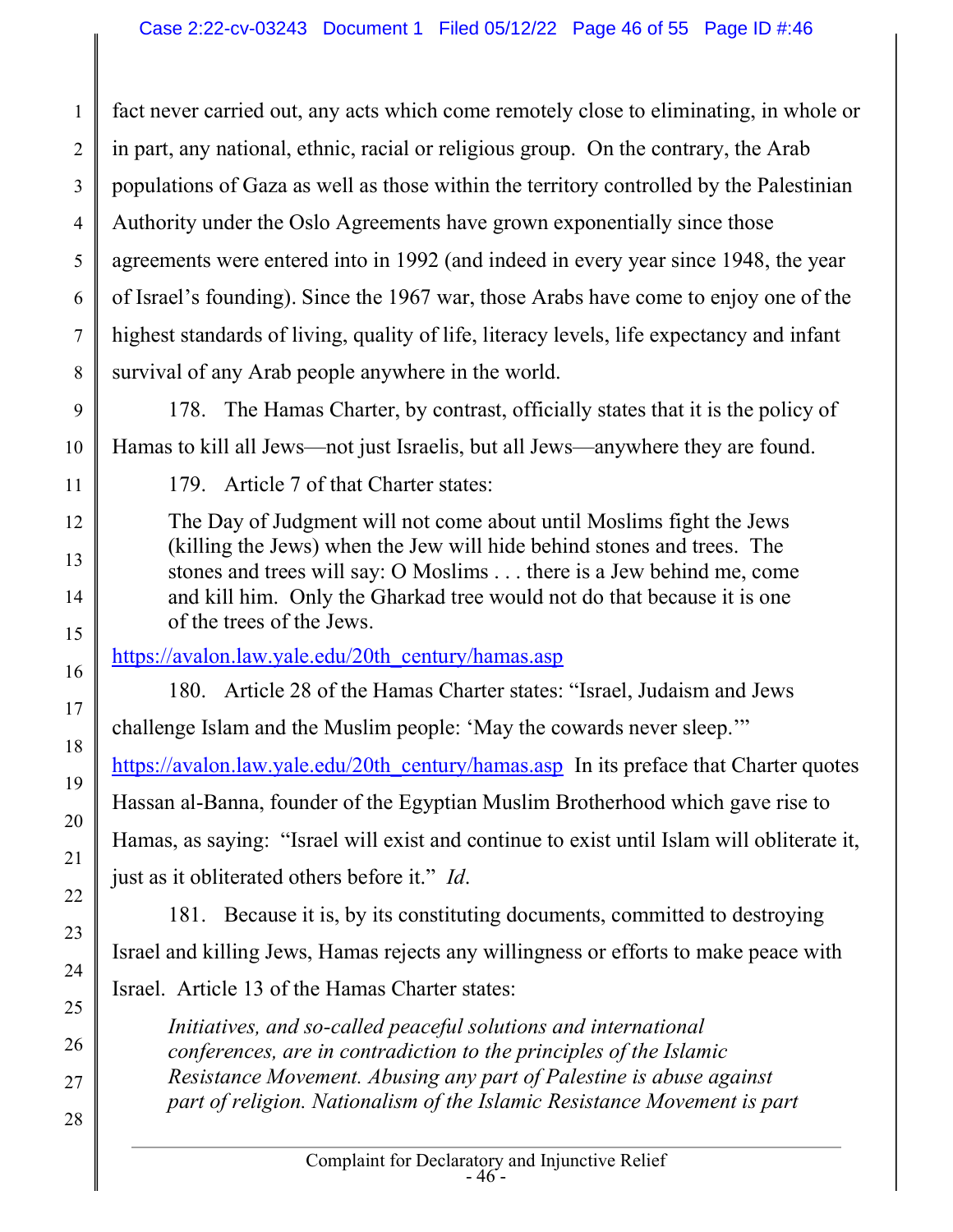of its religion. Its members have been fed on that. \*\*\*

## There is no solution to the Palestinian question except by Jihad. All initiatives, proposals, and International Conferences are a waste of time and vain endeavours."

https://avalon.law.yale.edu/20th\_century/hamas.asp (emphasis added).

182. Defendants have never once taken any cognizance of the fact that Hamas attacked civilians throughout Israel with thousands of rockets, just as they have always completely ignored the fact that, as the above sections of its Charter make absolutely clear, Hamas is publicly devoted to the destruction of Israel and to the actual—genocide of the Jews.

 183. It is not only Hamas, the Gaza Strip's terrorist government that is actually guilty of the many crimes of which Defendants accuse Israel. The Palestinian Authority, which is the de facto government for much of the area immediately to the west of the Jordan River, explicitly practices apartheid, ensuring that any Jew, Israeli or otherwise, who is found on the land it controls will face certain harm including, very plausibly, death. And Mahmoud Abbas, the president of the Palestinian Authority, now serving in the 18th year of his four-year term, has repeatedly and publicly announced that should "Palestine" ever be officially recognized as a country, not a single Jew will ever be permitted—on pain of death—to set foot into that country. https://www.reuters.com/article/us-palestinians-israel-abbas/abbas-wantsnot-a-single-israeli-in-future-palestinian-state-idUSBRE96T00920130730

## Plaintiffs Do Not Seek To Restrict First Amendment Rights of Any Defendant or Anyone Else.

184. This case does not seek any limitation on the Defendants' speech outside of the conduct described herein as violative of Plaintiffs' rights. It seeks only enforcement, within publicly funded institutions, of California and federal law barring the use, within such institutions, of state-funded curricula, educational materials, and education activities that discriminate against students, parents and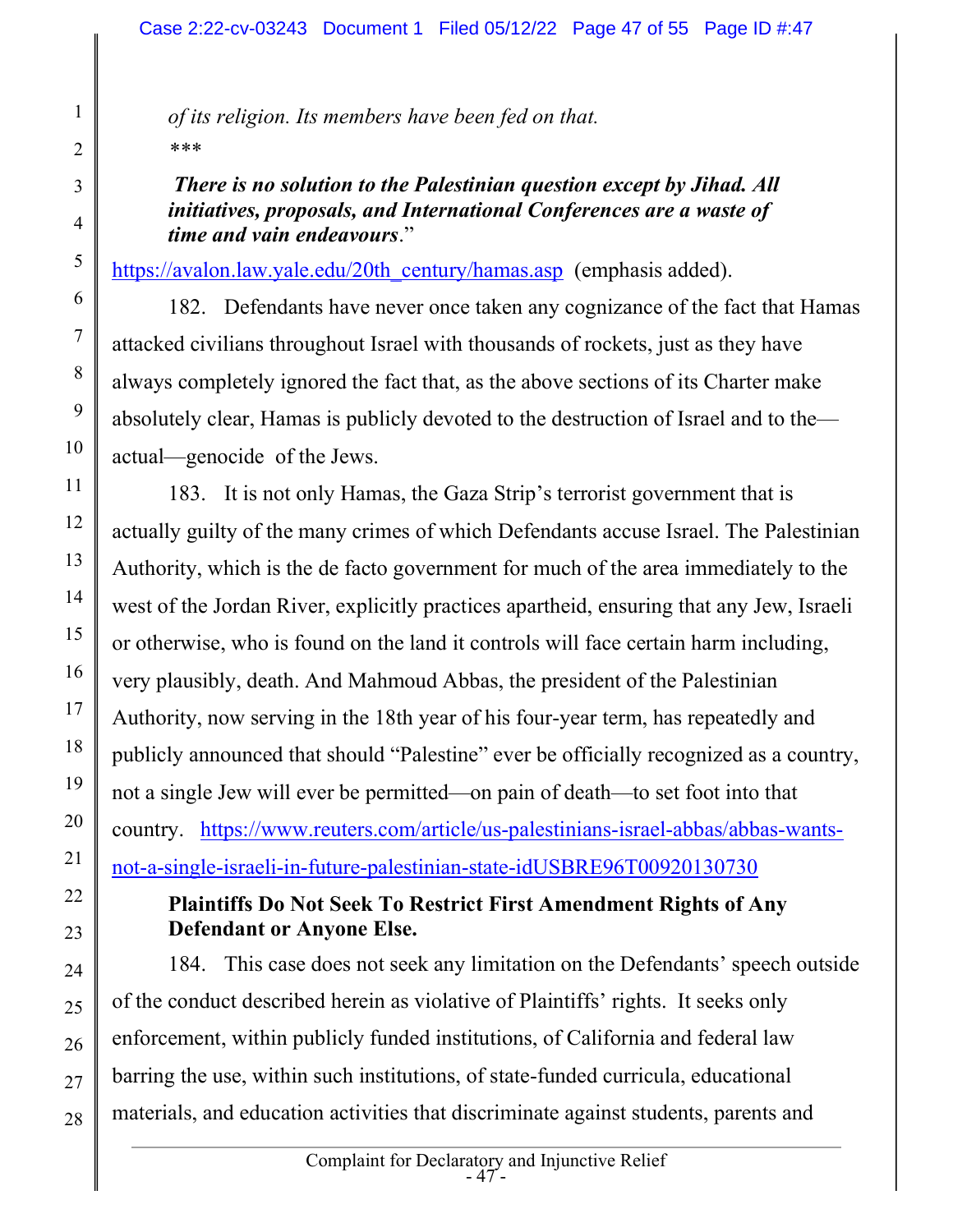teachers on the basis of their religion or national origin, and that have not been publicly disclosed and subject to public discussion as mandated by California law.

 185. The speech of public school employees while they are at work in public schools is government speech. As public employees, Defendants have no First Amendment right to discriminate against American or Middle Eastern Jews.

#### COUNT I

# Violation of the Equal Protection Clause of the Fourteenth Amendment and 42 U.S.C. § 1983

#### (Against All Defendants)

186. Plaintiffs reallege all preceding paragraphs as if fully set forth herein.

187. By operation of 42 U.S.C. §1983, the Equal Protection clause of the Fourteenth Amendment to the United States Constitution bars any action by a state actor which discriminates on the basis of race or religion unless such discrimination is narrowly tailored to achieve a compelling government interest.

15 16 17 18 19 20 21 22 23 24 25 188. The rank discrimination against Middle Eastern and American Jews who hold a religious commitment to Zionism, which is manifest throughout the "Teach Palestine" portion of the LESMC – and which is, indeed, one of the Defendants' goals in implementing that curriculum — is in fact narrowly tailored to do the exact opposite: one of Defendants clearly expressed goals in seeking to insert the entirety or at least significant portions of the LESMC into California's public schools is precisely to expunge the idea of Zionism, and the legitimacy of the State of Israel, from the public square, on the ground that Defendants believe they have a right to teach California schoolchildren "their truth" not only about their own lived experiences, but also that Zionism and the State of Israel are evil and should be eradicated.

26 //

1

2

3

4

5

6

7

8

9

10

11

12

13

14

- 27 //
- 28 //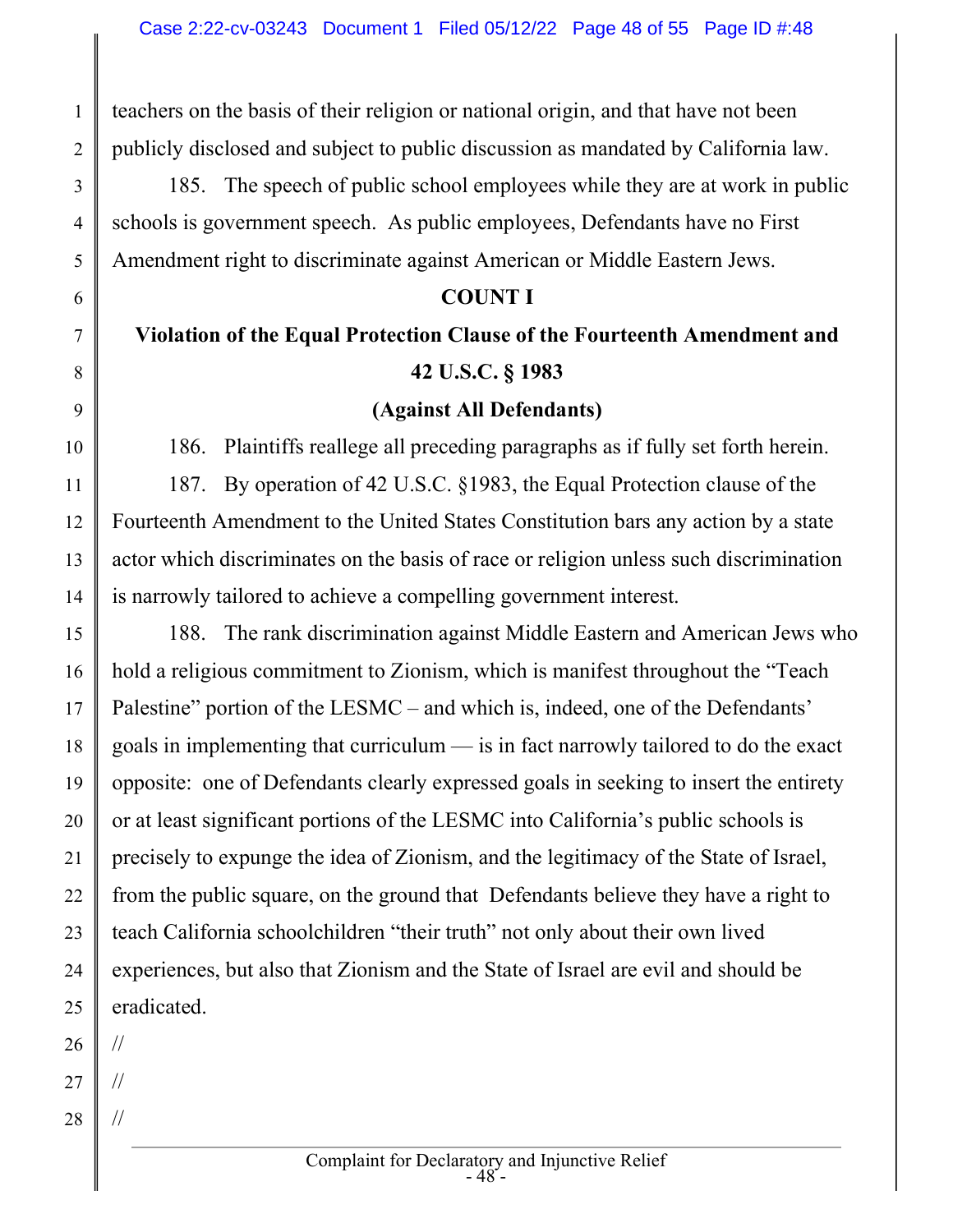1 2 3 4 5 6 7 8 9 10 11 12 13 14 15 16 17 18 19 20 21 22 23 24 25 26 27 28 COUNT II Violation of the Free Exercise Clause of the First Amendment and 42 U.S.C. § 1983 (Against All Defendants) 189. Plaintiffs reallege all preceding paragraphs as if fully set forth herein. 190. By operation of 42 U.S.C. §1983, the Free Exercise clause of the First Amendment bars a state actor from intentionally placing a substantial burden on any person's religious belief or practice. Such a burden is imposed if the challenged action creates substantial pressure on a religious adherent to modify his behavior or to violate his beliefs. 191. Defendants' clearly expressed goal in developing and attempting to implement the LESMC is to suppress public expression of, and public support for, Zionist beliefs. COUNT III Violation of Title VI of the Civil Rights Act of 1964 (Against All Defendants) 192. Plaintiffs reallege all preceding paragraphs as if fully set forth herein. 193. Intentional discrimination actionable under Title VI of the Civil Rights Act of 1964 occurs when the recipient of federal funds acts, at least in part, because of the actual or perceived race, color, or national origin of the alleged victims of discriminatory treatment. 194. Such intentional discrimination is present here because the Defendants' actions at issue — the promotion and promulgation of the LESMC in the public schools of the LAUSD — was motivated by Defendants' clearly expressed intent to discriminate against Israel and the Jewish belief in Zionism. 195. Evidence of discriminatory intent can be direct or circumstantial, and illwill is not required, although Defendants' ill-will against Jews and Israel is manifest.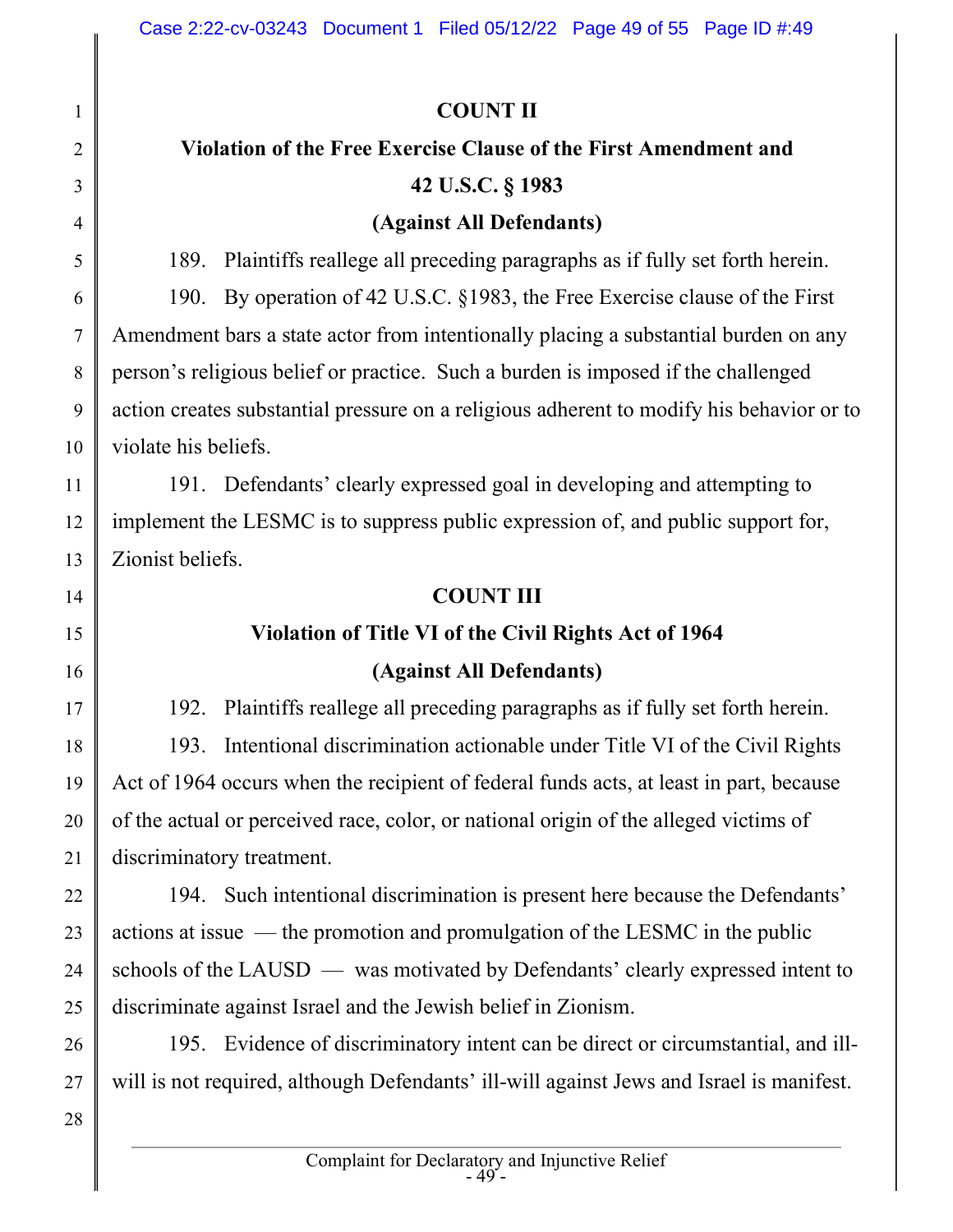1 2 196. Evidence of Defendants' discriminatory intent is present here in many forms, including:

3 4 a. Statements by decision-makers responsible for preparation, promotion and dissemination of the LESMC;

5 6 b. the sequence of events leading to the Defendants' promulgation of the LESMC;

7

c. the history of the development of the LESMC;

8 9 10 d. the fact that the content of the LESMC is, and was intended by Defendants to be, a clear departure from past policy and procedure within the LAUSD;

11 12 13 e. a past history of discrimination by Defendants and by the entities who are the actual source of the LESMC, which is in fact a verbatim reproduction of propaganda disseminated by a rabidly anti-Israel organization.

14 15 16 f. comparative evidence of more favorable treatment toward similarly situated individuals not sharing the protected characteristic of a belief in Zionism or a commitment to the continued existence of the State of Israel.

17 18 19 197. As a recipient of federal aid, Defendant LAUSD is legally required to ensure that all entities with which it contracts also comply with Title VI. This includes the consulting entity named herein as a Defendant.

## COUNT IV Violation of the California Education Code – Curricular Material Discriminates Against American and Middle Eastern Jews (Against All Defendants)

198. Plaintiffs reallege all preceding paragraphs as if fully restated herein.

25 26 27 199. Section 51500 of the California Education Code provides that "A teacher shall not give instruction and a school district shall not sponsor any activity that promotes a discriminatory bias on the basis of race or ethnicity, gender, religion,

28

20

21

22

23

24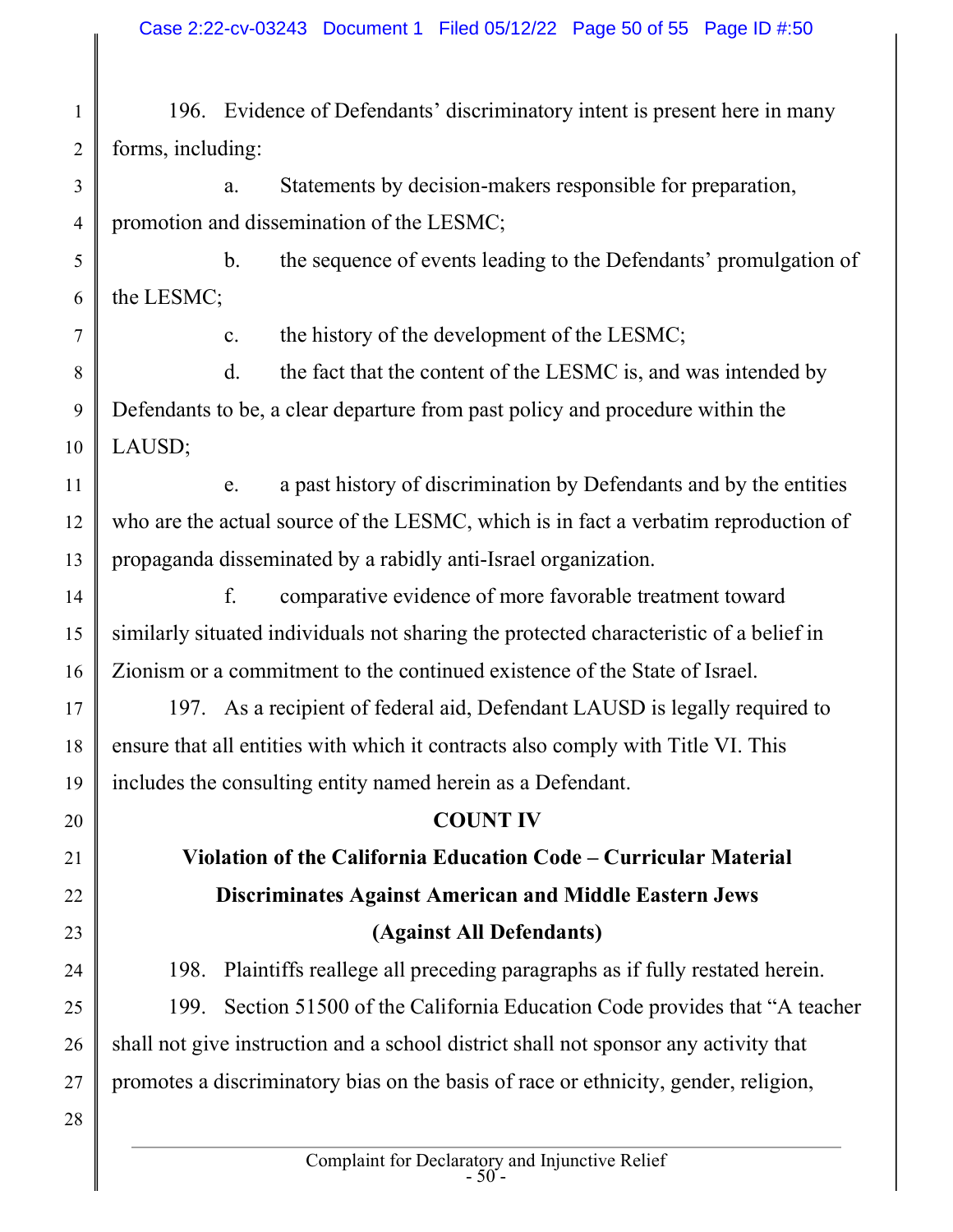disability, nationality, or sexual orientation, or because of a characteristic listed in Section 220."

1

2

3

4

5

6

7

200. Section 51501 of the California Education Code provides that "The state board and any governing board shall not adopt any textbooks or other instructional materials for use in the public schools that contain any matter reflecting adversely upon persons on the basis of race or ethnicity, gender, religion, disability, nationality, or sexual orientation, or because of a characteristic listed in Section 220."

8 9 10 11 12 13 14 201. Section 220 of the California Education Code provides that "No person shall be subjected to discrimination on the basis of disability, gender, gender identity, gender expression, nationality, race or ethnicity, religion, sexual orientation, or any other characteristic that is contained in the definition of hate crimes set forth in Section 422.55 of the Penal Code, including immigration status, in any program or activity conducted by an educational institution that receives, or benefits from, state financial assistance, or enrolls pupils who receive state student financial aid.

15 16 17 18 202. A.B 101, the legislation mandating use of an ethnic studies Curriculum in California public schools contains a series of provisions to bar from the curriculum any teaching material that is biased, racist, or discriminatory — specifically, antisemitic and anti-Israel and anti-Zionist materials.

19 20 21 22 23 24 25 26 203. A.B. 101 mandates that all material used to teach ethnic studies "[b]e appropriate for use with pupils of all races, religions, nationalities, genders, sexual orientations, and diverse ethnic and cultural backgrounds, pupils with disabilities, and English learners" and that all such material "[n]ot reflect or promote, directly or indirectly, any bias, bigotry, or discrimination against any person or group of persons on the basis of any category protected by Section 220." As  $\P$  above makes clear, this list of protected categories includes discrimination on the basis of nationality, religion and ethnicity.

27 28 204. The signing statement issued by Governor Gavin Newsom with respect to A.B. 101 specifically referenced these provisions, noting that they bar exactly the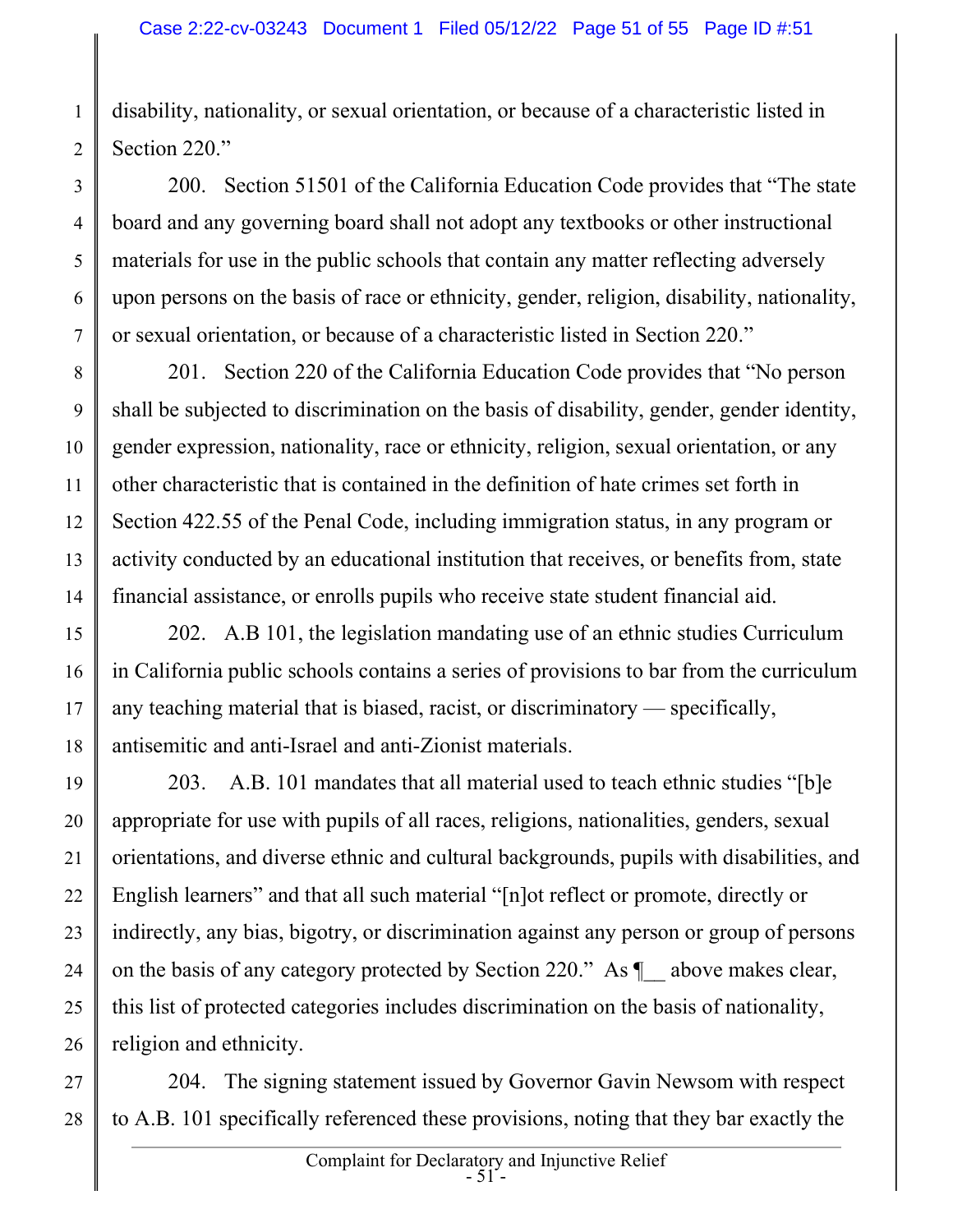1 2 3 4 5 6 antisemitic, anti-Israel and anti-Zionist materials that had been included in the earlier draft of the ESC but had been removed as a result of a public outcry. Newsom's signing statement explained, "The bill also expresses the Legislature's intent that courses should not include portions of the initial draft curriculum that had been rejected by the Instructional Quality Commission due to concerns related to bias, bigotry, and discrimination."

7 8

18

19

20

21

22

23

24

25

26

205. The LESMC is intended to be, and is in fact, precisely what these California statutes bar:

9 10 11 12 a. The LESMC contains an explicit denunciation of a nation – the State of Israel – because it includes statements that the foundation of the State of Israel is illegitimate. It therefore discriminates against all persons of Israeli nationality.

13 14 15 16 17 b. The LESMC also denounces the Jewish religious principle of Zionism, proclaiming falsely both that it is morally wrong and that it is not actually a tenet of the Jewish religion, and the proponents of LESMC, the Defendants, therefore discriminate against all Jews who hold a sincere commitment to that religious principle.

#### COUNT V

## Violation of the California Education Code – Breaching California law Requiring Public Disclosure of Curricular Materials (Against All Defendants)

206. Plaintiffs reallege all preceding paragraphs as if fully set forth herein.

207. California law, including but not limited to Section  $51225.3(a)(1)(G)(ii)$ of the Education Code, bars the use of ethnic studies curricular materials in California public schools without public disclosure of those materials and specified opportunities for public comment.

27 28 208. Defendants, by recommending, and, in UTLA's case, allowing, teachers to "fly under the radar," or recommending that they "close their door" to teach, have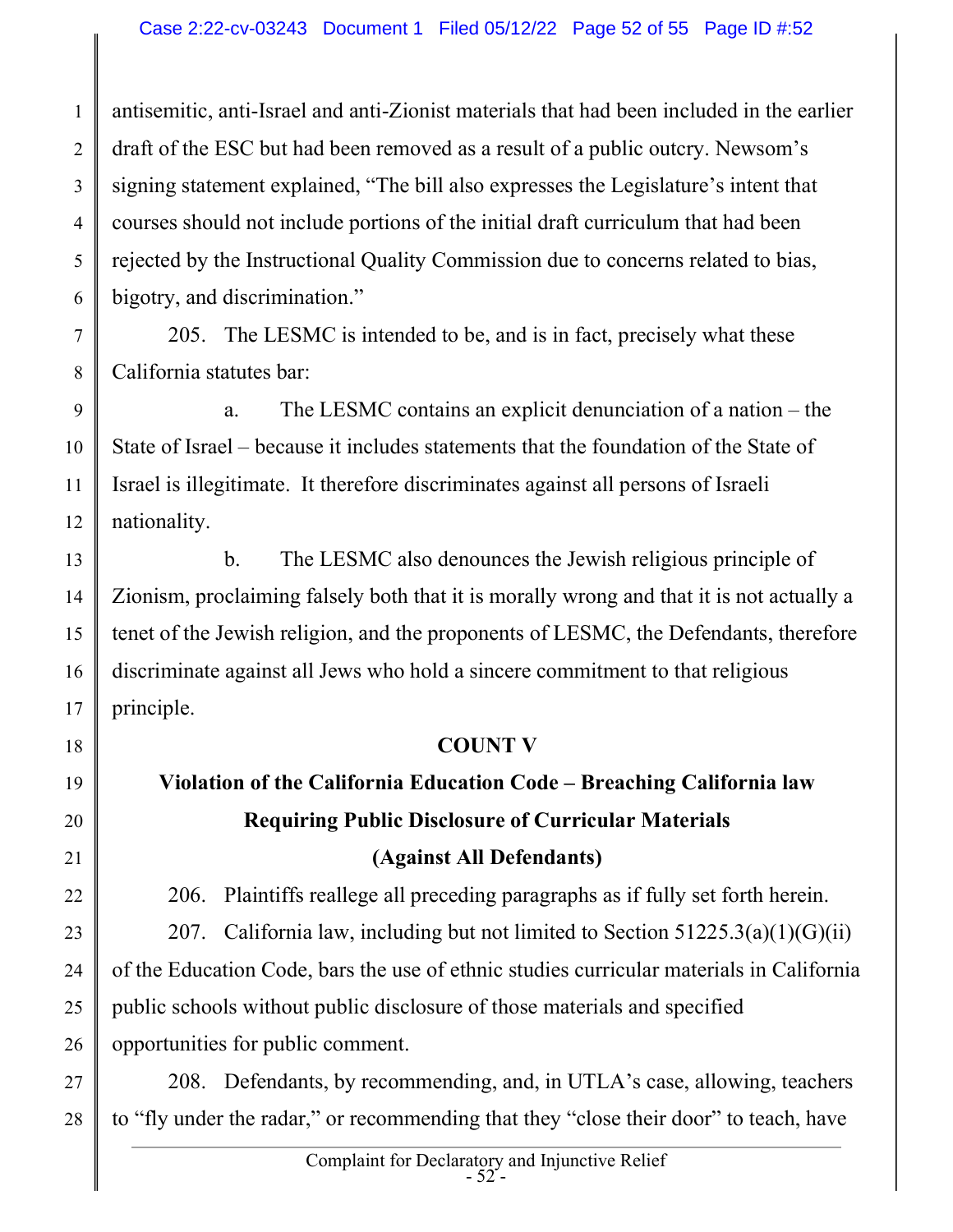violated these public notice provisions. Exh. A at 3.

1

2

3

4

5

6

7

8

 209. Defendant UTLA has taken steps to ensure the adoption, either overtly or by stealth means, of the LESMC in the LAUSD, including by advertising the availability of, and seeking compensation credit for, courses that encourage the use of and provide instructions to teachers on the use of the LESMC.

#### PRAYER FOR RELIEF

WHEREFORE Plaintiffs respectfully request that the Court enter judgment in their favor and against all Defendants, as follows:

9 10 11 12 13 14 1. For declaratory relief adjudging that use of the elements of the LESMC at issue in this case in Los Angeles public schools violates Plaintiffs' rights under the Equal Protection Clause of the Fourteenth Amendment to the United States Constitution, the Free Exercise Clause of the First Amendment to the United States Constitution, Title VI of the Civil Rights Act of 1964, and the California Education Code;

15 16 17 2. For declaratory and injunctive relief permanently enjoining and requiring Nominal Defendant LAUSD to publicly disclose all materials used by teachers to teach students Ethnic Studes in any public school in Los Angeles;

18 19 20 3. For declaratory and injunctive relief permanently enjoining and requiring Nominal Defendant LAUSD to comply with California law requiring public hearings before adoption of Ethnic Studies teaching materials by the LAUSD;

21 22 4. For declaratory and injunctive relief permanently enjoining and prohibiting Nominal Defendant LAUSD from:

23 24 25 26 27 28 a. including any language, in any teaching materials, asserting that Zionism is not a Jewish belief; denouncing the Jewish belief in the land of Israel as the land promised by God to the Jewish people, or the Jewish belief in Zionism, or asserting that the State of Israel, as the Nation-State of the Jewish people, is illegitimate, or asserting as a fact that the Jewish State is guilty of committing such horrific crimes against others as ethnic cleansing, land theft, apartheid or genocide, or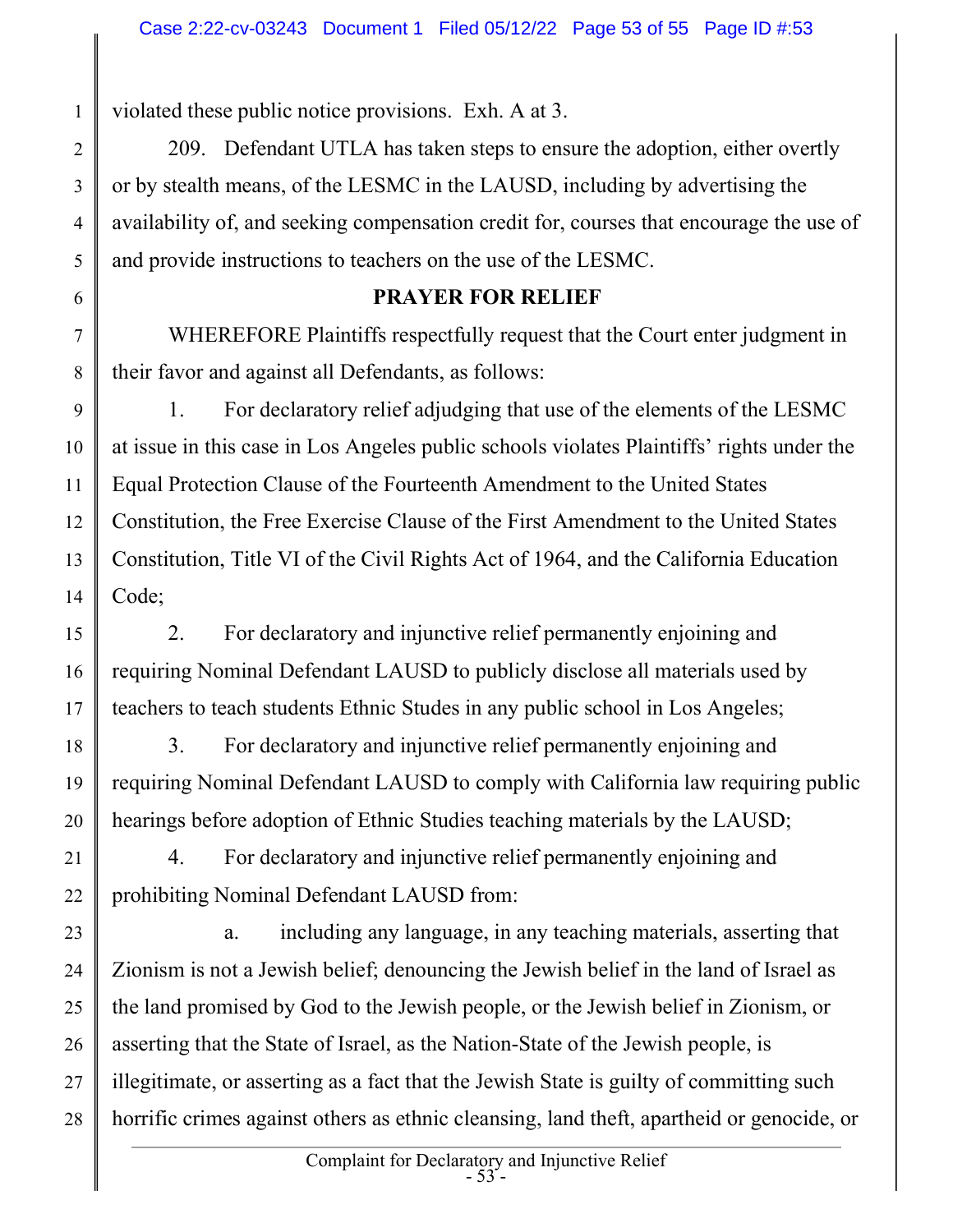1 2 3 that the Jewish people are not indigenous to the land of Israel or to the Middle East, or denying the State of Israel the right to self-defense; and/or denying the historical or religious connection between the Jewish people and the land of Israel; and

4 5 6 b. paying any person or entity to prepare, provide, or disseminate to LAUSD or LAUSD teachers any such materials, or to instruct LAUSD employees in any such falsehoods;

7 8 9 10 11 12 13 14 15 16 17 18 5. For declaratory and injunctive relief permanently enjoining and prohibiting all Defendants from preparing, providing, and/or disseminating to LAUSD or LAUSD teachers, with or without compensation, any educational materials asserting that Zionism is not a Jewish belief; denouncing the Jewish belief in the land of Israel as the land promised by God to the Jewish people, or the Jewish belief in Zionism, or asserting that the State of Israel, as the Nation-State of the Jewish people, is illegitimate, or asserting as a fact that the Jewish State is guilty of committing such horrific crimes against others as ethnic cleansing, land theft, apartheid or genocide, or that the Jewish people are not indigenous to the land of Israel or to the Middle East, or denying the State of Israel the right to self-defense; and/or denying the historical or religious connection between the Jewish people and the land of Israel;

6. For costs of suit, including attorney fees and costs under 42 U.S.C. §

1988 and any other applicable law; and

23

24

25

26

27

28

Complaint for Declaratory and Injunctive Relief  $-54$ <sup>-</sup>